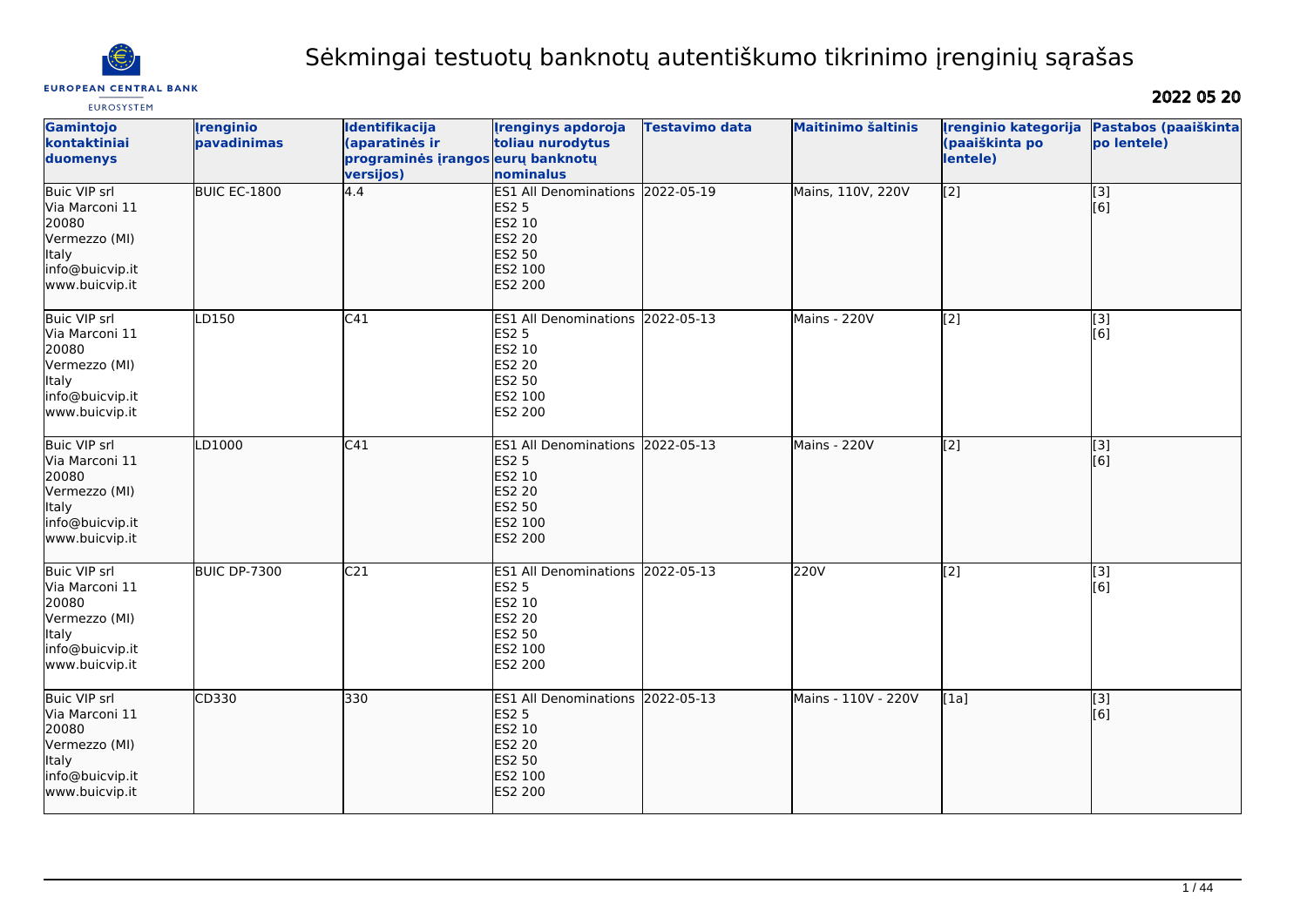

| Gamintojo<br>kontaktiniai<br>duomenys                                                                                                                   | <b>Irenginio</b><br>pavadinimas | Identifikacija<br>(aparatinės ir<br>programinės įrangos eurų banknotų<br>versijos) | <b>Irenginys apdoroja</b><br>toliau nurodytus<br>nominalus                                                         | <b>Testavimo data</b> | <b>Maitinimo šaltinis</b> | Irenginio kategorija<br>(paaiškinta po<br>lentele) | Pastabos (paaiškinta<br>po lentele) |
|---------------------------------------------------------------------------------------------------------------------------------------------------------|---------------------------------|------------------------------------------------------------------------------------|--------------------------------------------------------------------------------------------------------------------|-----------------------|---------------------------|----------------------------------------------------|-------------------------------------|
| Lidix Co Ltd<br>505 Kolon Digital<br>Tower Billant 222-7,<br>Guro-Dong, Goro-Gu<br>152-777<br>Seoul<br>Korea<br>www.lidix.co.kr                         | $CL-2$                          | CL-MAIN_V05                                                                        | ES1 All Denominations 2022-05-12<br><b>ES2 5</b><br>ES2 10<br>ES2 20<br>ES2 50<br>ES2 100<br>ES2 200               |                       | 100V-240V                 | [2]                                                | [3]                                 |
| Crane Payment<br>Innovations<br>109 Chemin du Pont-du<br>Centenaire<br>CH-1228<br>Plan-les-Quates<br><b>Switzerland</b><br>www.CranePI.com              | <b>BNR</b> series               | 481EUR05018                                                                        | ES1 All Denominations 2022-05-04<br><b>ES2 5</b><br>ES2 10<br><b>ES2 20</b><br><b>ES2 50</b><br>ES2 100<br>ES2 200 |                       | 24V, 220V                 | [1b]                                               | $\overline{[3]}$<br>[6]             |
| <b>ICM Europe GmbH</b><br>Mündelheimer Weg 60<br>40472<br>Düsseldorf<br>Germany<br>info@jcmglobal.eu<br>www.jcmglobal.eu                                | <b>EBA-4x Series</b>            | $V1.56-41$                                                                         | ES1 All Denominations 2022-05-04<br><b>ES2 5</b><br>ES2 10<br>ES2 20<br>ES2 50<br>ES2 100<br>ES2 200               |                       | 12V/24V                   | [1b]                                               | $\overline{[3]}$                    |
| Kisan Electronics Co<br>Ltd<br>273-1 Sungsoo-Dong<br>2GA 3 Dong<br>Sungdong-Gu 133, 831<br>Seoul<br>South Korea<br>yshin21@kisane.com<br>www.kisane.com | NEWTON mini                     | Main: v1.6, Reco: v1.6                                                             | ES1 All Denominations 2022-04-28<br><b>ES2 5</b><br>ES2 10<br><b>ES2 20</b><br><b>ES2 50</b><br>ES2 100<br>ES2 200 |                       | 110; 220V                 | $\overline{[2]}$                                   | $\overline{[3]}$<br>[6]             |
| CM Europe B.V.<br>Danzigweg 15<br>7418 EN<br>Deventer<br>Nederland<br>info@cmeurope.com                                                                 | <b>B110</b>                     | $C21-1$                                                                            | ES1 All Denominations 2022-04-21<br><b>ES2 5</b><br>ES2 10<br>ES2 20<br>ES2 50<br>ES2 100                          |                       | 100-240V                  | $\overline{[2]}$                                   | [3]<br>[6]                          |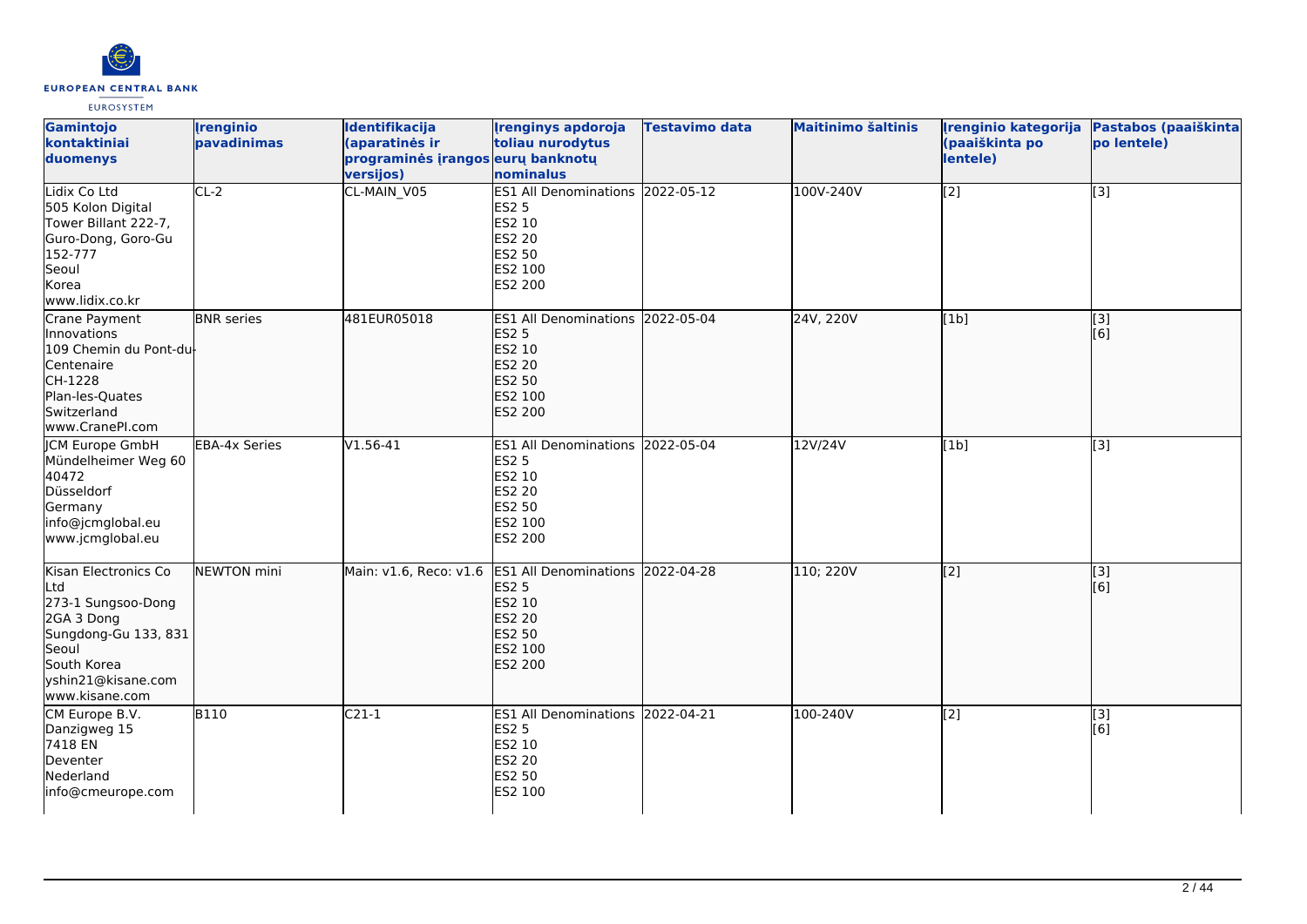

| Gamintojo<br>kontaktiniai<br>duomenys                                                                                                | <i><u><b><u>I</u>renginio</b></u></i><br>pavadinimas | <b>Identifikacija</b><br>(aparatinės ir<br>programinės įrangos eurų banknotų<br>versijos) | <b>Irenginys apdoroja</b><br>toliau nurodytus<br>nominalus                                                                | <b>Testavimo data</b> | <b>Maitinimo šaltinis</b>                                                         | Irenginio kategorija<br>(paaiškinta po<br>lentele) | Pastabos (paaiškinta<br>po lentele) |
|--------------------------------------------------------------------------------------------------------------------------------------|------------------------------------------------------|-------------------------------------------------------------------------------------------|---------------------------------------------------------------------------------------------------------------------------|-----------------------|-----------------------------------------------------------------------------------|----------------------------------------------------|-------------------------------------|
| www.cmeurope.com                                                                                                                     |                                                      |                                                                                           | <b>ES2 200</b>                                                                                                            |                       |                                                                                   |                                                    |                                     |
| Iternet-European<br>Distribution<br>Via S. Merli 64/66<br>29122<br>Piacenza<br>Italy<br>www.iternet-<br>securitysystems.com          | HT-6070                                              | V12                                                                                       | ES1 All Denominations 2022-04-14<br><b>ES2 5</b><br>ES2 10<br><b>ES2 20</b><br><b>ES2 50</b><br>ES2 100<br>ES2 200        |                       | DC 12 Vdc                                                                         | [1a]                                               | $\overline{[3]}$<br>[6]             |
| Iternet-European<br>Distribution<br>Via S. Merli 64/66<br>29122<br>Piacenza<br>Italy<br>www.iternet-<br>securitysystems.com          | HT-7100                                              | CO <sub>2</sub>                                                                           | ES1 All Denominations 2022-04-14<br><b>ES2 5</b><br>ES2 10<br><b>ES2 20</b><br><b>ES2 50</b><br>ES2 100<br>ES2 200        |                       | Rechargeable battery - [[1a]<br>Adapter (INPUT:100-24<br>OVac-<br>OUTPUT:12Vdc/1A |                                                    | $\overline{[3]}$<br>[6]             |
| Masterwork<br>Automodules<br>4F, 223, Chong Yang<br>Rd <br>115 Nangang<br>Taipei<br>Taiwan<br>lwww.automodules.com                   | CashPoint (OEM)                                      | EUR 002.110                                                                               | ES1 All Denominations 2022-04-14<br><b>ES2 5</b><br>ES2 10<br><b>ES2 20</b><br><b>ES2 50</b><br>ES2 100<br>ES2 200        |                       | 110V; 220V                                                                        | [1b]                                               | [3]<br>[[6]                         |
| Cashtester/Amwit<br>Security B.V.<br>De Corridor 9<br>3621 ZA<br>Breukelen<br>Netherlands<br>mw@cashtester.com<br>www.cashtester.com | CT411                                                | V1.81                                                                                     | ES1 All Denominations 2022-04-12<br><b>ES2 5</b><br>ES2 10<br><b>ES2 20</b><br><b>ES2 50</b><br>ES2 100<br><b>ES2 200</b> |                       | Other: 12V                                                                        | [1a]                                               | [3]<br>[6]                          |
| Masterwork<br>Automodules<br>4F, 223, Chong Yang<br>Rd<br>115 Nangang                                                                | <b>BEAM</b>                                          | EUR 002.117                                                                               | ES1 All Denominations 2022-04-11<br><b>ES2 5</b><br>ES2 10<br><b>ES2 20</b><br><b>ES2 50</b>                              |                       | 110-220V                                                                          | $\overline{[2]}$                                   | $\overline{[}3]$<br>[[6]            |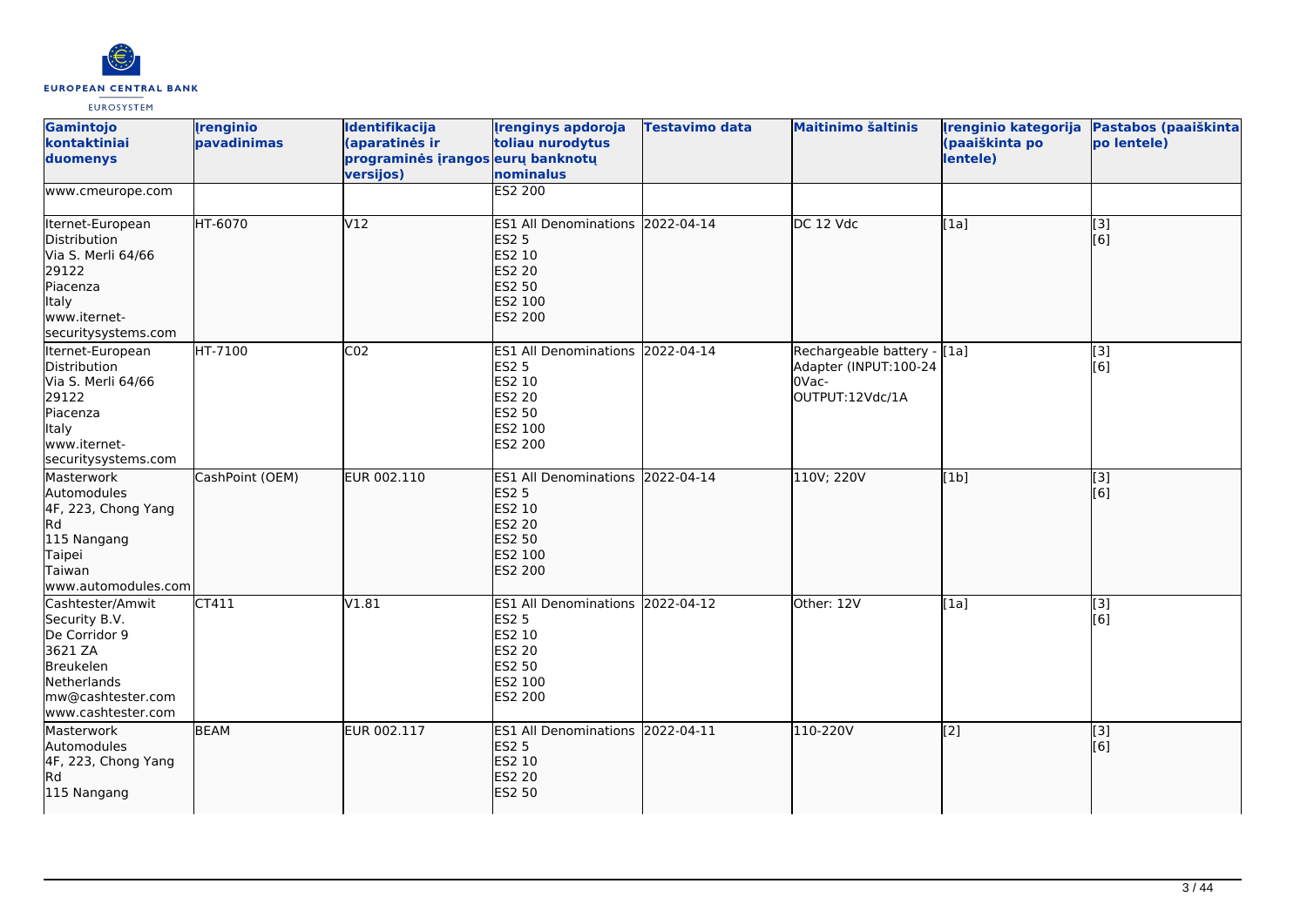

| Gamintojo<br>kontaktiniai<br>duomenys                                                                                                | <b>Irenginio</b><br>pavadinimas | Identifikacija<br>(aparatinės ir<br>programinės įrangos eurų banknotų<br>versijos)      | <b>Irenginys apdoroja</b><br>toliau nurodytus<br>nominalus                                                                                                             | Testavimo data | <b>Maitinimo šaltinis</b> | Irenginio kategorija<br>(paaiškinta po<br>lentele) | Pastabos (paaiškinta<br>po lentele)   |
|--------------------------------------------------------------------------------------------------------------------------------------|---------------------------------|-----------------------------------------------------------------------------------------|------------------------------------------------------------------------------------------------------------------------------------------------------------------------|----------------|---------------------------|----------------------------------------------------|---------------------------------------|
| Taipei<br>Taiwan<br>www.automodules.com                                                                                              |                                 |                                                                                         | <b>ES2 100</b><br>ES2 200                                                                                                                                              |                |                           |                                                    |                                       |
| TNSi Europe GmbH<br>Amsterdamsestrasse<br>230<br>50735<br>Köln<br>Germany<br>www.t-ns.co.jp                                          | <b>BR-7200B</b>                 | <b>Banknote Circulary</b><br>Acceptor for Ticketing<br>Validation Software<br>Val. V.51 | <b>ES15</b><br>ES1 10<br><b>ES1 20</b><br>ES1 50<br>ES1 100<br>ES1 200<br><b>ES2 5</b><br>ES2 10<br>ES2 20<br>ES2 50<br>ES2 100<br>ES2 200                             | 2022-03-30     | Other: 24V                | [1b]                                               | $\overline{[2]}$<br>[3]<br>[6]<br>[8] |
| <b>TNSi Europe GmbH</b><br>Amsterdamsestrasse<br>230<br>50735<br>Köln<br>Germany<br>www.t-ns.co.jp                                   | BV-6200G                        | Validation Software<br>Val. V.51                                                        | <b>ES15</b><br>ES1 10<br><b>ES1 20</b><br><b>ES1 50</b><br>ES1 100<br>ES1 200<br><b>ES2 5</b><br>ES2 10<br><b>ES2 20</b><br><b>ES2 50</b><br>ES2 100<br><b>ES2 200</b> | 2022-03-30     | Other: 24 V               | [1b]                                               | $\overline{[2]}$<br>[3]<br>[6]<br>[8] |
| Cashtester/Amwit<br>Security B.V.<br>De Corridor 9<br>3621 ZA<br>Breukelen<br>Netherlands<br>mw@cashtester.com<br>www.cashtester.com | <b>BC 141 SD</b>                | C41                                                                                     | ES1 All Denominations 2022-03-29<br><b>ES2 5</b><br>ES2 10<br>ES2 20<br>ES2 50<br>ES2 100<br>ES2 200                                                                   |                | 220V                      | $\overline{[2]}$                                   | $\overline{[3]}$<br>[6]               |
| Cashtester/Amwit<br>Security B.V.                                                                                                    | <b>BC 241 SD</b>                | C41                                                                                     | ES1 All Denominations 2022-03-23<br><b>ES2 5</b>                                                                                                                       |                | 100-240V                  | $\sqrt{2}$                                         | [3]<br>[6]                            |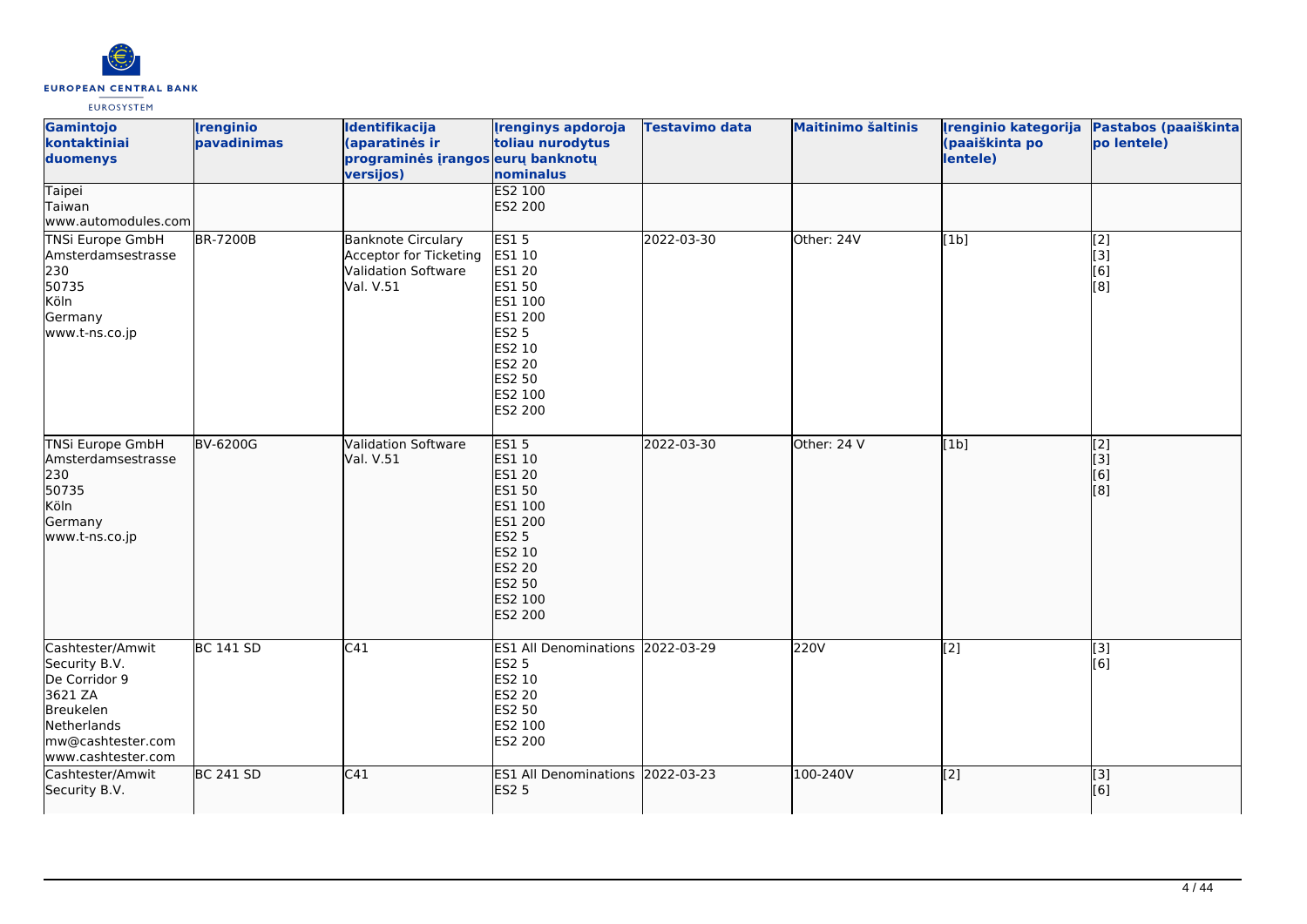

| Gamintojo<br>kontaktiniai<br>duomenys                                                                                                                          | <i><u><b><u>I</u>renginio</b></u></i><br>pavadinimas | Identifikacija<br>(aparatinės ir<br>programinės įrangos eurų banknotų<br>versijos) | <b>Irenginys apdoroja</b><br>toliau nurodytus<br>nominalus                                                         | Testavimo data | <b>Maitinimo šaltinis</b> | Irenginio kategorija<br>(paaiškinta po<br>lentele) | Pastabos (paaiškinta<br>po lentele) |
|----------------------------------------------------------------------------------------------------------------------------------------------------------------|------------------------------------------------------|------------------------------------------------------------------------------------|--------------------------------------------------------------------------------------------------------------------|----------------|---------------------------|----------------------------------------------------|-------------------------------------|
| De Corridor 9<br>3621 ZA<br>Breukelen<br>Netherlands<br>mw@cashtester.com<br>www.cashtester.com                                                                |                                                      |                                                                                    | <b>ES2 10</b><br><b>ES2 20</b><br><b>ES2 50</b><br>ES2 100<br>ES2 200                                              |                |                           |                                                    |                                     |
| Cashtester/Amwit<br>Security B.V.<br>De Corridor 9<br>3621 ZA<br>Breukelen<br>Netherlands<br>mw@cashtester.com<br>www.cashtester.com                           | CT 334                                               | C12                                                                                | ES1 All Denominations 2022-03-23<br>ES2 5<br>ES2 10<br>ES2 20<br>ES2 50<br>ES2 100<br>ES2 200                      |                | 12V                       | [1a]                                               | $\overline{[3]}$<br>[6]<br>[4a]     |
| Safescan B.V.<br>Heliumstraat 14<br>2718 SL<br>Zoetermeer<br>Holland<br>info@safescan.com<br>lwww.safescan.com                                                 | Safescan 2865-S (G2)                                 | 2865SG2-E04                                                                        | ES1 All Denominations 2022-03-16<br><b>ES2 5</b><br>ES2 10<br><b>ES2 20</b><br>ES2 50<br>ES2 100<br>ES2 200        |                | 100-240V                  | $\left[$ [2]                                       | [3]<br>[6]                          |
| Fujitsu Frontech<br>Limited<br>1766 Yanokuchi, Inagi-<br>shi<br>206-855<br>Tokyo<br>Japan<br>www.frontech.fujitsu.c<br>om/en                                   | G60 BRU                                              | <b>BV10</b><br>EU35AA                                                              | ES1 All Denominations 2022-03-04<br><b>ES2 5</b><br>ES2 10<br>ES2 20<br>ES2 50<br>ES2 100<br>ES2 200               |                | <b>24V DC</b>             | $\left[$ [2]                                       | [3]                                 |
| Hyundai MIB<br>International Co. Ltd.<br>3301, A Bld, 17, Gosan-<br>ro 148beon-gil<br>15850<br>Gunpo-si, Gyeonggi-do,<br>15850, Gunpo City<br>KOREA (Republic) | MIB-1S                                               | Main: 5.8; Image: 3.0                                                              | ES1 All Denominations 2022-02-24<br><b>ES2 5</b><br>ES2 10<br><b>ES2 20</b><br><b>ES2 50</b><br>ES2 100<br>ES2 200 |                | Mains                     | $\overline{[2]}$                                   | [3]<br>[[6]                         |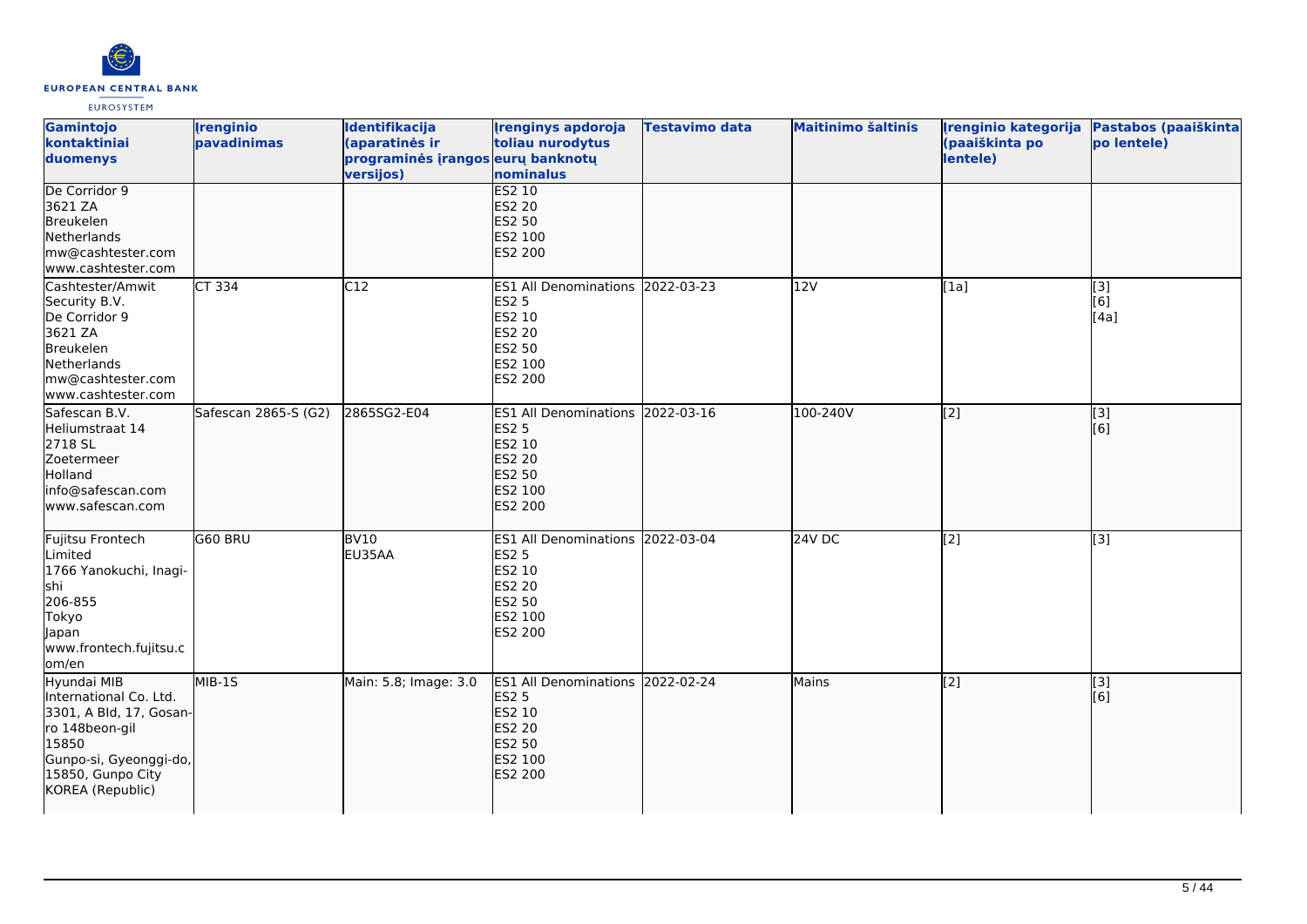

| Gamintojo<br>kontaktiniai<br>duomenys                                                                                                                                                 | <i><u><b><u>I</u>renginio</b></u></i><br>pavadinimas | Identifikacija<br>(aparatinės ir<br>programinės įrangos eurų banknotų<br>versijos)                                  | <b>Irenginys apdoroja</b><br>toliau nurodytus<br>nominalus                                                            | <b>Testavimo data</b> | <b>Maitinimo šaltinis</b> | Irenginio kategorija<br>(paaiškinta po<br>lentele) | Pastabos (paaiškinta<br>po lentele) |
|---------------------------------------------------------------------------------------------------------------------------------------------------------------------------------------|------------------------------------------------------|---------------------------------------------------------------------------------------------------------------------|-----------------------------------------------------------------------------------------------------------------------|-----------------------|---------------------------|----------------------------------------------------|-------------------------------------|
| sjpark5423@hyundaim<br>ib.com<br>www.hyundaimib.com                                                                                                                                   |                                                      |                                                                                                                     |                                                                                                                       |                       |                           |                                                    |                                     |
| Comercial del Sur de<br>Papelariá, S.L.<br>C/. Bodequeros, 54<br>29006<br>Málaga<br>Spain<br>www.liderpapel.com                                                                       | KF14930-N2                                           | C <sub>22</sub>                                                                                                     | ES1 All Denominations 2022-02-22<br><b>ES2 5</b><br>ES2 10<br><b>ES2 20</b><br><b>ES2 50</b><br>ES2 100<br>ES2 200    |                       | Adapter 12V DC            | [1a]                                               | $\overline{[3]}$                    |
| Nanjing NUMENMATIC<br>TECH Co., LTD<br>$606#$ , Jiuzhou B<br>Building, PingYang<br>325400<br>WenZhou City<br>China<br>brian@numenmatic.co<br>lm.<br>www.numenmatic.com                | Numenmatic SH-27C                                    | Mainboard; CIS; IR;<br>MG; UV; Motor<br>SW1:11520<br>SW2:A8611333<br>SW3:CSNM06C10306<br>SW4:20220221190159 ES2 100 | ES1 All Denominations 2022-02-21<br><b>ES2 5</b><br><b>ES2 10</b><br><b>ES2 20</b><br><b>ES2 50</b><br><b>ES2 200</b> |                       | 110V 220V                 | $\overline{[2]}$                                   | $\overline{[3]}$<br>[6]             |
| Suzhou Ribao<br>Technology Co., Ltd<br>No.299, YuanQi Rd<br>Yuanhe Technology<br>Park<br>Xiangcheng<br>215133<br>Suzhou<br>China<br>info@nippo.com.cn<br>www.ribaotechnology.c<br>lom | $BC-40$                                              | <b>ECB: 0002</b>                                                                                                    | ES1 All Denominations 2022-02-14<br><b>ES2 5</b><br>ES2 10<br><b>ES2 20</b><br>ES2 50<br>ES2 100<br><b>ES2 200</b>    |                       | 110V, 220V                | [2]                                                | [3]<br>[6]                          |
| Masterwork<br>Automodules<br>4F, 223, Chong Yang<br>Rd<br>115 Nangang<br>Taipei                                                                                                       | NC-3301                                              | EUR 002.007                                                                                                         | ES1 All Denominations 2022-02-09<br><b>ES2 5</b><br>ES2 10<br><b>ES2 20</b><br><b>ES2 50</b><br>ES2 100               |                       | 110V - 220V               | $\left[$ [2]                                       | $\overline{[}3]$<br>[6]             |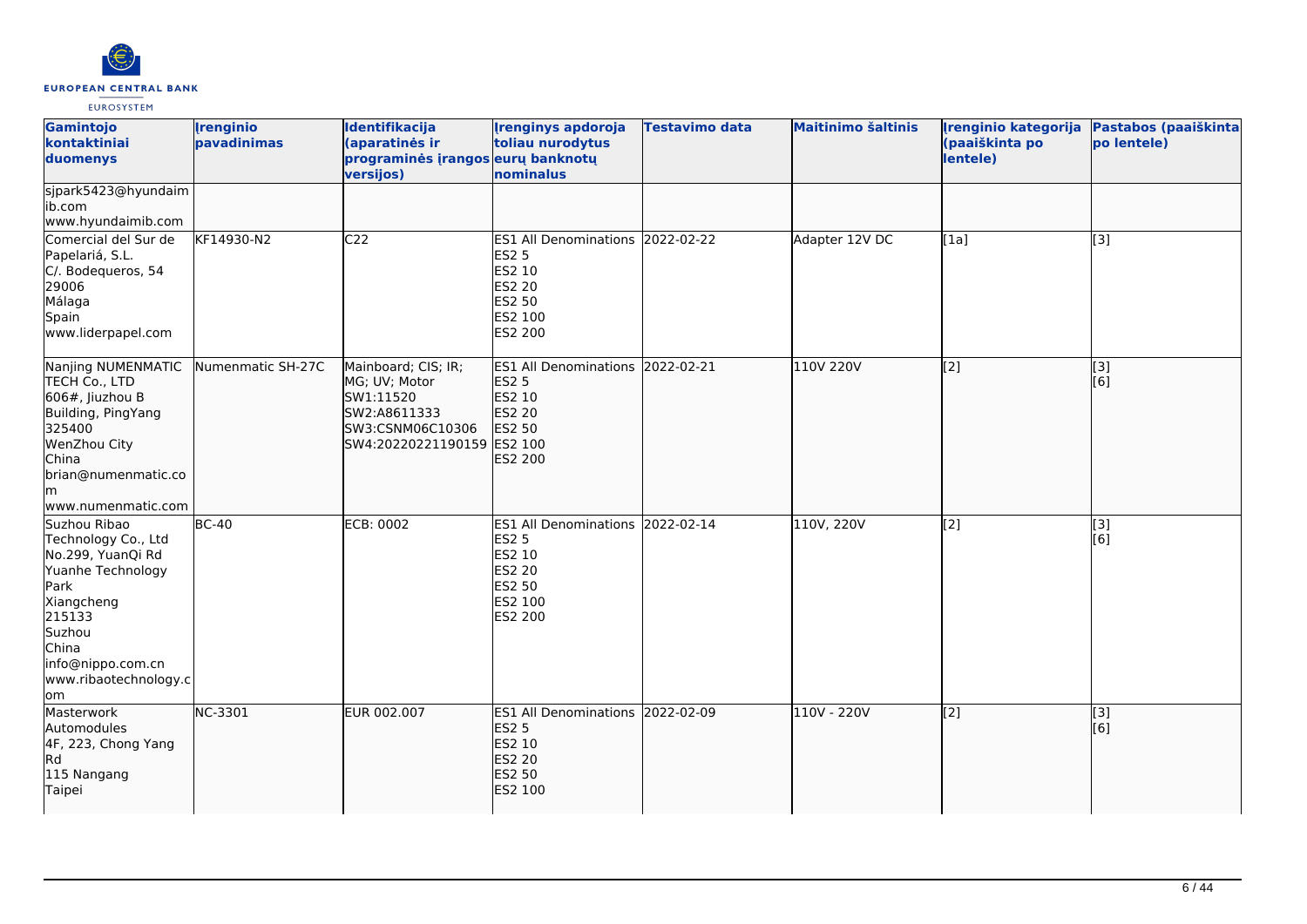

| Gamintojo<br>kontaktiniai<br>duomenys<br>Taiwan<br>www.automodules.com                                                               | <b>Irenginio</b><br>pavadinimas | Identifikacija<br>(aparatinės ir<br>programinės įrangos eurų banknotų<br>versijos) | <b>Irenginys apdoroja</b><br>toliau nurodytus<br>nominalus<br><b>ES2 200</b>                                       | <b>Testavimo data</b> | <b>Maitinimo šaltinis</b>                | Įrenginio kategorija<br>(paaiškinta po<br>lentele) | Pastabos (paaiškinta<br>po lentele) |
|--------------------------------------------------------------------------------------------------------------------------------------|---------------------------------|------------------------------------------------------------------------------------|--------------------------------------------------------------------------------------------------------------------|-----------------------|------------------------------------------|----------------------------------------------------|-------------------------------------|
| Masterwork<br>Automodules<br>4F, 223, Chong Yang<br>Rd<br>115 Nangang<br>Taipei<br>Taiwan<br>www.automodules.com                     | NC-3501                         | EUR 002.007                                                                        | ES1 All Denominations 2022-02-09<br><b>ES2 5</b><br>ES2 10<br>ES2 20<br>ES2 50<br>ES2 100<br>ES2 200               |                       | 110V - 220V                              | $\overline{[2]}$                                   | $\overline{[3]}$<br>[6]             |
| Masterwork<br>Automodules<br>4F, 223, Chong Yang<br>Rd.<br>115 Nangang<br>Taipei<br>Taiwan<br>www.automodules.com                    | <b>IIAN</b>                     | v1.3                                                                               | ES1 All Denominations 2022-02-03<br><b>ES2 5</b><br><b>ES2 10</b><br><b>ES2 20</b><br>ES2 50<br>ES2 100<br>ES2 200 |                       | Adapter 5V or AA<br>Batterie             | [1b]                                               | $\overline{[3]}$<br>[6]             |
| Giesecke+Devrient<br><b>Currency Technology</b><br>GmbH<br>Prinzregentenstraße<br>159<br>81677<br>Munich<br>Germany<br>www.gi-de.com | ProNote 1a                      | 200.3                                                                              | ES1 All Denominations 2022-01-19<br><b>ES2 5</b><br>ES2 10<br>ES2 20<br>ES2 50<br>ES2 100<br>ES2 200               |                       | 110V/120V, Other:<br>100-240V 50/60Hz 3A | [2]                                                | [3]<br>[6]                          |
| CM Europe B.V.<br>Danzigweg 15<br>7418 EN<br>Deventer<br>Nederland<br>info@cmeurope.com<br>www.cmeurope.com                          | <b>B108</b>                     | 1.0                                                                                | ES1 All Denominations 2022-01-17<br><b>ES2 5</b><br>ES2 10<br><b>ES2 20</b><br>ES2 50<br>ES2 100<br><b>ES2 200</b> |                       | Mains 220V                               | $\overline{[2]}$                                   | $\overline{[}$ [3]<br>[6]           |
| CM Europe B.V.<br>Danzigweg 15<br>7418 EN<br>Deventer                                                                                | D001                            | 329                                                                                | ES1 All Denominations 2022-01-17<br><b>ES2 5</b><br>ES2 10<br>ES2 20                                               |                       | Mains 220V                               | [1a]                                               | $[3]$<br>[6]                        |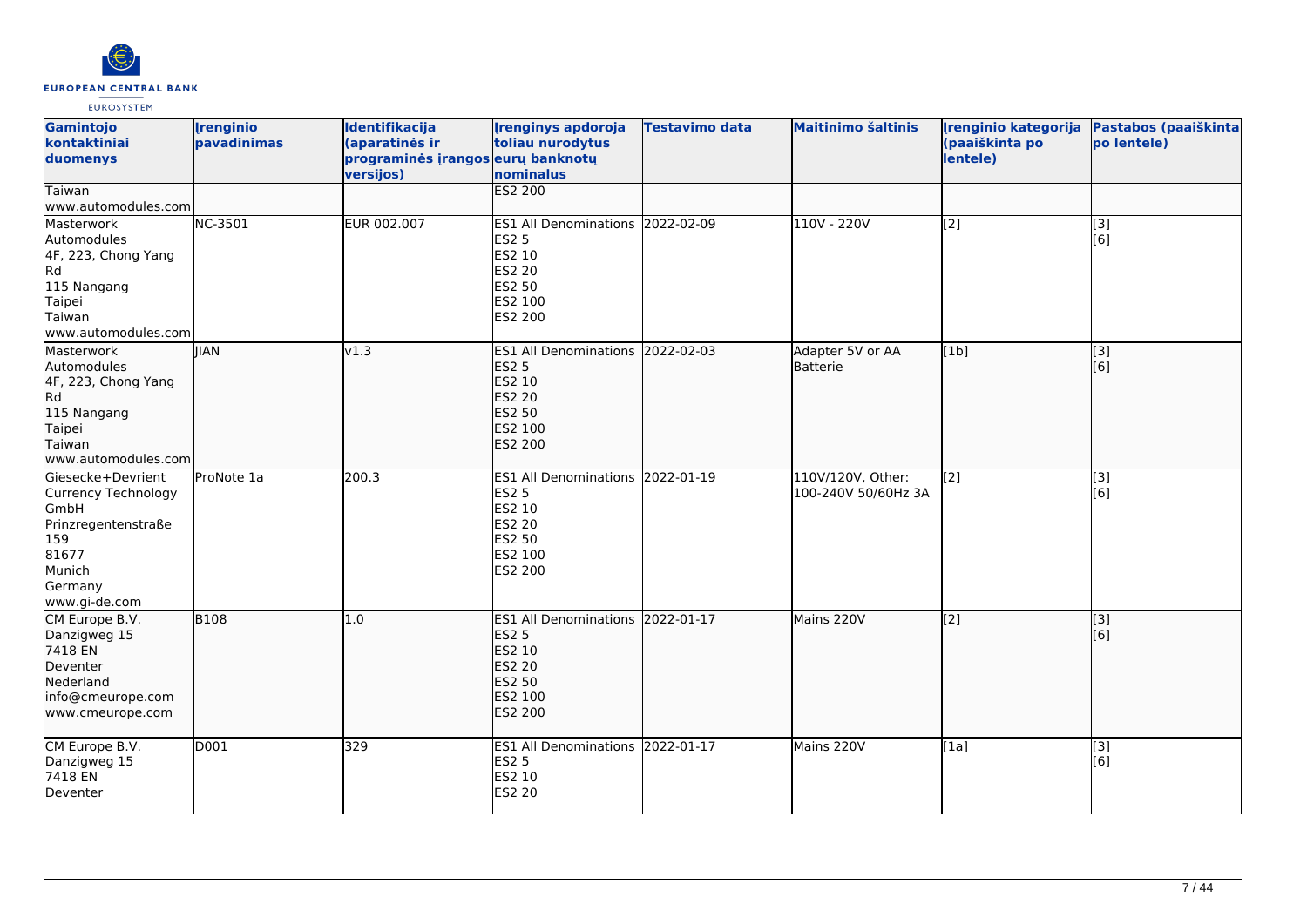

| <b>Gamintojo</b><br>kontaktiniai<br>duomenys                                                                  | <b>Irenginio</b><br>pavadinimas | Identifikacija<br>(aparatinės ir<br>programinės įrangos eurų banknotų<br>versijos) | <b>Irenginys apdoroja</b><br>toliau nurodytus<br>nominalus                                                            | <b>Testavimo data</b> | <b>Maitinimo šaltinis</b> | Irenginio kategorija<br>(paaiškinta po<br>lentele) | Pastabos (paaiškinta<br>po lentele) |
|---------------------------------------------------------------------------------------------------------------|---------------------------------|------------------------------------------------------------------------------------|-----------------------------------------------------------------------------------------------------------------------|-----------------------|---------------------------|----------------------------------------------------|-------------------------------------|
| Nederland<br>info@cmeurope.com<br>www.cmeurope.com                                                            |                                 |                                                                                    | <b>ES2 50</b><br>ES2 100<br>ES2 200                                                                                   |                       |                           |                                                    |                                     |
| CM Europe B.V.<br>Danzigweg 15<br>7418 EN<br>Deventer<br>Nederland<br>info@cmeurope.com<br>www.cmeurope.com   | <b>D005</b>                     | B21                                                                                | ES1 All Denominations 2022-01-17<br><b>ES2 5</b><br>ES2 10<br><b>ES2 20</b><br><b>ES2 50</b><br>ES2 100<br>ES2 200    |                       | Mains 220V                | [1a]                                               | [3]<br>[6]                          |
| Safescan B.V.<br>Heliumstraat 14<br>2718 SL<br>Zoetermeer<br>Holland<br>info@safescan.com<br>www.safescan.com | Safescan 155-S (GD-<br>R2)      | S31-71                                                                             | <b>ES1 All Denominations</b><br><b>ES2 5</b><br>ES2 10<br>ES2 20<br>ES2 50<br>ES2 100<br>ES2 200                      | 2022-01-12            | 110V-220V                 | [1a]                                               | [3]<br>[6]                          |
| Safescan B.V.<br>Heliumstraat 14<br>2718 SL<br>Zoetermeer<br>Holland<br>info@safescan.com<br>www.safescan.com | Safescan 155-S (NT-<br>R1)      | S31-71                                                                             | <b>ES1 All Denominations</b><br><b>ES2 5</b><br><b>ES2 10</b><br><b>ES2 20</b><br><b>ES2 50</b><br>ES2 100<br>ES2 200 | 2022-01-12            | 110V-220V                 | [1a]                                               | $\overline{[3]}$<br>[6]             |
| Safescan B.V.<br>Heliumstraat 14<br>2718 SL<br>Zoetermeer<br>Holland<br>info@safescan.com<br>www.safescan.com | Safescan 2665-S                 | S61-11                                                                             | ES1 All Denominations 2022-01-12<br><b>ES2 5</b><br>ES2 10<br>ES2 20<br>ES2 50<br>ES2 100<br>ES2 200                  |                       | Mains 110V-220V           | [2]                                                | [3]<br>[6]                          |
| GO Europe GmbH<br>Zum Kraftwerk 1<br>45527                                                                    | <b>NC 620</b>                   | U30 008                                                                            | <b>ES2 5</b><br>ES2 10<br><b>ES2 20</b>                                                                               | 2021-12-15            | Mains, 220V               | $\left[2\right]$                                   | [3]<br>[6]                          |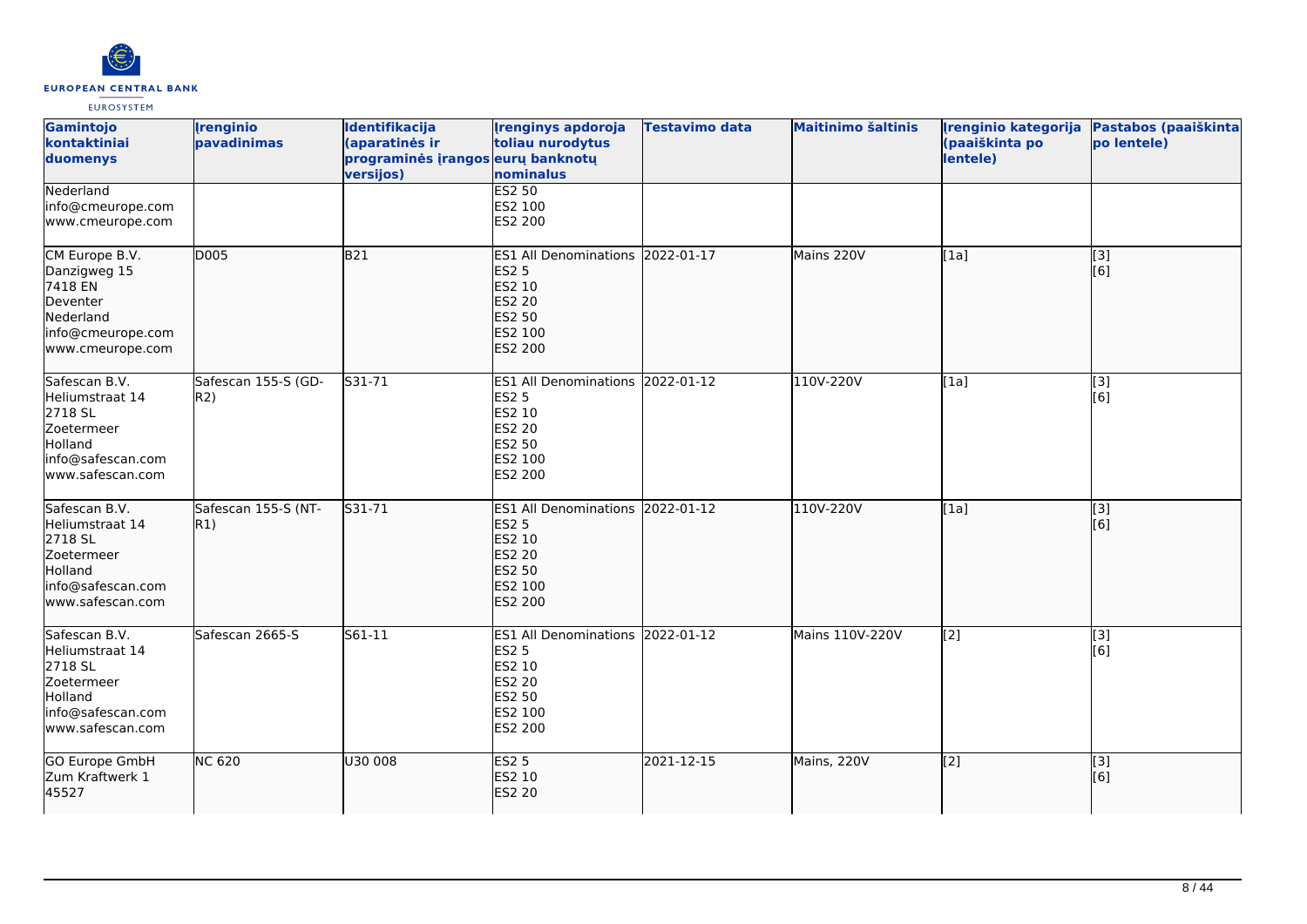

| Gamintojo<br>kontaktiniai<br>duomenys                                                                                           | <b>Irenginio</b><br>pavadinimas | Identifikacija<br>(aparatinės ir<br>programinės įrangos eurų banknotų<br>versijos) | <b>Irenginys apdoroja</b><br>toliau nurodytus<br>nominalus                                                     | <b>Testavimo data</b> | <b>Maitinimo šaltinis</b> | Irenginio kategorija<br>(paaiškinta po<br>lentele) | Pastabos (paaiškinta<br>po lentele) |
|---------------------------------------------------------------------------------------------------------------------------------|---------------------------------|------------------------------------------------------------------------------------|----------------------------------------------------------------------------------------------------------------|-----------------------|---------------------------|----------------------------------------------------|-------------------------------------|
| Hattingen<br>Germany<br>Bemd.koenig@go-<br>europe.com<br>www.go-europe.com                                                      |                                 |                                                                                    | <b>ES2 50</b><br>ES2 100<br>ES2 200                                                                            |                       |                           |                                                    |                                     |
| Safescan B.V.<br>Heliumstraat 14<br>2718 SL<br>Zoetermeer<br>Holland<br>info@safescan.com<br>www.safescan.com                   | Safescan 155-S (G2)             | EU-01                                                                              | <b>ES1 All Denominations</b><br><b>ES2 5</b><br>ES2 10<br>ES2 20<br>ES2 50<br>ES2 100<br>ES2 200               | 2021-12-15            | 110V 220V                 | [1a]                                               | [3]<br>[6]                          |
| Safescan B.V.<br>Heliumstraat 14<br>2718 SL<br>Zoetermeer<br>Holland<br>info@safescan.com<br>www.safescan.com                   | Safescan 2465-S                 | $555 - 71$                                                                         | <b>ES1 All Denominations</b><br><b>ES2 5</b><br>ES2 10<br><b>ES2 20</b><br><b>ES2 50</b><br>ES2 100<br>ES2 200 | 2021-12-15            | Mains 110V 220V           | $\overline{[2]}$                                   | $\overline{[3]}$<br>[6]             |
| <b>GO Europe GmbH</b><br>Zum Kraftwerk 1<br>45527<br>Hattingen<br>Germany<br>Bemd.koenig@go-<br>europe.com<br>www.go-europe.com | <b>NC 590</b>                   | <b>BJ-LSJ-MB</b><br>U30 008                                                        | <b>ES2 5</b><br>ES2 10<br>ES2 20<br>ES2 50<br>ES2 100<br>ES2 200                                               | 2021-12-15            | Mains, 220V               | $\overline{[2]}$                                   | $\overline{[3]}$<br>[6]             |
| GO Europe GmbH<br>Zum Kraftwerk 1<br>45527<br>Hattingen<br>Germany<br>Bemd.koenig@go-<br>europe.com<br>www .go-europe.com       | <b>NC 570</b>                   | BJ-82+1000-MB<br>U30 008                                                           | <b>ES2 5</b><br>ES2 10<br><b>ES2 20</b><br><b>ES2 50</b><br>ES2 100<br><b>ES2 200</b>                          | 2021-12-15            | Mains, 220V               | $\left[ \begin{matrix} 2 \end{matrix} \right]$     | [3]<br>[6]                          |
| Cashtester/Amwit<br>Security B.V.                                                                                               | <b>BC 242 SD</b>                | $C21 - 1$                                                                          | ES1 All Denominations 2021-12-13<br><b>ES2 5</b>                                                               |                       | 100-240V                  | $\overline{[2]}$                                   | $\overline{[3]}$<br>[6]             |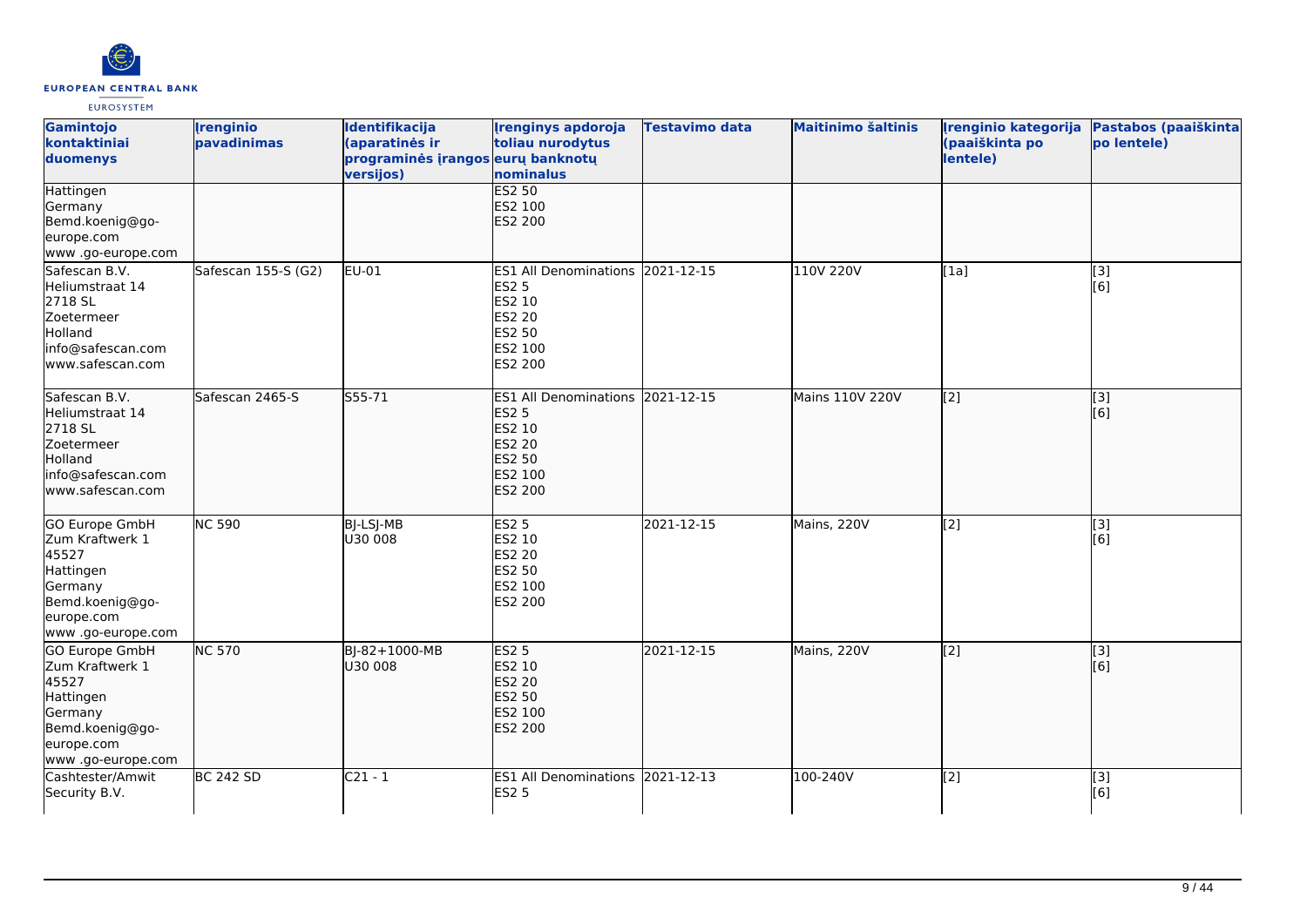

| Gamintojo<br>kontaktiniai<br>duomenys                                                                                                                                                                                      | <b>Irenginio</b><br>pavadinimas       | <b>Identifikacija</b><br>(aparatinės ir<br>programinės įrangos eurų banknotų<br>versijos) | <b>Irenginys apdoroja</b><br>toliau nurodytus<br>nominalus                                                                | <b>Testavimo data</b> | <b>Maitinimo šaltinis</b> | (paaiškinta po<br>lentele) | Irenginio kategorija Pastabos (paaiškinta<br>po lentele) |
|----------------------------------------------------------------------------------------------------------------------------------------------------------------------------------------------------------------------------|---------------------------------------|-------------------------------------------------------------------------------------------|---------------------------------------------------------------------------------------------------------------------------|-----------------------|---------------------------|----------------------------|----------------------------------------------------------|
| De Corridor 9<br>3621 ZA<br>Breukelen<br>Netherlands<br>mw@cashtester.com<br>www.cashtester.com                                                                                                                            |                                       |                                                                                           | ES2 10<br><b>ES2 20</b><br><b>ES2 50</b><br>ES2 100<br>ES2 200                                                            |                       |                           |                            |                                                          |
| <b>ZHEJIANG SEMTOM</b><br>ELECTRONIC CO. LTD<br>1 Bldg, Section B<br>Shoes Ind. Zone Eco.<br>Development Area,<br>Pingyan<br>325401 Wenzhou<br>Zhejiang<br><b>CHINA</b><br>sales3@semtom.com<br>http://www.semtom.co<br>m/ | $ST-1400$                             | V1.0                                                                                      | ES1 All Denominations 2021-12-13<br><b>ES2 5</b><br>ES2 10<br><b>ES2 20</b><br><b>ES2 50</b><br>ES2 100<br><b>ES2 200</b> |                       | Mains 220V                | $\overline{[2]}$           | $\overline{[}3]$<br>[[6]                                 |
| Suzo international NL.<br>B.V. / Suzohapp<br>Rijnzathe 12<br>3454PV<br>De Meern<br>Netherlands<br>info@suzohapp.nl<br>eu.suzohapp.com                                                                                      | Bill-to-Bill 100/200/300 EU1111<br>XE |                                                                                           | ES1 All Denominations 2021-12-09<br><b>ES2 5</b><br>ES2 10<br><b>ES2 20</b><br><b>ES2 50</b><br>ES2 100<br><b>ES2 200</b> |                       | Other_12/24_V             | [1b]                       | [3]<br>[6]                                               |
| Suzo international NL.<br>B.V. / Suzohapp<br>Rijnzathe 12<br>3454PV<br>De Meern<br>Netherlands<br>info@suzohapp.nl<br>eu.suzohapp.com                                                                                      | MFL-XXXX-EU1230<br><b>CCNET</b>       | <b>EU1230</b>                                                                             | ES1 All Denominations 2021-12-09<br><b>ES2 5</b><br>ES2 10<br><b>ES2 20</b><br><b>ES2 50</b><br>ES2 100<br><b>ES2 200</b> |                       | Other: 12/24_V            | [1b]                       | $\overline{[3]}$<br>[6]                                  |
| Suzo international NL.<br>B.V. / Suzohapp<br>Rijnzathe 12<br>3454PV<br>De Meern                                                                                                                                            | Bill-to-Bill 100/200/300 EU1192       |                                                                                           | ES1 All Denominations 2021-12-09<br><b>ES2 5</b><br>ES2 10<br><b>ES2 20</b><br><b>ES2 50</b>                              |                       | Other_12/24_V             | [1b]                       | $\overline{[}3]$<br>[6]                                  |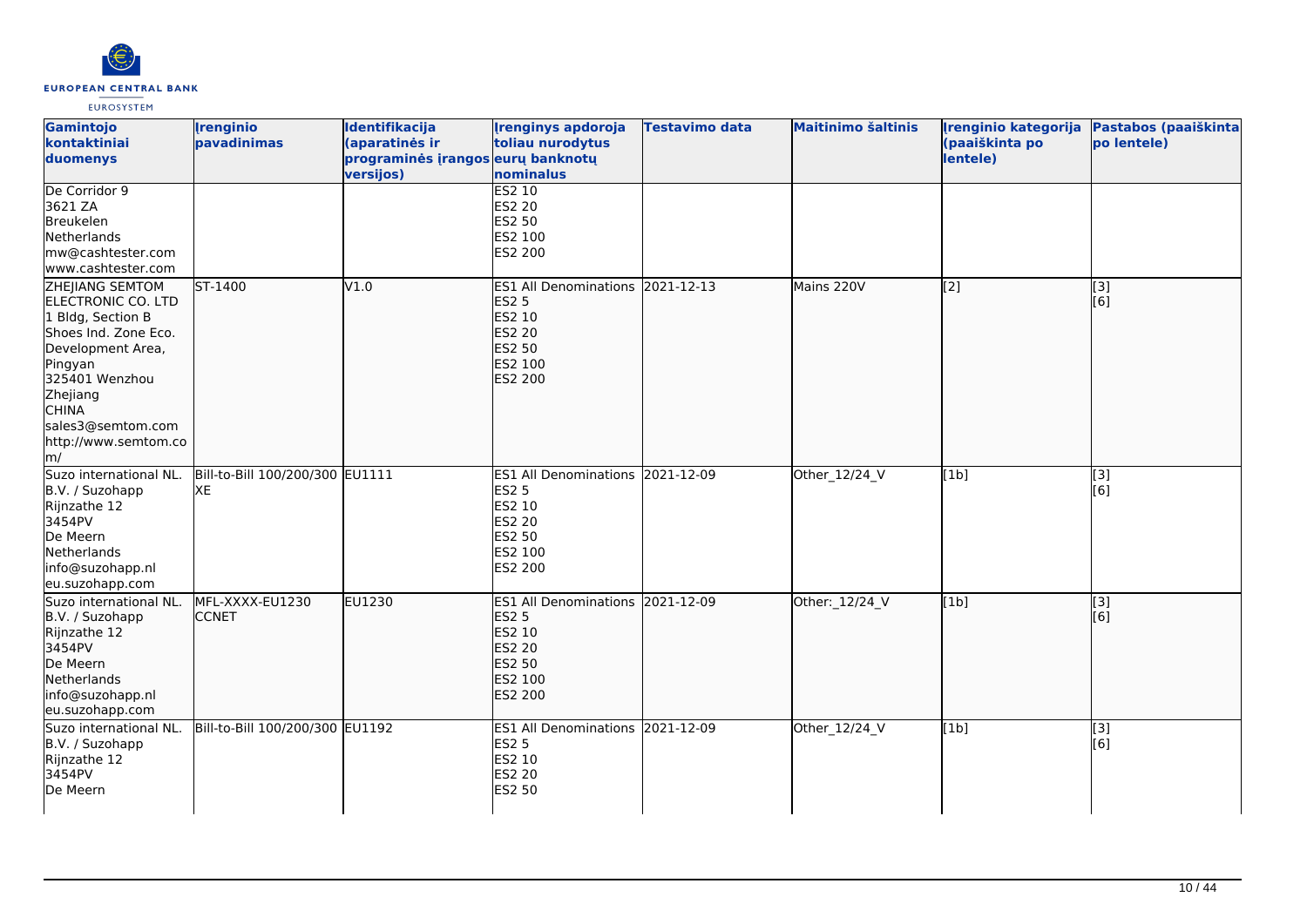

| Gamintojo<br>kontaktiniai<br>duomenys<br>Netherlands                                                                                                                             | <i><u><b><u>I</u>renginio</b></u></i><br>pavadinimas | <b>Identifikacija</b><br>(aparatinės ir<br>programinės įrangos eurų banknotų<br>versijos) | <b>Irenginys apdoroja</b><br>toliau nurodytus<br>nominalus<br><b>ES2 100</b>                                | <b>Testavimo data</b> | <b>Maitinimo šaltinis</b> | Irenginio kategorija<br>(paaiškinta po<br>lentele) | Pastabos (paaiškinta<br>po lentele) |
|----------------------------------------------------------------------------------------------------------------------------------------------------------------------------------|------------------------------------------------------|-------------------------------------------------------------------------------------------|-------------------------------------------------------------------------------------------------------------|-----------------------|---------------------------|----------------------------------------------------|-------------------------------------|
| info@suzohapp.nl<br>eu.suzohapp.com                                                                                                                                              |                                                      |                                                                                           | ES2 200                                                                                                     |                       |                           |                                                    |                                     |
| Hilton Europe S.L.<br>Principe de Vergara<br>5-bajo dcha.<br>28001<br>Madrid<br>Spain<br>www.hiltoneurope.com                                                                    | b8000                                                | $C21-1$                                                                                   | ES1 All Denominations 2021-12-02<br><b>ES2 5</b><br>ES2 10<br><b>ES2 20</b><br>ES2 50<br>ES2 100<br>ES2 200 |                       | Mains, 220V               | $\overline{[2]}$                                   | $\overline{[}3]$                    |
| Shenzhen Double<br>Power Electronics Co.,<br>Ltd<br>Rm 1281, 12/F,<br>Yunsong Building<br>Tairan 8rh Road<br>District Shenzen<br>Chegongmiao Futian<br>China<br>www.szdpower.com | DP-7300                                              | $C21-1$                                                                                   | ES1 All Denominations 2021-11-26<br><b>ES2 5</b><br>ES2 10<br>ES2 20<br>ES2 50<br>ES2 100<br>ES2 200        |                       | Other: 100-240V           | [2]                                                | [3]<br>[6]                          |
| Shenzhen Double<br>Power Electronics Co.,<br>Ltd<br>Rm 1281, 12/F,<br>Yunsong Building<br>Tairan 8rh Road<br>District Shenzen<br>Chegongmiao Futian<br>China<br>www.szdpower.com | <b>DP-2288</b>                                       | CO <sub>3</sub>                                                                           | ES1 All Denominations 2021-11-26<br><b>ES2 5</b><br>ES2 10<br><b>ES2 20</b><br>ES2 50<br>ES2 100<br>ES2 200 |                       | other: 12V Adapter        | [1a]                                               | $\overline{[3]}$<br>[6]             |
| Laurel Bank Machines<br>Co Ltd<br>1-1-2 Toranomon<br>Minato-ku<br>Tokyo<br>Japan<br>www.lbm.co.jp                                                                                | $I - 923$                                            | J-923-Main V04<br><b>Currency Counter</b>                                                 | ES1 All Denominations 2021-11-26<br><b>ES2 5</b><br>ES2 10<br>ES2 20<br>ES2 50<br>ES2 100<br>ES2 200        |                       | 100V - 240V               | [2]                                                | $\overline{[3]}$                    |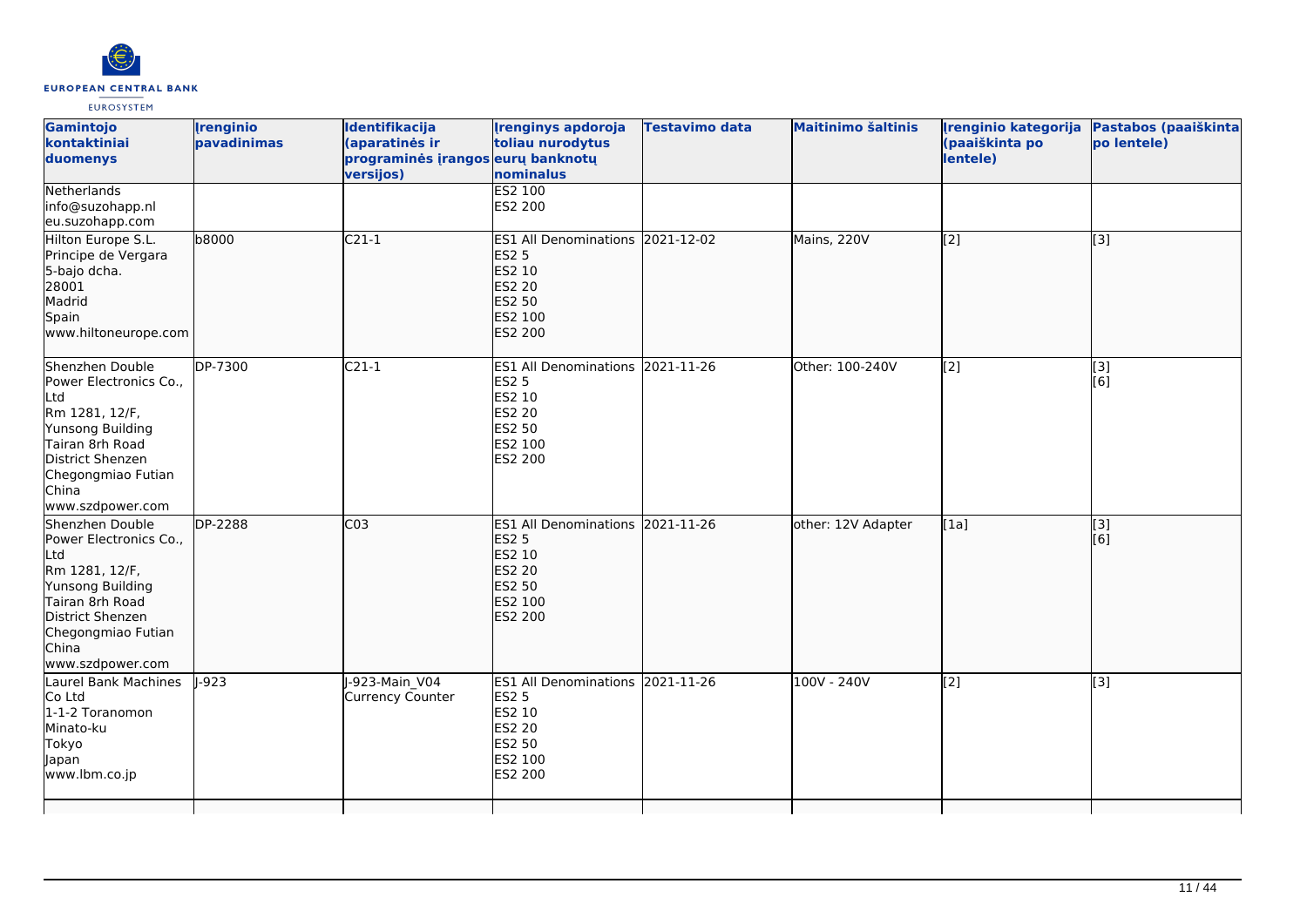

| Gamintojo<br>kontaktiniai<br>duomenys                                                                                                       | <b>Irenginio</b><br>pavadinimas | Identifikacija<br>(aparatinės ir<br>programinės įrangos eurų banknotų<br>versijos) | <b>Irenginys apdoroja</b><br>toliau nurodytus<br>nominalus                                                         | Testavimo data | <b>Maitinimo šaltinis</b> | Irenginio kategorija<br>(paaiškinta po<br>lentele) | Pastabos (paaiškinta<br>po lentele) |
|---------------------------------------------------------------------------------------------------------------------------------------------|---------------------------------|------------------------------------------------------------------------------------|--------------------------------------------------------------------------------------------------------------------|----------------|---------------------------|----------------------------------------------------|-------------------------------------|
| Innovative Technology NV201 Spectral<br>Ltd<br>Derker Street<br>OL1 4EQ<br>Oldham<br>United Kingdom<br>sales@innovativetechn<br>ology.co.uk |                                 | <b>BNV</b><br>EUR01011                                                             | ES1 All Denominations 2021-11-25<br><b>ES2 5</b><br>ES2 10<br><b>ES2 20</b><br><b>ES2 50</b><br>ES2 100<br>ES2 200 |                | 24VDC                     | [1b]                                               | $\overline{[}$ [3]<br>[6]           |
| Innovative Technology NV9 Spectral<br>Ltd<br>Derker Street<br>OL1 4EQ<br>Oldham<br>United Kingdom<br>sales@innovativetechn<br>ology.co.uk   |                                 | <b>BNV</b><br>EUR01015                                                             | ES1 All Denominations 2021-11-25<br><b>ES2 5</b><br>ES2 10<br>ES2 20<br>ES2 50<br>ES2 100<br>ES2 200               |                | <b>12V DC 24V DC</b>      | [1b]                                               | $\overline{[}3]$<br>[6]             |
| Innovative Technology<br>Ltd<br>Derker Street<br>OL1 4EQ<br>Oldham<br>United Kingdom<br>sales@innovativetechn<br>ology.co.uk                | $NV9USB+$                       | <b>BNV</b><br>EUR45F66                                                             | ES1 All Denominations 2021-11-25<br><b>ES2 5</b><br>ES2 10<br><b>ES2 20</b><br>ES2 50<br>ES2 100<br>ES2 200        |                | 12V DC                    | [1b]                                               | [3]<br>[[6]                         |
| Innovative Technology NV10USB+<br>Ltd<br>Derker Street<br>OL1 4EQ<br>Oldham<br>United Kingdom<br>sales@innovativetechn<br>ology.co.uk       |                                 | <b>BNV</b><br><b>EUR45H56</b>                                                      | ES1 All Denominations 2021-11-25<br>ES2 5<br>ES2 10<br>ES2 20<br>ES2 50<br>ES2 100<br>ES2 200                      |                | 12V DC                    | [1b]                                               | [3]<br>[6]                          |
| Innovative Technology<br>Ltd<br>Derker Street                                                                                               | NV200                           | <b>BNV</b><br>EUR01G47                                                             | ES1 All Denominations 2021-11-25<br><b>ES2 5</b><br><b>ES2 10</b>                                                  |                | 12V/24V DC                | [1b]                                               | $\overline{[3]}$<br>[6]             |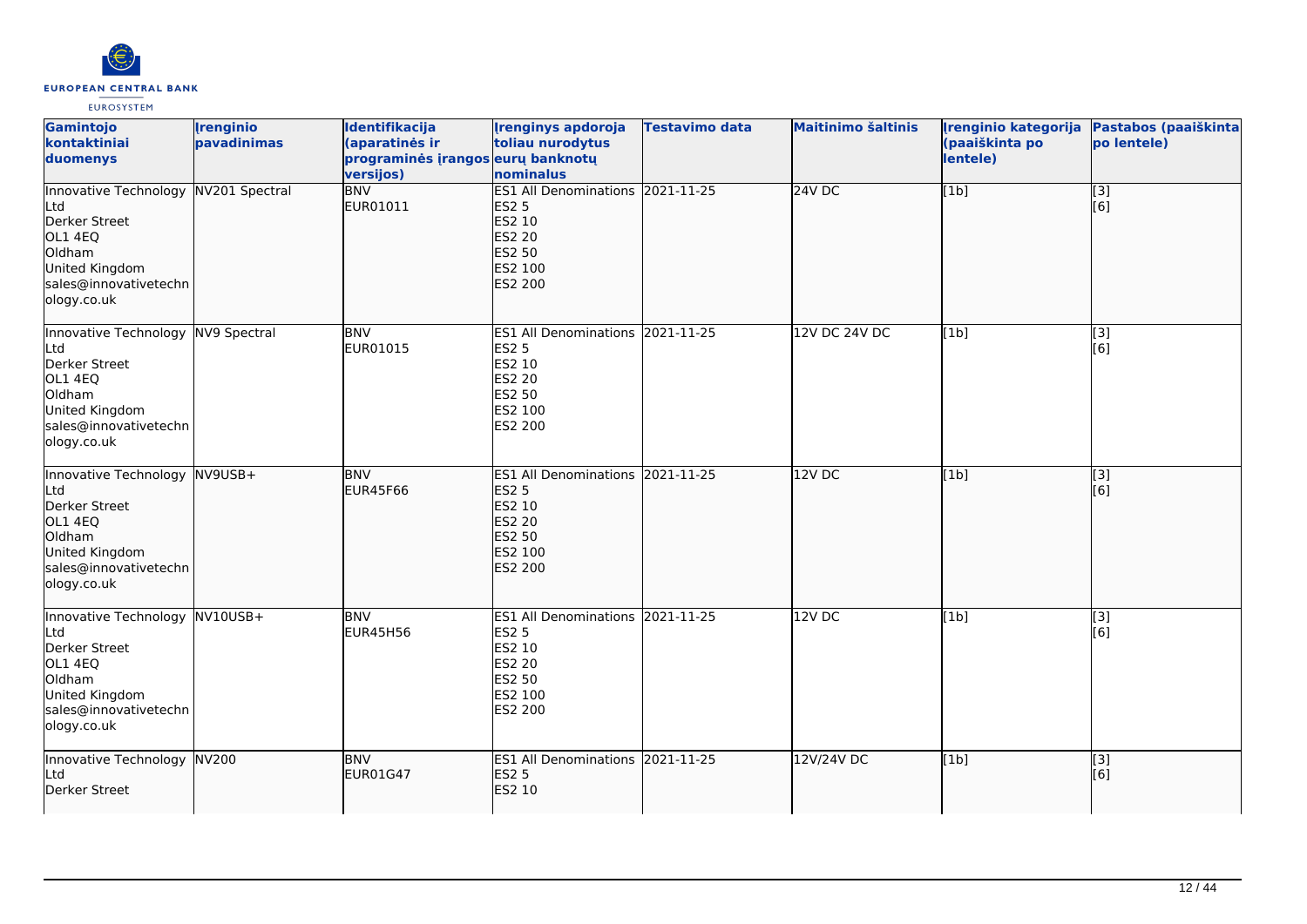

| Gamintojo<br>kontaktiniai<br>duomenys                                                                                                                    | <i><u><b><u>I</u>renginio</b></u></i><br>pavadinimas | Identifikacija<br>(aparatinės ir<br>programinės įrangos eurų banknotų<br>versijos) | <b>Irenginys apdoroja</b><br>toliau nurodytus<br>nominalus                                                                                | <b>Testavimo data</b> | <b>Maitinimo šaltinis</b> | Irenginio kategorija<br>(paaiškinta po<br>lentele) | Pastabos (paaiškinta<br>po lentele) |
|----------------------------------------------------------------------------------------------------------------------------------------------------------|------------------------------------------------------|------------------------------------------------------------------------------------|-------------------------------------------------------------------------------------------------------------------------------------------|-----------------------|---------------------------|----------------------------------------------------|-------------------------------------|
| OL1 4EQ<br>Oldham<br>United Kingdom<br>sales@innovativetechn<br>ology.co.uk                                                                              |                                                      |                                                                                    | <b>ES2 20</b><br><b>ES2 50</b><br>ES2 100<br>ES2 200                                                                                      |                       |                           |                                                    |                                     |
| Innovative Technology NV200 Spectral<br>Ltd<br>Derker Street<br>OL1 4EQ<br>Oldham<br>United Kingdom<br>sales@innovativetechn<br>ology.co.uk              |                                                      | <b>BNV</b><br>EUR01039                                                             | ES1 All Denominations 2021-11-25<br><b>ES2 5</b><br>ES2 10<br><b>ES2 20</b><br>ES2 50<br>ES2 100<br>ES2 200                               |                       | 12V/24V DC                | [1b]                                               | $\overline{[3]}$<br>[6]             |
| Innovative Technology NV201<br>Ltd<br>Derker Street<br>OL1 4EQ<br>Oldham<br>United Kingdom<br>sales@innovativetechn<br>ology.co.uk                       |                                                      | <b>BNV</b><br><b>EUR01C68</b>                                                      | ES1 All Denominations 2021-11-25<br><b>ES2 5</b><br>ES2 10<br><b>ES2 20</b><br><b>ES2 50</b><br>ES2 100<br>ES2 200                        |                       | <b>24V DC</b>             | [1b]                                               | [[3]<br>[6]                         |
| e-Banking Tech Co, Ltd EB-1500+<br>A-1104 Digital Empire<br>906-1, Gwanyangdong<br>431-060<br>Dongangu, Anyang-si<br>Korea<br>www.ebankingtech.co<br>lm. |                                                      | with CIS<br>09.01.01                                                               | Banknote Discriminator ES1 All Denominations 2021-11-24<br><b>ES2 5</b><br>ES2 10<br><b>ES2 20</b><br><b>ES2 50</b><br>ES2 100<br>ES2 200 |                       | 220V                      | $\sqrt{2}$                                         | [3]<br>[6]                          |
| e-Banking Tech Co, Ltd EB-1500<br>A-1104 Digital Empire<br>906-1, Gwanyangdong<br>431-060<br>Dongangu, Anyang-si<br>Korea<br>www.ebankingtech.co         |                                                      | Banknote Discriminator ES1 All Denominations<br>with CIS<br>09.01.01               | <b>ES2 5</b><br><b>ES2 10</b><br><b>ES2 20</b><br><b>ES2 50</b><br>ES2 100<br><b>ES2 200</b>                                              | 2021-11-24            | 220V                      | $\sqrt{2}$                                         | [3]<br>[[6]                         |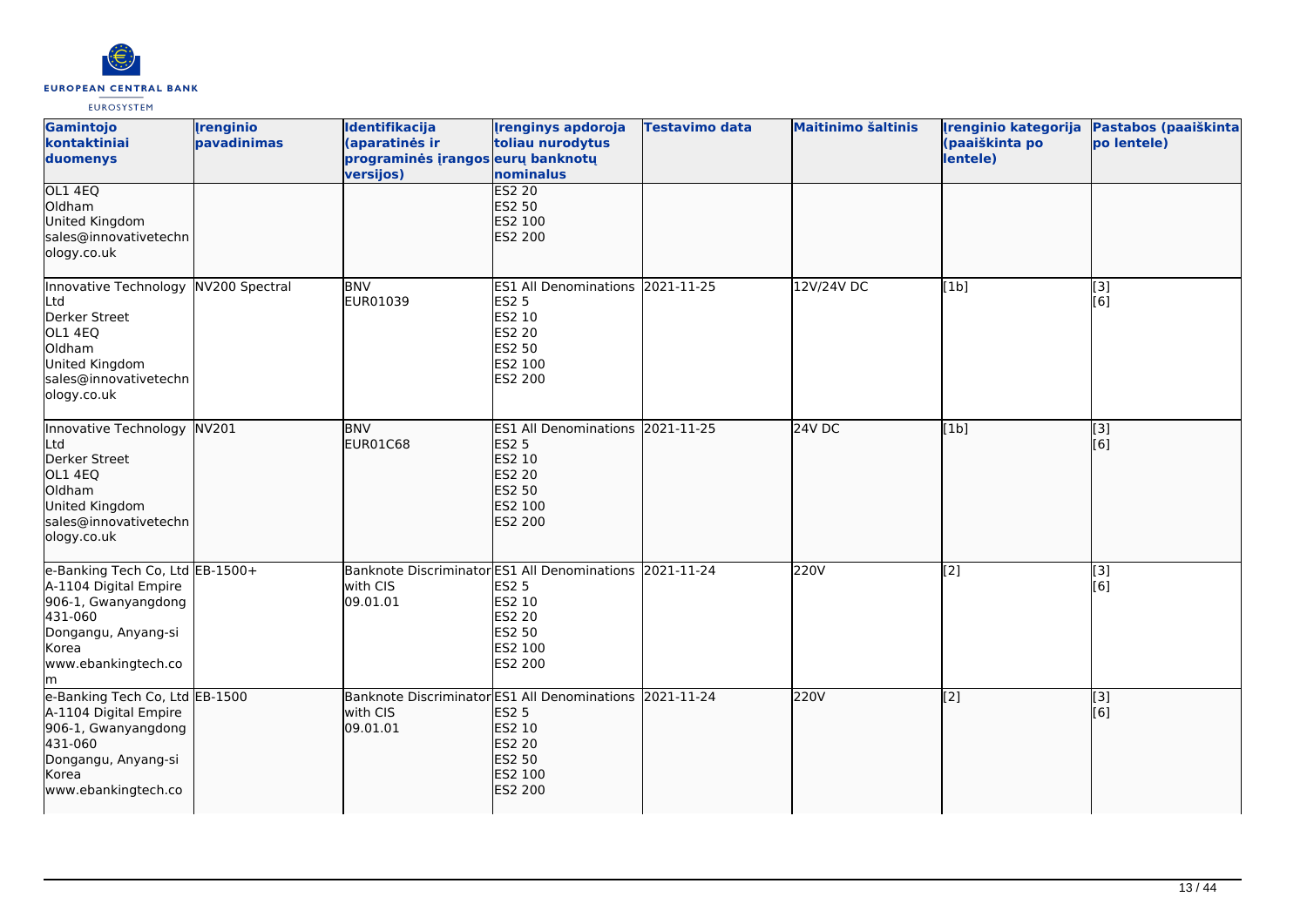

| Gamintojo<br>kontaktiniai<br>duomenys                                                                                                                                                 | <i><u><b><u>I</u>renginio</b></u></i><br>pavadinimas | Identifikacija<br>(aparatinės ir<br>programinės įrangos eurų banknotų<br>versijos) | <b>Irenginys apdoroja</b><br>toliau nurodytus<br>nominalus                                                                | <b>Testavimo data</b> | <b>Maitinimo šaltinis</b> | Irenginio kategorija<br>(paaiškinta po<br>lentele) | Pastabos (paaiškinta<br>po lentele) |
|---------------------------------------------------------------------------------------------------------------------------------------------------------------------------------------|------------------------------------------------------|------------------------------------------------------------------------------------|---------------------------------------------------------------------------------------------------------------------------|-----------------------|---------------------------|----------------------------------------------------|-------------------------------------|
| lm.<br>Plus Banking Machines P16<br>Co Ltd<br>Dangsandong-6Ka,<br>Youngdeungpo-Ku<br>340-4<br>Seoul<br>Korea<br>plus@plus.co.kr<br>www.plus.co.kr                                     |                                                      | Micro Processor type<br>Main P-1.7.1 14.2.4                                        | ES1 All Denominations 2021-11-18<br><b>ES2 5</b><br><b>ES2 10</b><br><b>ES2 20</b><br><b>ES2 50</b><br>ES2 100<br>ES2 200 |                       | 110V/220V                 | [2]                                                | $\overline{[3]}$<br>[6]             |
| Suzhou Ribao<br>Technology Co., Ltd<br>No.299, YuanQi Rd<br>Yuanhe Technology<br>Park<br>Xiangcheng<br>215133<br>Suzhou<br>China<br>info@nippo.com.cn<br>www.ribaotechnology.c<br>lom | $BC-55$                                              | 020105                                                                             | ES1 All Denominations 2021-11-10<br><b>ES2 5</b><br>ES2 10<br><b>ES2 20</b><br><b>ES2 50</b><br>ES2 100<br>ES2 200        |                       | 110V, 220V                | $\overline{[2]}$                                   | $\overline{[}3]$<br>[6]             |
| Suzhou Ribao<br>Technology Co., Ltd<br>No.299, YuanQi Rd<br>Yuanhe Technology<br>Park<br>Xiangcheng<br>215133<br>Suzhou<br>China<br>info@nippo.com.cn<br>www.ribaotechnology.c<br>lom | Magner 125                                           | 020105                                                                             | ES1 All Denominations 2021-11-10<br><b>ES2 5</b><br>ES2 10<br><b>ES2 20</b><br><b>ES2 50</b><br>ES2 100<br><b>ES2 200</b> |                       | 110V, 220V                | $\overline{[2]}$                                   | [3]<br>[6]                          |
| Astrosystems Ltd<br>Grove Technology Park<br>Wantage, Oxfordshire<br>United Kingdom<br>www.globalbillacceptor                                                                         | ST <sub>1C</sub>                                     | ST2 S 99 144<br>2021-08-10                                                         | <b>ES15</b><br>ES1 10<br><b>ES2 5</b><br>ES2 10                                                                           | 2021-11-10            | 12V                       | [1b]                                               | [2]<br>[3]<br>[6]<br>[8]            |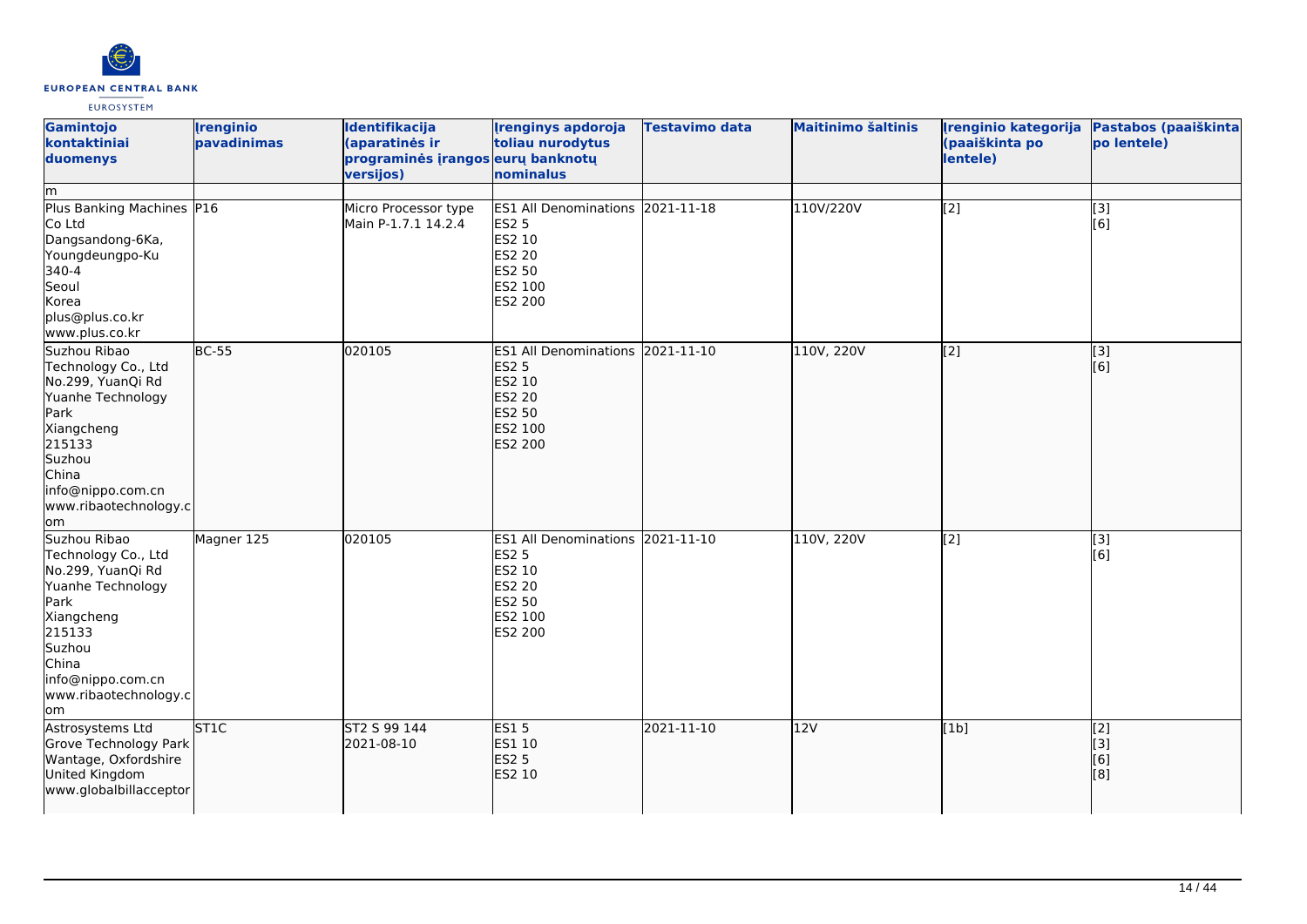

| Gamintojo<br>kontaktiniai<br>duomenys                                                                                        | <i><u><b><u>I</u>renginio</b></u></i><br>pavadinimas | Identifikacija<br>(aparatinės ir<br>programinės įrangos eurų banknotų<br>versijos) | <b>Irenginys apdoroja</b><br>toliau nurodytus<br>nominalus                                                                                                     | <b>Testavimo data</b> | <b>Maitinimo šaltinis</b> | Irenginio kategorija<br>(paaiškinta po<br>lentele) | Pastabos (paaiškinta<br>po lentele) |
|------------------------------------------------------------------------------------------------------------------------------|------------------------------------------------------|------------------------------------------------------------------------------------|----------------------------------------------------------------------------------------------------------------------------------------------------------------|-----------------------|---------------------------|----------------------------------------------------|-------------------------------------|
| s.com                                                                                                                        |                                                      |                                                                                    |                                                                                                                                                                |                       |                           |                                                    |                                     |
| Fujitsu Frontech<br>Limited<br>1766 Yanokuchi, Inagi-<br>shi<br>206-855<br>Tokyo<br>Japan<br>www.frontech.fujitsu.c<br>om/en | G60 BRU                                              | BV10<br>EU32AA                                                                     | ES1 All Denominations 2021-11-04<br><b>ES2 5</b><br><b>ES2 10</b><br><b>ES2 20</b><br><b>ES2 50</b><br>ES2 100<br>ES2 200                                      |                       | $24V$ DC                  | $\overline{[2]}$                                   | $\overline{[3]}$                    |
| <b>BellCon Aps</b><br>Messingvei 64A<br>8940<br>Randers SV<br>Denmark<br>www.bellcon.com                                     | Evision SD                                           | C20(039)                                                                           | <b>ES2 5</b><br><b>ES2 10</b><br><b>ES2 20</b><br><b>ES2 50</b><br>ES2 100<br><b>ES2 200</b>                                                                   | 2021-11-03            | Mains, 230V               | [1a]                                               | $\overline{[}3]$<br>[6]             |
| <b>BellCon Aps</b><br>Messingvei 64A<br>8940<br>Randers SV<br>Denmark<br>www.bellcon.com                                     | BellCount V610                                       | SW: 002.006                                                                        | ES1 All Denominations 2021-11-03<br><b>ES2 5</b><br>ES2 10<br><b>ES2 20</b><br><b>ES2 50</b><br>ES2 100<br><b>ES2 200</b>                                      |                       | Mains, 110V, 220V         | $\overline{[2]}$                                   | $\overline{[}3]$<br>[6]             |
| <b>BellCon Aps</b><br>Messingvei 64A<br>8940<br>Randers SV<br>Denmark<br>www.bellcon.com                                     | Evision SD                                           | C10(039)                                                                           | <b>ES15</b><br><b>ES1 10</b><br><b>ES1 20</b><br><b>ES1 50</b><br><b>ES2 5</b><br><b>ES2 10</b><br><b>ES2 20</b><br><b>ES2 50</b><br>ES2 100<br><b>ES2 200</b> | 2021-11-03            | Mains, 230V               | [1a]                                               | $\overline{[}$ [3]<br>[[6]          |
| Cummins-Allison Corp<br>891 Feehandville Drive<br>IL 60056                                                                   | et Scan iFX1-LC i106                                 | EURO REVISION 7.31                                                                 | ES1 All Denominations 2021-11-03<br><b>ES2 5</b><br><b>ES2 10</b>                                                                                              |                       | 110V, 220V                | [2]                                                | [3]<br>[6]                          |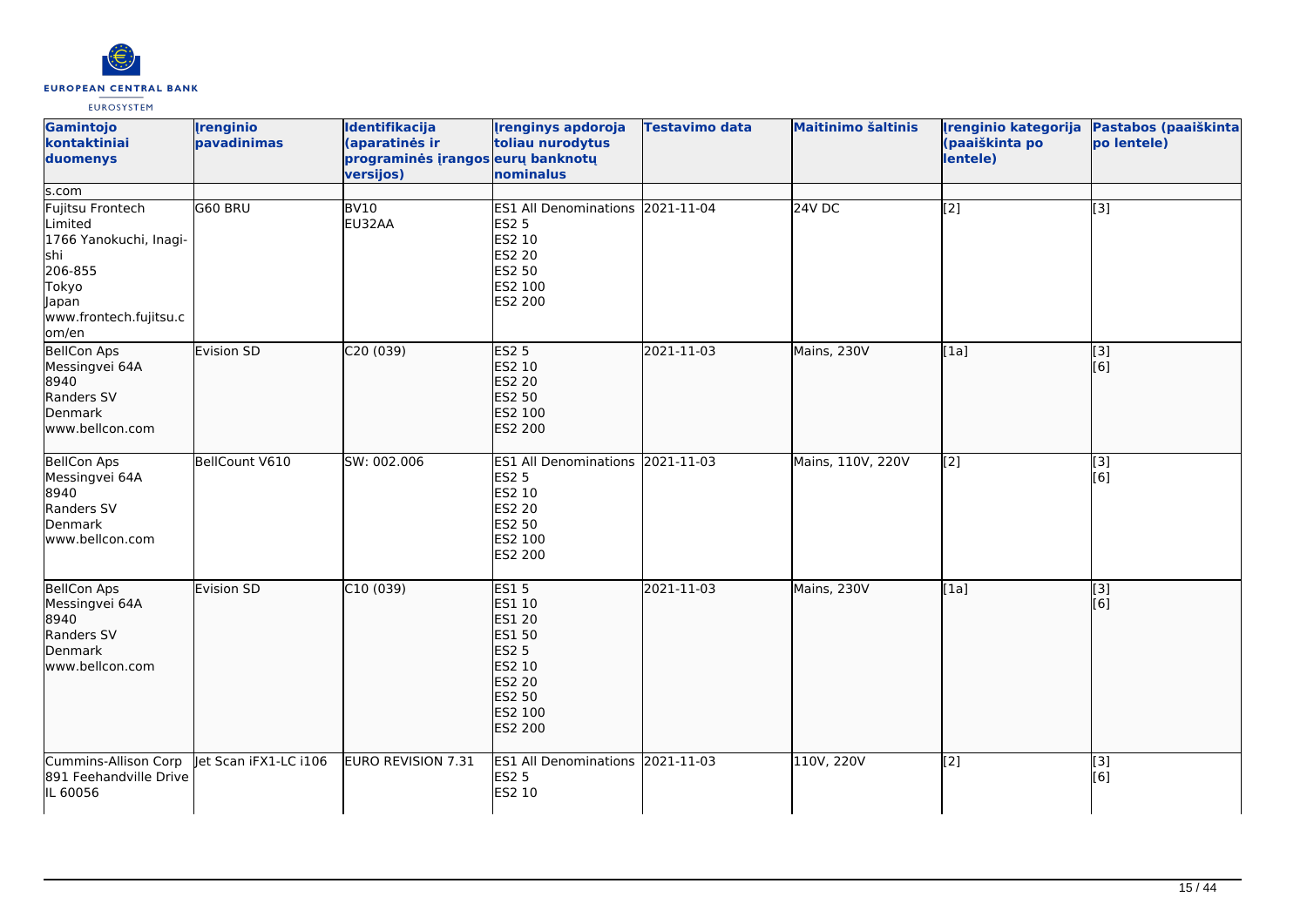

| Gamintojo<br>kontaktiniai<br>duomenys                                                                                        | <b>Irenginio</b><br>pavadinimas | Identifikacija<br>(aparatinės ir<br>programinės įrangos eurų banknotų<br>versijos) | <b>Irenginys apdoroja</b><br>toliau nurodytus<br>nominalus                                                         | <b>Testavimo data</b> | <b>Maitinimo šaltinis</b> | Irenginio kategorija<br>(paaiškinta po<br>lentele) | Pastabos (paaiškinta<br>po lentele) |
|------------------------------------------------------------------------------------------------------------------------------|---------------------------------|------------------------------------------------------------------------------------|--------------------------------------------------------------------------------------------------------------------|-----------------------|---------------------------|----------------------------------------------------|-------------------------------------|
| MT. Prospect<br><b>USA</b><br>www.cumminsallison.c<br>lom                                                                    |                                 |                                                                                    | <b>ES2 20</b><br>ES2 50<br>ES2 100<br>ES2 200                                                                      |                       |                           |                                                    |                                     |
| Fujitsu Frontech<br>Limited<br>1766 Yanokuchi, Inagi-<br>shi<br>206-855<br>Tokyo<br>Japan<br>www.frontech.fujitsu.c<br>om/en | GSR50-BNA                       | GSR50-BV<br>EU0129                                                                 | ES1 All Denominations 2021-11-03<br><b>ES2 5</b><br>ES2 10<br><b>ES2 20</b><br>ES2 50<br>ES2 100<br>ES2 200        |                       | 24V DC                    | $\left[$ [2]                                       | [3]                                 |
| <b>BellCon Aps</b><br>Messingvei 64A<br>8940<br>Randers SV<br>Denmark<br>www.bellcon.com                                     | BellCount V2510M                | C20 (EUR: V2.003)                                                                  | ES1 All Denominations 2021-10-29<br><b>ES2 5</b><br>ES2 10<br>ES2 20<br>ES2 50<br>ES2 100<br>ES2 200               |                       | Mains, 110V, 220V         | [2]                                                | $[3]$<br>[6]                        |
| Iternet-European<br>Distribution<br>Via S. Merli 64/66<br>29122<br>Piacenza<br>Italy<br>www.iternet-<br>securitysystems.com  | Holenburg PIXEL S2              | V12                                                                                | ES1 All Denominations 2021-10-28<br><b>ES2 5</b><br>ES2 10<br><b>ES2 20</b><br><b>ES2 50</b><br>ES2 100<br>ES2 200 |                       | DC 12 Vdc                 | [1a]                                               | [3]<br>[6]                          |
| Cummins-Allison Corp<br>891 Feehandville Drive<br>IL 60056<br>MT. Prospect<br><b>USA</b><br>www.cumminsallison.c<br>lom      | let Scan iFX1 i126              | EURO REVISION 7.31                                                                 | ES1 All Denominations 2021-10-28<br><b>ES2 5</b><br>ES2 10<br><b>ES2 20</b><br>ES2 50<br>ES2 100<br>ES2 200        |                       | 110V, 220V                | [2]                                                | [3]<br>[6]                          |
| Cummins-Allison Corp                                                                                                         | Jet Scan iFX1-LC i104           | EURO REVISION 7.31                                                                 | ES1 All Denominations 2021-10-28                                                                                   |                       | 110V, 220V                | $\vert$ [2]                                        | [3]                                 |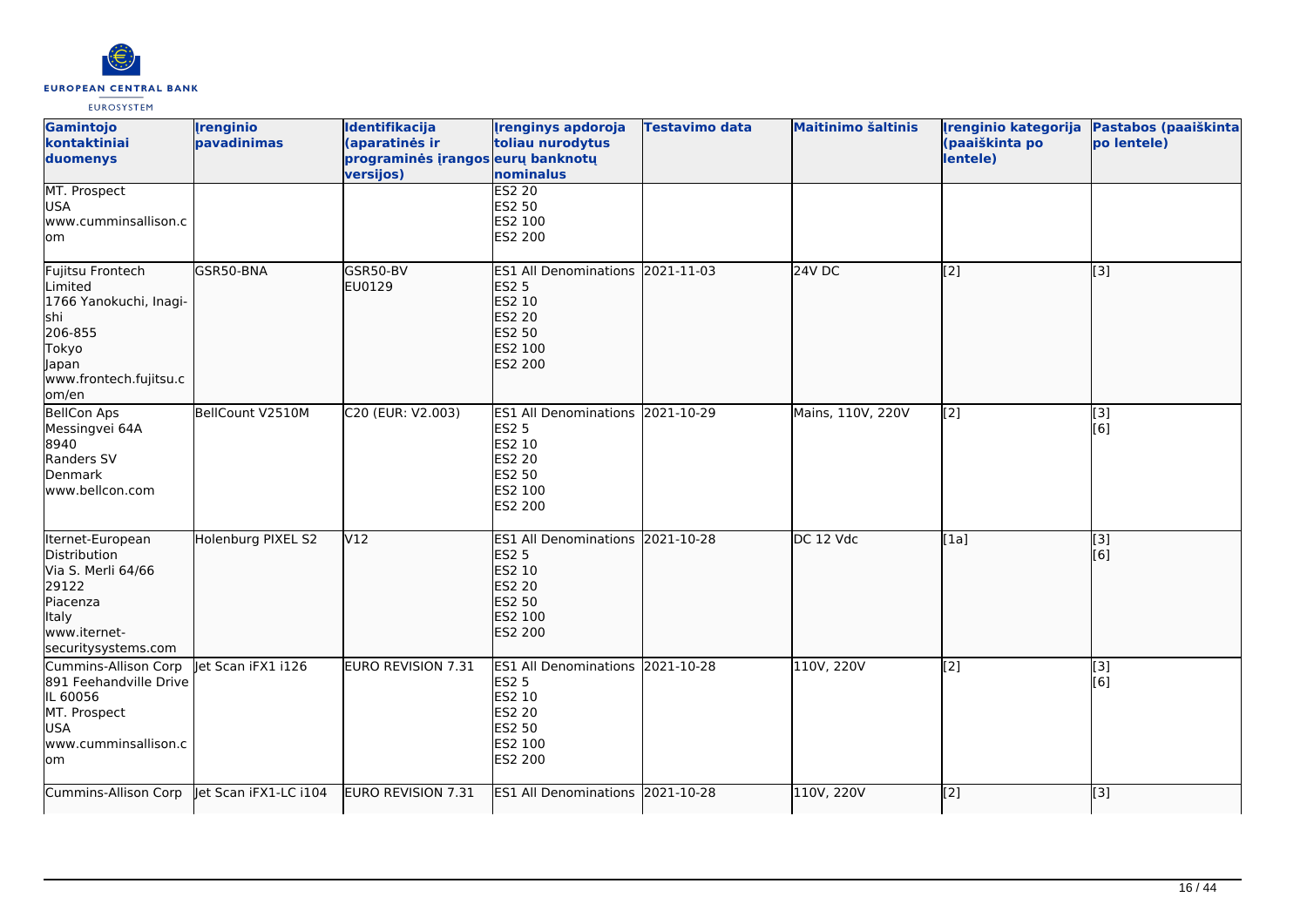

| Gamintojo<br>kontaktiniai<br>duomenys<br>891 Feehandville Drive<br>IL 60056<br>MT. Prospect<br>USA<br>lwww.cumminsallison.c<br>lom | <b>Irenginio</b><br>pavadinimas | Identifikacija<br>(aparatinės ir<br>programinės įrangos eurų banknotų<br>versijos) | <b>[renginys apdoroja</b><br>toliau nurodytus<br>nominalus<br>ES2 <sub>5</sub><br>ES2 10<br><b>ES2 20</b><br><b>ES2 50</b><br>ES2 100<br><b>ES2 200</b> | <b>Testavimo data</b> | <b>Maitinimo šaltinis</b>                                                        | Irenginio kategorija<br>(paaiškinta po<br>lentele) | Pastabos (paaiškinta<br>po lentele)<br>[6]            |
|------------------------------------------------------------------------------------------------------------------------------------|---------------------------------|------------------------------------------------------------------------------------|---------------------------------------------------------------------------------------------------------------------------------------------------------|-----------------------|----------------------------------------------------------------------------------|----------------------------------------------------|-------------------------------------------------------|
| Cummins-Allison Corp<br>891 Feehandville Drive<br>IL 60056<br>MT. Prospect<br>USA<br>www.cumminsallison.c<br>lom                   | let Scan iFX2 i126              | EURO REVISION 7.31                                                                 | ES1 All Denominations 2021-10-28<br><b>ES2 5</b><br>ES2 10<br><b>ES2 20</b><br><b>ES2 50</b><br>ES2 100<br>ES2 200                                      |                       | 110V/220V                                                                        | [2]                                                | [3]<br>[6]                                            |
| Iternet-European<br>Distribution<br>Via S. Merli 64/66<br>29122<br>Piacenza<br>ltaly<br>www.iternet-<br>securitysystems.com        | Holenburg HT 8913               | CO <sub>3</sub>                                                                    | ES1 All Denominations 2021-10-28<br><b>ES2 5</b><br>ES2 10<br><b>ES2 20</b><br><b>ES2 50</b><br>ES2 100<br>ES2 200                                      |                       | Rechargeable battery - [1a]<br>Adapter (INPUT:<br>100-240Vac OUTPUT:<br>12       |                                                    | [[3]<br>[[6]                                          |
| Iternet-European<br>Distribution<br>Via S. Merli 64/66<br>29122<br><b>Piacenza</b><br>Italy<br>www.iternet-<br>securitysystems.com | Holenburg HT 7.0                | CO <sub>2</sub>                                                                    | ES1 All Denominations 2021-10-28<br><b>ES2 5</b><br>ES2 10<br><b>ES2 20</b><br><b>ES2 50</b><br>ES2 100<br><b>ES2 200</b>                               |                       | Rechargeable battery - [1a]<br>Adapter (INPUT:100-24<br>OVac-<br>OUTPUT:12Vdc/1A |                                                    | $\overline{[}3]$<br>[6]                               |
| Iternet-European<br>Distribution<br>Via S. Merli 64/66<br>29122<br>Piacenza<br>ltaly<br>www.iternet-<br>securitysystems.com        | Holenburg HT 3000               | C <sub>21</sub>                                                                    | ES1 All Denominations 2021-10-28<br><b>ES2 5</b><br>ES2 10<br><b>ES2 20</b><br><b>ES2 50</b><br>ES2 100<br>ES2 200                                      |                       | Mains - 220V                                                                     | [[2]                                               | $\left[ \begin{matrix} 3 \end{matrix} \right]$<br>[6] |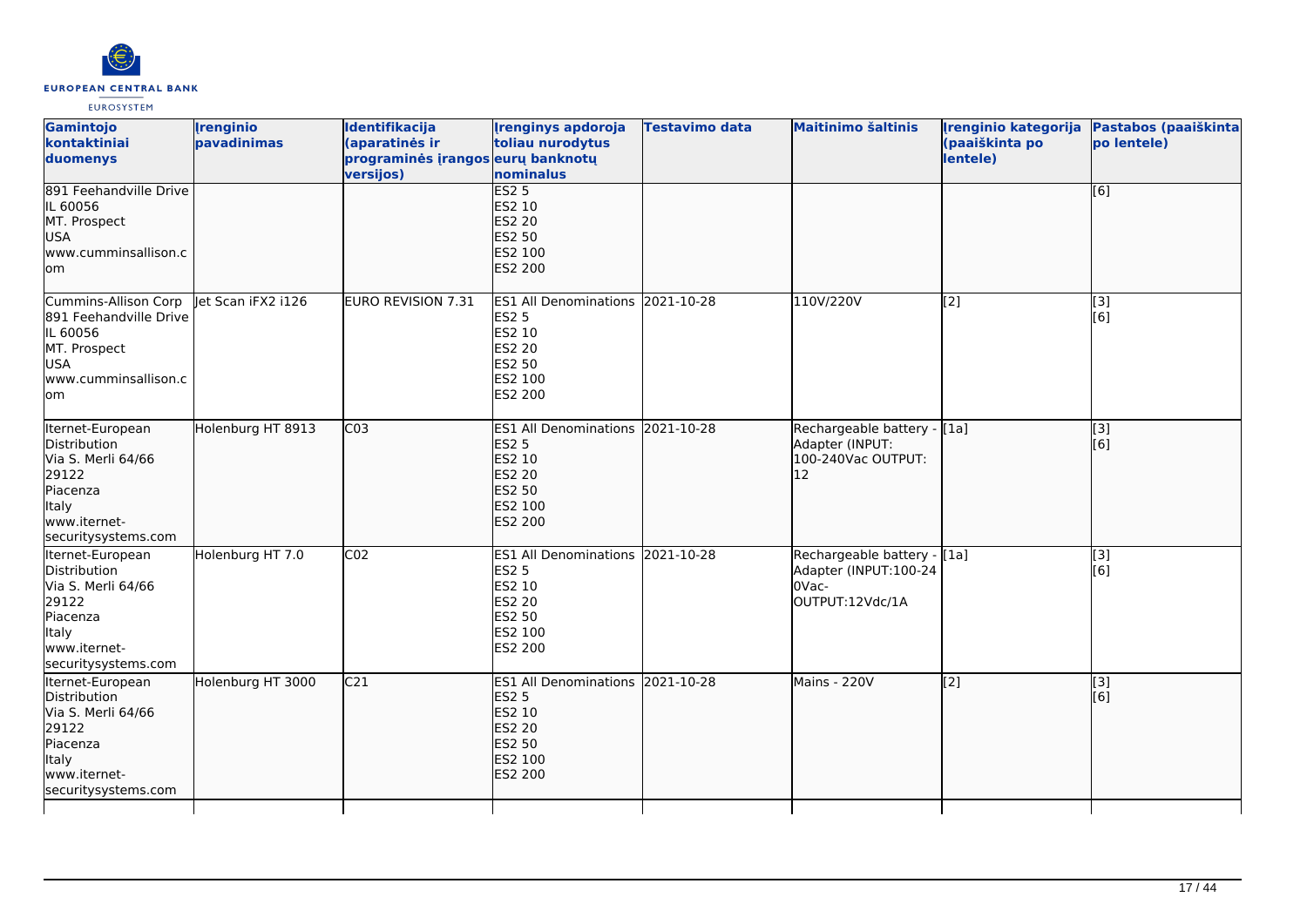

| Gamintojo<br>kontaktiniai<br>duomenys                                                                                  | <i><u><b><u>I</u>renginio</b></u></i><br>pavadinimas | Identifikacija<br>(aparatinės ir<br>programinės įrangos eurų banknotų<br>versijos) | <b>Irenginys apdoroja</b><br>toliau nurodytus<br>nominalus                                                                | <b>Testavimo data</b> | <b>Maitinimo šaltinis</b> | Irenginio kategorija<br>(paaiškinta po<br>lentele) | Pastabos (paaiškinta<br>po lentele) |
|------------------------------------------------------------------------------------------------------------------------|------------------------------------------------------|------------------------------------------------------------------------------------|---------------------------------------------------------------------------------------------------------------------------|-----------------------|---------------------------|----------------------------------------------------|-------------------------------------|
| YOUGO srl<br>Strada Albareto 11<br>10012<br>Bollengo (TO)<br>Italy<br>info@yougo-tech.com<br>www.yougo-tech.com        | U-ONE_600                                            | 0.12                                                                               | ES1 All Denominations 2021-10-26<br><b>ES2 5</b><br>ES2 10<br><b>ES2 20</b><br><b>ES2 50</b><br>ES2 100<br>ES2 200        |                       | 220V                      | [1a]                                               | [3]<br>[6]                          |
| YOUGO Srl<br>Strada Albareto 11<br>10012<br>Bollengo (TO)<br><b>Italy</b><br>info@yougo-tech.com<br>www.yougo-tech.com | U-ONE 1200                                           | 0.12                                                                               | ES1 All Denominations 2021-10-26<br><b>ES2 5</b><br>ES2 10<br><b>ES2 20</b><br><b>ES2 50</b><br>ES2 100<br><b>ES2 200</b> |                       | 110V-220V                 | [1a]                                               | [[3]<br>[[6]                        |
| YOUGO srl<br>Strada Albareto 11<br>10012<br>Bollengo (TO)<br>Italy<br>info@yougo-tech.com<br>www.yougo-tech.com        | U-ONE                                                | 0.12                                                                               | ES1 All Denominations 2021-10-26<br><b>ES2 5</b><br>ES2 10<br><b>ES2 20</b><br>ES2 50<br>ES2 100<br>ES2 200               |                       | 220V                      | [1a]                                               | $\overline{[3]}$<br>[6]             |
| YOUGO srl<br>Strada Albareto 11<br>10012<br>Bollengo (TO)<br>Italy<br>info@yougo-tech.com<br>www.yougo-tech.com        | U-ONE_2000                                           | 0.12                                                                               | ES1 All Denominations 2021-10-26<br><b>ES2 5</b><br><b>ES2 10</b><br><b>ES2 20</b><br><b>ES2 50</b><br>ES2 100<br>ES2 200 |                       | 220V                      | [1a]                                               | $\overline{[3]}$<br>[[6]            |
| YOUGO srl<br>Strada Albareto 11<br>10012<br>Bollengo (TO)<br><b>Italy</b><br>info@yougo-tech.com<br>www.yougo-tech.com | U-ONE 5000                                           | 0.12                                                                               | <b>ES1 All Denominations</b><br><b>ES2 5</b><br>ES2 10<br><b>ES2 20</b><br><b>ES2 50</b><br>ES2 100<br>ES2 200            | 2021-10-26            | 220V                      | [1a]                                               | [3]<br>[6]                          |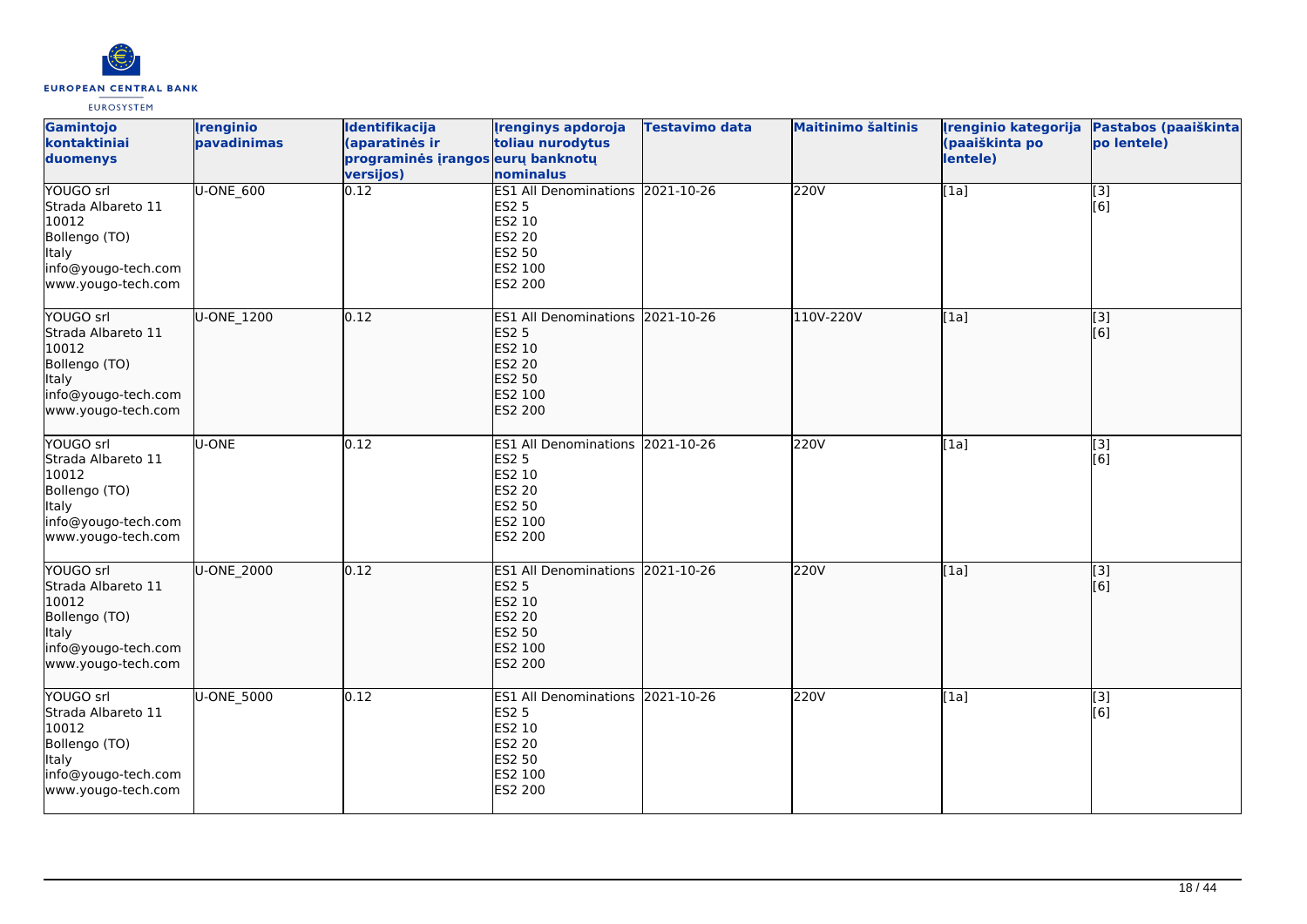

| <b>Gamintojo</b><br>kontaktiniai<br>duomenys                                                                            | <b>Irenginio</b><br>pavadinimas | Identifikacija<br>(aparatinės ir<br>programinės įrangos eurų banknotų<br>versijos) | <b>Irenginys apdoroja</b><br>toliau nurodytus<br>nominalus                                                                | Testavimo data | <b>Maitinimo šaltinis</b> | Irenginio kategorija<br>(paaiškinta po<br>lentele) | Pastabos (paaiškinta<br>po lentele) |
|-------------------------------------------------------------------------------------------------------------------------|---------------------------------|------------------------------------------------------------------------------------|---------------------------------------------------------------------------------------------------------------------------|----------------|---------------------------|----------------------------------------------------|-------------------------------------|
| Cummins-Allison Corp<br>891 Feehandville Drive<br>IL 60056<br>MT. Prospect<br><b>USA</b><br>www.cumminsallison.c<br>lom | let Scan iFX3 i136              | <b>EURO REVISION 7.31</b>                                                          | ES1 All Denominations 2021-10-22<br><b>ES2 5</b><br>ES2 10<br><b>ES2 20</b><br><b>ES2 50</b><br>ES2 100<br>ES2 200        |                | 110V, 220V                | [[2]                                               | [[3]<br>[6]                         |
| Cummins-Allison Corp<br>891 Feehandville Drive<br>IL 60056<br>MT. Prospect<br><b>USA</b><br>www.cumminsallison.c<br>lom | let Scan iFX1-LC i126           | EURO REVISION 7.31                                                                 | ES1 All Denominations 2021-10-22<br><b>ES2 5</b><br>ES2 10<br>ES2 20<br>ES2 50<br>ES2 100<br>ES2 200                      |                | 110V, 220V                | $\sqrt{2}$                                         | [3]<br>[6]                          |
| Cummins-Allison Corp<br>891 Feehandville Drive<br>IL 60056<br>MT. Prospect<br><b>USA</b><br>www.cumminsallison.c<br>lom | let Scan iFX1 i104              | EURO REVISION 7.31                                                                 | ES1 All Denominations 2021-10-22<br><b>ES2 5</b><br>ES2 10<br><b>ES2 20</b><br><b>ES2 50</b><br>ES2 100<br>ES2 200        |                | 110V, 220V                | $\left[$ [2]                                       | [[3]<br>[[6]                        |
| Cummins-Allison Corp<br>891 Feehandville Drive<br>IL 60056<br>MT. Prospect<br><b>USA</b><br>www.cumminsallison.c<br>lom | let Scan iFX1 i106              | EURO REVISION 7.31                                                                 | ES1 All Denominations 2021-10-22<br>ES2 5<br>ES2 10<br>ES2 20<br>ES2 50<br>ES2 100<br>ES2 200                             |                | 110V, 220V                | $\sqrt{2}$                                         | $\overline{[}3]$<br>[6]             |
| Cummins-Allison Corp<br>891 Feehandville Drive<br>IL 60056<br>MT. Prospect<br><b>USA</b><br>www.cumminsallison.c<br>lom | let Scan iFX2 i106              | <b>EURO REVISION 7.31</b>                                                          | <b>ES1 All Denominations 2021-10-22</b><br><b>ES2 5</b><br>ES2 10<br><b>ES2 20</b><br><b>ES2 50</b><br>ES2 100<br>ES2 200 |                | 110V, 220V                | $\sqrt{2}$                                         | [3]<br>[6]                          |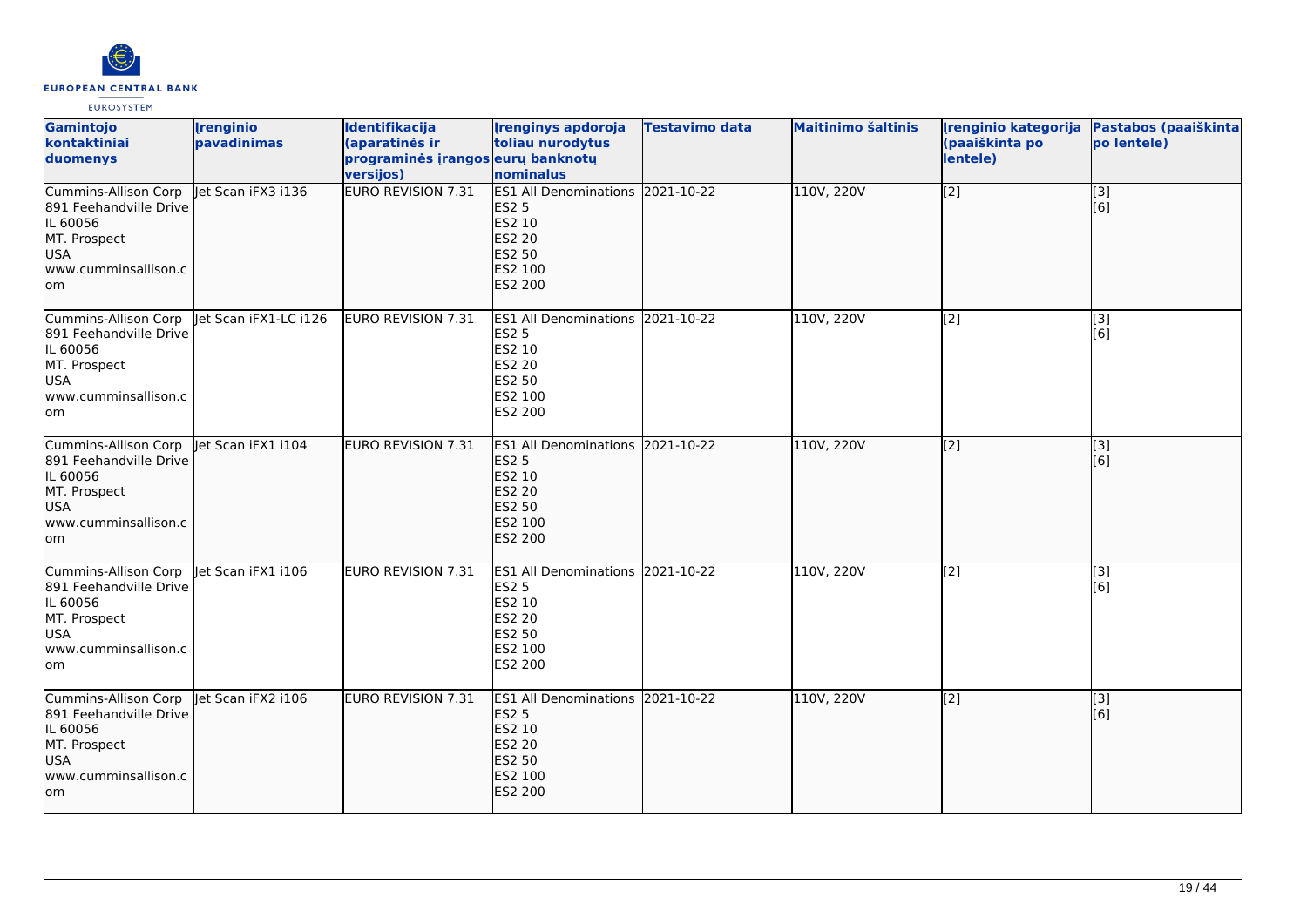

| Gamintojo<br>kontaktiniai<br>duomenys                                                                                     | <b>Irenginio</b><br>pavadinimas | <b>Identifikacija</b><br>(aparatinės ir<br>programinės įrangos eurų banknotų<br>versijos) | <b>Irenginys apdoroja</b><br>toliau nurodytus<br>nominalus                                                         | <b>Testavimo data</b> | <b>Maitinimo šaltinis</b> | Irenginio kategorija<br>(paaiškinta po<br>lentele) | Pastabos (paaiškinta<br>po lentele) |
|---------------------------------------------------------------------------------------------------------------------------|---------------------------------|-------------------------------------------------------------------------------------------|--------------------------------------------------------------------------------------------------------------------|-----------------------|---------------------------|----------------------------------------------------|-------------------------------------|
| Cummins-Allison Corp<br>891 Feehandville Drive<br>IL 60056<br>MT. Prospect<br>USA<br>www.cumminsallison.c<br>lom          | let Scan iFX3 i138              | <b>EURO REVISION 7.31</b>                                                                 | ES1 All Denominations 2021-10-22<br>ES2 5<br>ES2 10<br><b>ES2 20</b><br>ES2 50<br>ES2 100<br><b>ES2 200</b>        |                       | 110V, 220V                | $\sqrt{2}$                                         | $[3]$<br>[6]                        |
| <b>ICM Europe GmbH</b><br>Mündelheimer Weg 60<br>40472<br>Düsseldorf<br>Germany<br>info@jcmglobal.eu<br>www.jcmglobal.eu  | <b>VEGA-100</b>                 | VEGA-10x<br>$V2.52 - 18$                                                                  | ES1 All Denominations 2021-10-20<br><b>ES2 5</b><br>ES2 10<br><b>ES2 20</b><br><b>ES2 50</b><br>ES2 100<br>ES2 200 |                       | 12V                       | [1b]                                               | $\overline{[3]}$<br>[6]             |
| Volumatic Ltd<br>Taurus House,<br>Endemere Road<br>Warwicks<br>CV6 5PY<br>Coventry<br>United Kingdom<br>www.volumatic.com | CCi                             | <b>EBA-40</b><br>$V1.49-33$                                                               | ES1 All Denominations 2021-10-19<br><b>ES2 5</b><br>ES2 10<br>ES2 20<br>ES2 50<br>ES2 100<br>ES2 200               |                       | 12V AC Adapter            | [1b]                                               | [3]<br>[6]<br>[8]                   |
| JCM Europe GmbH<br>Mündelheimer Weg 60<br>40472<br>Düsseldorf<br>Germany<br>info@jcmglobal.eu<br>www.jcmglobal.eu         | RDM-100 Series                  | 3590T0302607                                                                              | ES1 All Denominations 2021-10-19<br><b>ES2 5</b><br>ES2 10<br><b>ES2 20</b><br>ES2 50<br>ES2 100<br>ES2 200        |                       | other: 24V                | [1b]                                               | $\overline{[}3]$<br>[6]<br>[8]      |
| JCM Europe GmbH<br>Mündelheimer Weg 60<br>40472<br>Düsseldorf<br>Germany<br>info@jcmglobal.eu<br>www.jcmglobal.eu         | <b>MRX</b> Series               | V110011-219                                                                               | ES1 All Denominations 2021-10-19<br><b>ES2 5</b><br>ES2 10<br>ES2 20<br>ES2 50<br>ES2 100<br>ES2 200               |                       | Other: 24V                | [1b]                                               | $\overline{[3]}$<br>[6]<br>[8]      |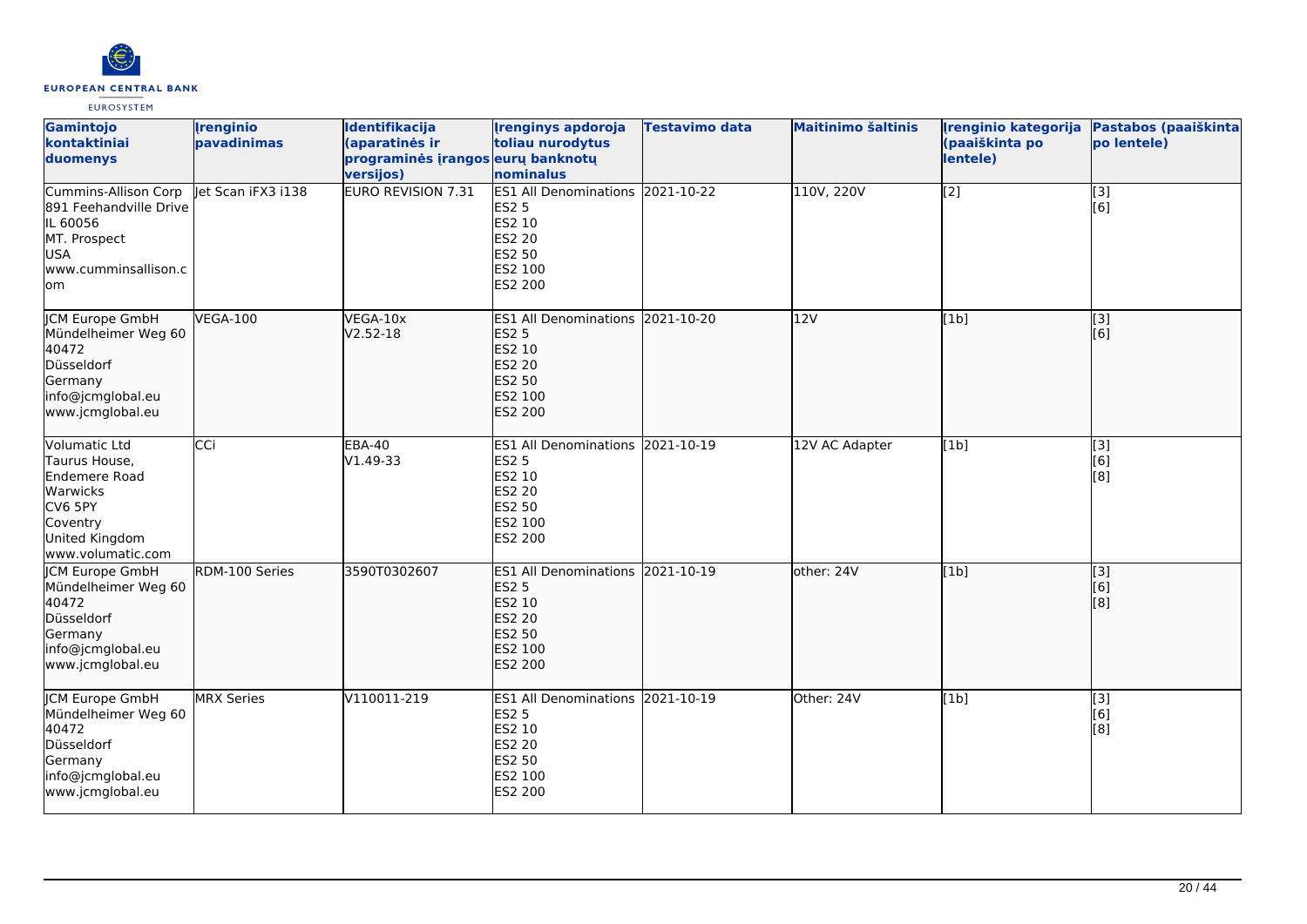

| Gamintojo<br>kontaktiniai<br>duomenys                                                                                                                                    | <b>Irenginio</b><br>pavadinimas | Identifikacija<br>(aparatinės ir<br>programinės įrangos eurų banknotų<br>versijos) | <b>Irenginys apdoroja</b><br>toliau nurodytus<br>nominalus                                                         | Testavimo data | <b>Maitinimo šaltinis</b> | Irenginio kategorija<br>(paaiškinta po<br>lentele) | Pastabos (paaiškinta<br>po lentele) |
|--------------------------------------------------------------------------------------------------------------------------------------------------------------------------|---------------------------------|------------------------------------------------------------------------------------|--------------------------------------------------------------------------------------------------------------------|----------------|---------------------------|----------------------------------------------------|-------------------------------------|
| Kobo Science &<br>Technology Co Ltd<br>Room 906 No.1<br><b>Building Runjie</b><br>Mansion Dengwei Rd<br>PC 215011<br>Suzhou Jiangsu<br>China<br>www.kobotechweb.co<br>lm | BC-8EI                          | <b>DSP 18</b>                                                                      | ES1 All Denominations 2021-10-15<br><b>ES2 5</b><br>ES2 10<br><b>ES2 20</b><br>ES2 50<br>ES2 100<br>ES2 200        |                | Mains, 220V               | $\sqrt{2}$                                         | [3]                                 |
| Kobo Science &<br>Technology Co Ltd<br>Room 906 No.1<br><b>Building Runjie</b><br>Mansion Dengwei Rd<br>PC 215011<br>Suzhou Jiangsu<br>China<br>www.kobotechweb.co<br>lm | <b>BT-6000</b>                  | IMAGE 2.9.3.9                                                                      | ES1 All Denominations 2021-10-15<br><b>ES2 5</b><br>ES2 10<br><b>ES2 20</b><br>ES2 50<br>ES2 100<br>ES2 200        |                | Mains, 220V               | [2]                                                | [3]                                 |
| Giesecke+Devrient<br>Currency Technology<br><b>GmbH</b><br>Prinzregentenstraße<br>159<br>81677<br>Munich<br>Germany<br>www.gi-de.com                                     | ProNote1                        | 200.3                                                                              | ES1 All Denominations 2021-10-13<br><b>ES2 5</b><br>ES2 10<br><b>ES2 20</b><br><b>ES2 50</b><br>ES2 100<br>ES2 200 |                | 110V, 220V                | $\left[2\right]$                                   | $\overline{[}3]$<br>[6]             |
| Giesecke+Devrient<br>Currency Technology<br>GmbH<br>Prinzregentenstraße<br>159<br>81677<br>Munich<br>Germany<br>www.gi-de.com                                            | ProNote 200                     | 200.4                                                                              | ES1 All Denominations 2021-10-12<br><b>ES2 5</b><br>ES2 10<br>ES2 20<br>ES2 50<br>ES2 100<br>ES2 200               |                | 110V, 220V                | $\overline{[2]}$                                   | [3]<br>[6]                          |
| Crane Payment                                                                                                                                                            | SCN series - SCN83              | 520025431_SCN83_EU ES1 All Denominations 2021-10-05                                |                                                                                                                    |                | 24V, 220V                 | [1b]                                               | $\overline{[3]}$                    |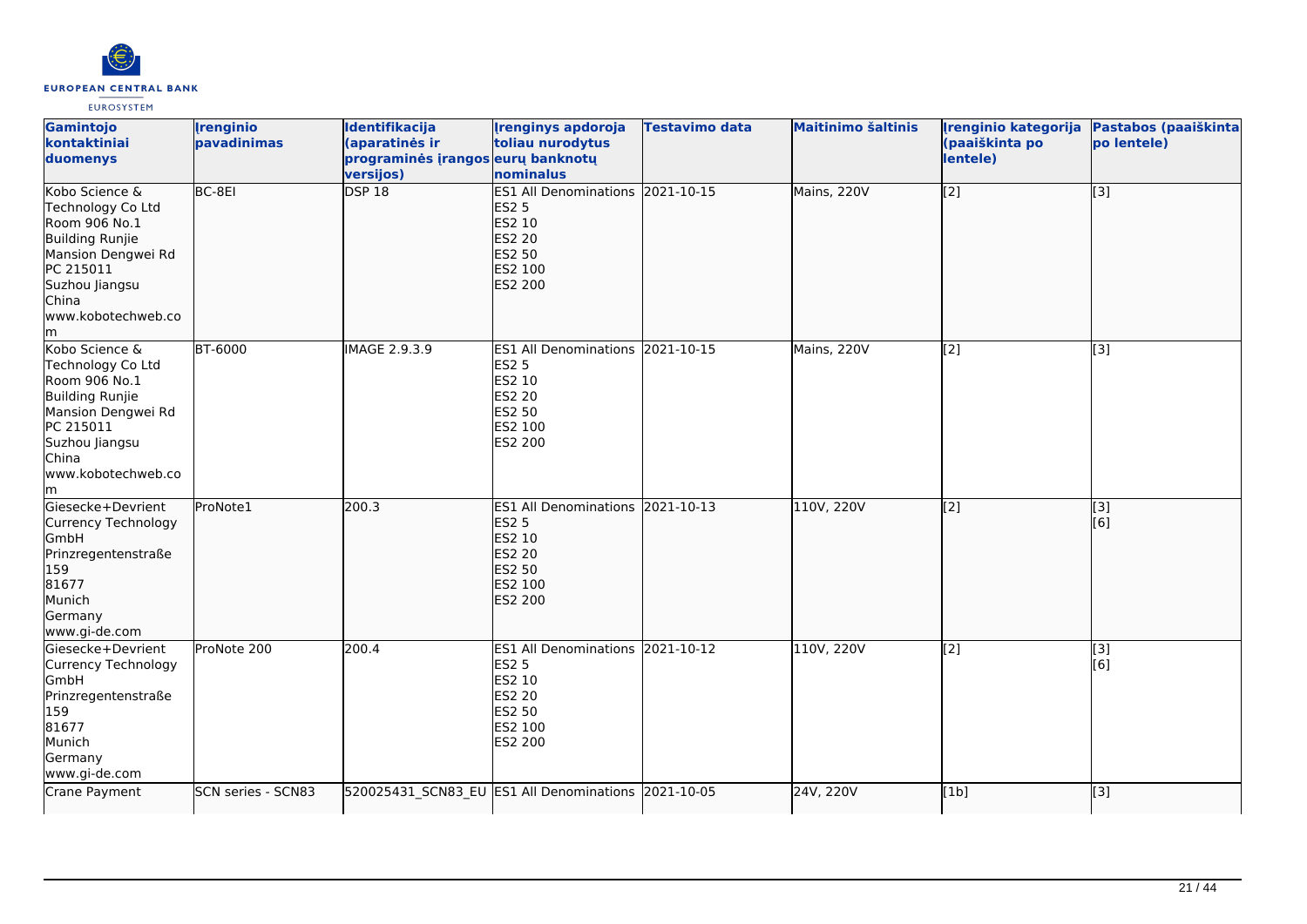

| Gamintojo<br>kontaktiniai<br>duomenys                                                                                           | <b>Irenginio</b><br>pavadinimas | Identifikacija<br>(aparatinės ir<br>programinės įrangos eurų banknotų<br>versijos) | <b>Irenginys apdoroja</b><br>toliau nurodytus<br>nominalus                                                                      | <b>Testavimo data</b> | <b>Maitinimo šaltinis</b> | Įrenginio kategorija<br>(paaiškinta po<br>lentele) | Pastabos (paaiškinta<br>po lentele) |
|---------------------------------------------------------------------------------------------------------------------------------|---------------------------------|------------------------------------------------------------------------------------|---------------------------------------------------------------------------------------------------------------------------------|-----------------------|---------------------------|----------------------------------------------------|-------------------------------------|
| Innovations<br>109 Chemin du Pont-du<br>Centenaire<br>CH-1228<br>Plan-les-Quates<br>Switzerland<br>www.CranePI.com              |                                 |                                                                                    | <b>ES2 5</b><br>ES2 10<br><b>ES2 20</b><br>ES2 50<br>ES2 100<br>ES2 200                                                         |                       |                           |                                                    | $\overline{[6]}$<br>[8]             |
| GO Europe GmbH<br>Zum Kraftwerk 1<br>45527<br>Hattingen<br>Germany<br>Bemd.koenig@go-<br>europe.com<br>www.go-europe.com        | Olympia NC 315                  | $BT-112$<br>u6.04                                                                  | <b>ES15</b><br>ES1 10<br>ES1 20<br>ES1 50<br>ES1 200<br><b>ES2 5</b><br>ES2 10<br>ES2 20<br>ES2 50<br>ES2 100<br>ES2 200        | 2021-10-05            | 12V                       | [1a]                                               | [2]<br>[3]<br>[6]<br>[8]            |
| <b>GO Europe GmbH</b><br>Zum Kraftwerk 1<br>45527<br>Hattingen<br>Germany<br>Bemd.koenig@go-<br>europe.com<br>www.go-europe.com | Olympia NC 325                  | $BT-112$<br>u6.04                                                                  | ES15<br>ES1 10<br>ES1 20<br><b>ES1 50</b><br>ES1 200<br><b>ES2 5</b><br>ES2 10<br><b>ES2 20</b><br>ES2 50<br>ES2 100<br>ES2 200 | 2021-10-05            | other: 12V                | [1a]                                               | $\overline{[2]}$<br>[3]<br>[6]      |
| <b>GO Europe GmbH</b><br>Zum Kraftwerk 1<br>45527<br>Hattingen<br>Germany<br>Bemd.koenig@go-<br>europe.com<br>www.go-europe.com | Olympia NC 335                  | <b>BT-112</b><br>u6-07                                                             | <b>ES15</b><br>ES1 10<br>ES1 20<br>ES1 50<br>ES1 200<br>ES2 5<br>ES2 10<br>ES2 20<br>ES2 50                                     | 2021-10-05            | other: 12V                | [1a]                                               | $\overline{[2]}$<br>[3]<br>[6]      |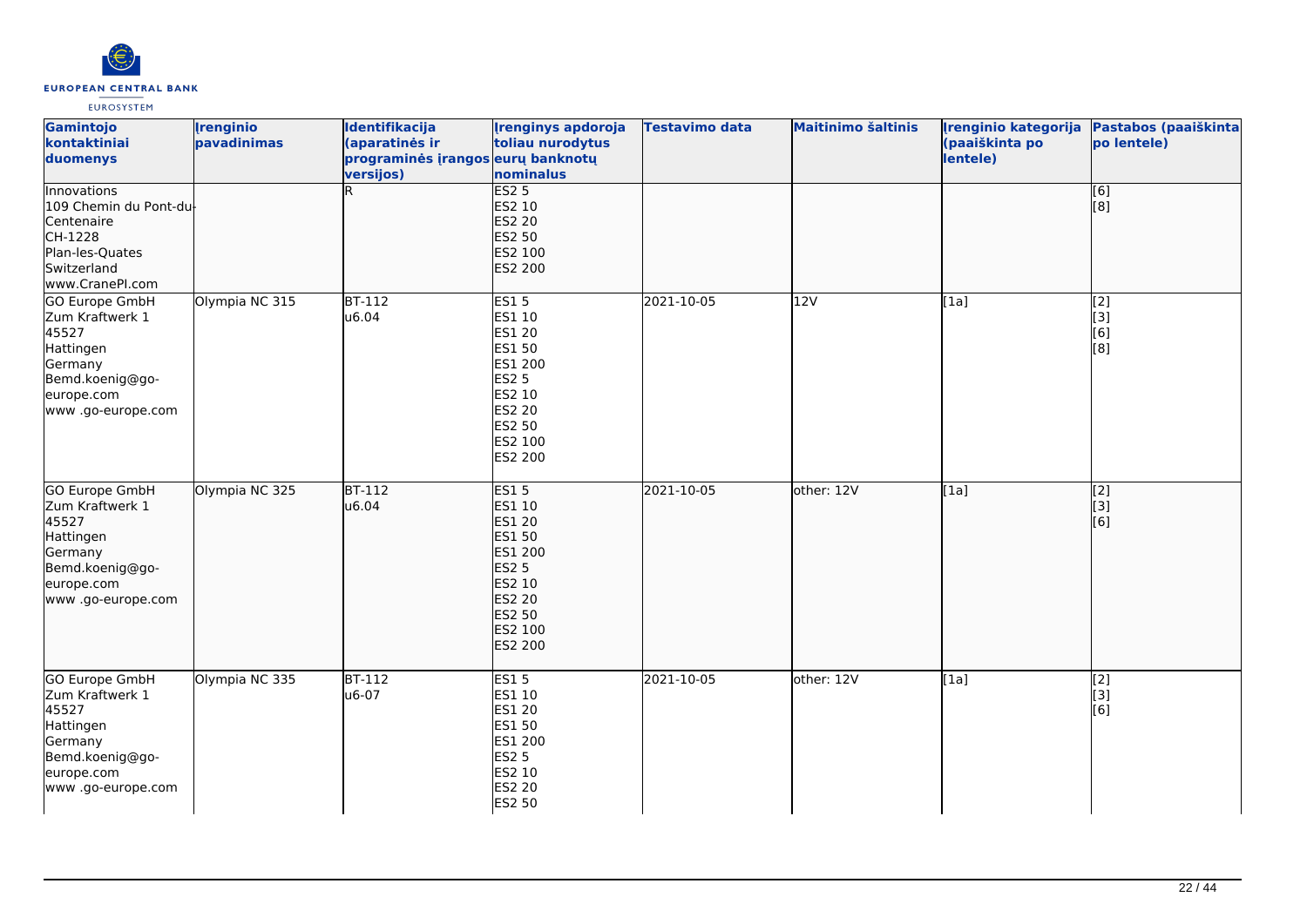

| Gamintojo<br>kontaktiniai<br>duomenys                                                                         | <b>Irenginio</b><br>pavadinimas | Identifikacija<br>(aparatinės ir<br>programinės įrangos eurų banknotų<br>versijos) | <b>Irenginys apdoroja</b><br>toliau nurodytus<br>nominalus<br><b>ES2 100</b>                                              | <b>Testavimo data</b> | <b>Maitinimo šaltinis</b> | Irenginio kategorija<br>(paaiškinta po<br>lentele) | Pastabos (paaiškinta<br>po lentele) |
|---------------------------------------------------------------------------------------------------------------|---------------------------------|------------------------------------------------------------------------------------|---------------------------------------------------------------------------------------------------------------------------|-----------------------|---------------------------|----------------------------------------------------|-------------------------------------|
| Safescan B.V.<br>Heliumstraat 14<br>2718 SL<br>Zoetermeer<br>Holland<br>info@safescan.com<br>www.safescan.com | Safescan 185-S                  | S32-81                                                                             | ES2 200<br><b>ES1 All Denominations</b><br><b>ES2 5</b><br><b>ES2 10</b><br><b>ES2 20</b><br>ES2 50<br>ES2 100<br>ES2 200 | 2021-09-30            | 110V 220V                 | [1a]                                               | $\overline{[3]}$<br>[6]             |
| <b>BellCon Aps</b><br>Messingvei 64A<br>8940<br>Randers SV<br>Denmark<br>www.bellcon.com                      | SuperVision mc2                 | FW 01.22, DM 01.36                                                                 | ES1 All Denominations 2021-09-29<br><b>ES2 5</b><br>ES2 10<br>ES2 20<br>ES2 50<br>ES2 100<br>ES2 200                      |                       | Mains, 110V, 230V         | [1a]                                               | $[3]$<br>[6]                        |
| <b>BellCon Aps</b><br>Messingvei 64A<br>8940<br>Randers SV<br>Denmark<br>www.bellcon.com                      | Evision 5                       | CO <sub>2</sub>                                                                    | <b>ES1 All Denominations</b><br><b>ES2 5</b><br>ES2 10<br><b>ES2 20</b><br><b>ES2 50</b><br>ES2 100<br>ES2 200            | 2021-09-29            | Mains, 230V               | [1a]                                               | [3]<br>[6]                          |
| <b>BellCon Aps</b><br>Messingvei 64A<br>8940<br>Randers SV<br>Denmark<br>www.bellcon.com                      | BellCount V2510                 | C20 (EUR: V2.004a)                                                                 | ES1 All Denominations 2021-09-28<br><b>ES2 5</b><br>ES2 10<br>ES2 20<br>ES2 50<br>ES2 100<br>ES2 200                      |                       | Mains, 110V, 220V         | [2]                                                | $\overline{[3]}$<br>[6]             |
| Hilton Europe S.L.<br>Principe de Vergara<br>5-bajo dcha.<br>28001                                            | b330                            | CO <sub>2</sub>                                                                    | ES1 All Denominations 2021-09-28<br><b>ES2 5</b><br>ES2 10<br><b>ES2 20</b>                                               |                       | Mains, 220V               | [1a]                                               | [3]                                 |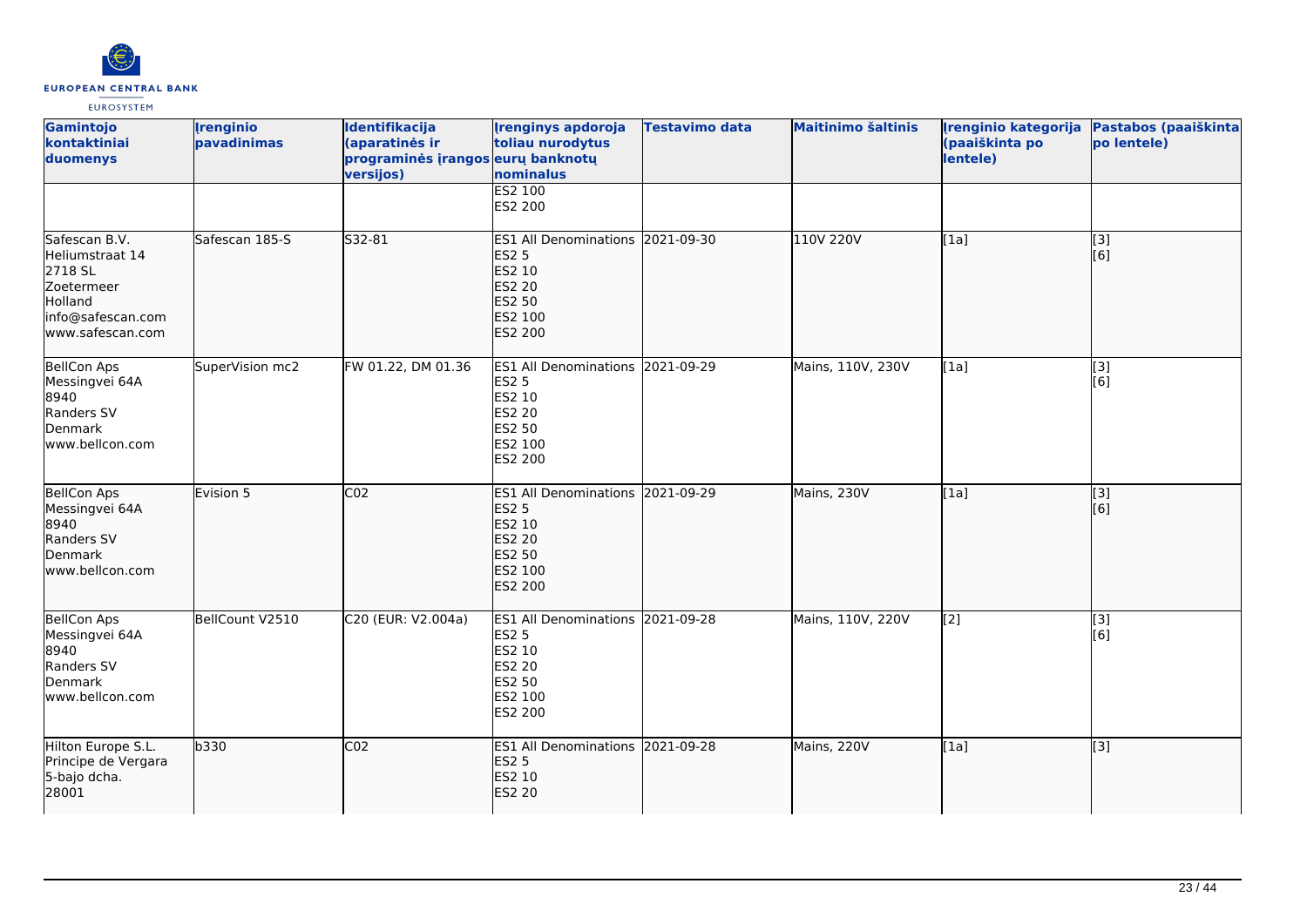

| Gamintojo<br>kontaktiniai<br>duomenys<br>Madrid                                                                                                                   | <i><u><b><u>I</u>renginio</b></u></i><br>pavadinimas | Identifikacija<br>(aparatinės ir<br>programinės įrangos eurų banknotų<br>versijos) | <b>Irenginys apdoroja</b><br>toliau nurodytus<br>nominalus<br><b>ES2 50</b>                                        | <b>Testavimo data</b> | <b>Maitinimo šaltinis</b> | Irenginio kategorija<br>(paaiškinta po<br>lentele) | Pastabos (paaiškinta<br>po lentele) |
|-------------------------------------------------------------------------------------------------------------------------------------------------------------------|------------------------------------------------------|------------------------------------------------------------------------------------|--------------------------------------------------------------------------------------------------------------------|-----------------------|---------------------------|----------------------------------------------------|-------------------------------------|
| Spain<br>www.hiltoneurope.com                                                                                                                                     |                                                      |                                                                                    | ES2 100<br>ES2 200                                                                                                 |                       |                           |                                                    |                                     |
| SOUTH Automation<br>International GmbH<br>Waldeckerstr. 6<br>64546<br>Walldorf-Mörfelden<br>Germany<br>mjb@southautomation.<br>net<br>www.southautomation.<br>net | <b>TN10</b>                                          | <b>EUR SW: EUR.03.03</b>                                                           | ES1 All Denominations 2021-09-27<br><b>ES2 5</b><br>ES2 10<br>ES2 20<br>ES2 50<br>ES2 100<br>ES2 200               |                       | Mains: 110V, 220V         | [2]                                                | [3]<br>[6]                          |
| Detectalia Europe<br>S.L.U.<br>C/Catalunya 25B<br>Poligono Industrial El<br>Pastoret<br>3640<br>Monóvar (Alicante)<br>Spain<br>www.detectalia.com                 | D7X                                                  | CO <sub>2</sub>                                                                    | ES1 All Denominations 2021-09-24<br><b>ES2 5</b><br>ES2 10<br><b>ES2 20</b><br><b>ES2 50</b><br>ES2 100<br>ES2 200 |                       | Mains, 220V               | [1a]                                               | [3]                                 |
| Strongpoint AB<br>Torshamnsgatan 5<br>16440<br>Kista<br>Sweden<br>dario.costamagna@str<br>ongpoint.com<br>www.strongpoint.com                                     | Note Cassette SV                                     | (01.08.21)                                                                         | ES1 All Denominations 2021-09-23<br><b>ES2 5</b><br>ES2 10<br>ES2 20<br><b>ES2 50</b><br>ES2 100<br>ES2 200        |                       | Other: 12-24V             | [1b]                                               | $\overline{[3]}$<br>[6]             |
| Strongpoint AB<br>Torshamnsgatan 5<br>16440<br>Kista<br>Sweden<br>dario.costamagna@str<br>ongpoint.com<br>www.strongpoint.com                                     | Note Cassette SV                                     | 11(01.09.21)                                                                       | <b>ES1 All Denominations</b><br><b>ES2 5</b><br>ES2 10<br><b>ES2 20</b><br><b>ES2 50</b><br>ES2 100<br>ES2 200     | 2021-09-23            | Other: 12-24V             | [1b]                                               | [3]<br>[6]                          |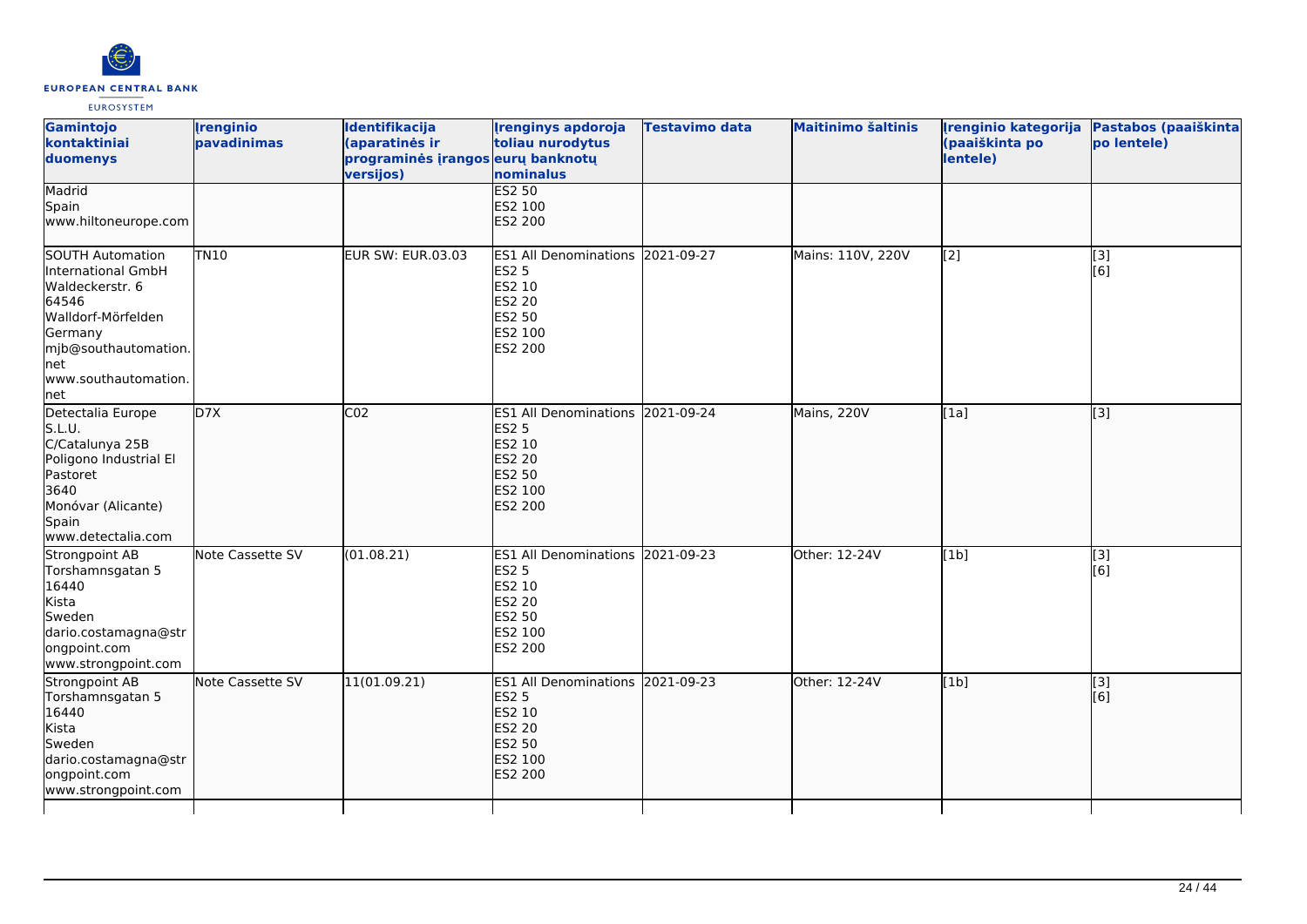

| Gamintojo<br>kontaktiniai<br>duomenys                                                                                                                    | <b>Irenginio</b><br>pavadinimas | Identifikacija<br>(aparatinės ir<br>programinės įrangos eurų banknotų<br>versijos) | <b>Irenginys apdoroja</b><br>toliau nurodytus<br>nominalus                                                         | <b>Testavimo data</b> | <b>Maitinimo šaltinis</b> | Įrenginio kategorija<br>(paaiškinta po<br>lentele) | Pastabos (paaiškinta<br>po lentele) |
|----------------------------------------------------------------------------------------------------------------------------------------------------------|---------------------------------|------------------------------------------------------------------------------------|--------------------------------------------------------------------------------------------------------------------|-----------------------|---------------------------|----------------------------------------------------|-------------------------------------|
| <b>Strongpoint AB</b><br>Torshamnsgatan 5<br>16440<br>Kista<br>Sweden<br>dario.costamagna@str<br>ongpoint.com<br>www.strongpoint.com                     | Note Cassette HV                | <b>EUR</b><br>7(01.09.21)                                                          | ES1 All Denominations 2021-09-23<br><b>ES2 5</b><br>ES2 10<br><b>ES2 20</b><br><b>ES2 50</b><br>ES2 100<br>ES2 200 |                       | Other: 12-24V             | [1b]                                               | $\overline{[3]}$<br>[6]             |
| <b>GRG Banking</b><br>Equipment Co Ltd<br>9 Kelin Road Science<br><b>City</b><br>510663<br>Guangzhou, District<br>Luogang<br>China<br>www.grgbanking.com | <b>BA-08</b>                    | M520040030                                                                         | ES1 All Denominations 2021-09-23<br><b>ES2 5</b><br>ES2 10<br><b>ES2 20</b><br>ES2 50<br>ES2 100<br><b>ES2 200</b> |                       | 12V                       | [1a]                                               | [3]<br>[6]                          |
| Cima S.p.A.<br>Via di Mezzo 2/4<br>41037<br>Mirandola (MO)<br>Italy<br>info@cimaspa.it<br>www.cimaspa.it                                                 | <b>BV1000</b>                   | <b>BV1000</b><br>B1-EUR-105001                                                     | ES1 All Denominations 2021-09-14<br><b>ES2 5</b><br>ES2 10<br><b>ES2 20</b><br>ES2 50<br>ES2 100<br>ES2 200        |                       | <b>Mains</b>              | [1b]                                               | $\overline{[3]}$<br>[6]             |
| Cima S.p.A.<br>Via di Mezzo 2/4<br>41037<br>Mirandola (MO)<br>Italy<br>info@cimaspa.it<br>www.cimaspa.it                                                 | <b>SDM-50</b>                   | <b>BV1000L</b><br>B1-EUR-106001                                                    | ES1 All Denominations 2021-09-14<br><b>ES2 5</b><br>ES2 10<br><b>ES2 20</b><br><b>ES2 50</b><br>ES2 100<br>ES2 200 |                       | Mains                     | [1a]                                               | [3]<br>[6]                          |
| Cima S.p.A.<br>Via di Mezzo 2/4<br>41037<br>Mirandola (MO)<br>Italy<br>info@cimaspa.it                                                                   | <b>SDM-10</b>                   | <b>BV1000L</b><br>B1-EUR-106001                                                    | ES1 All Denominations 2021-09-14<br><b>ES2 5</b><br>ES2 10<br><b>ES2 20</b><br><b>ES2 50</b><br>ES2 100            |                       | Mains                     | $\overline{[1a]}$                                  | $[3]$<br>[6]                        |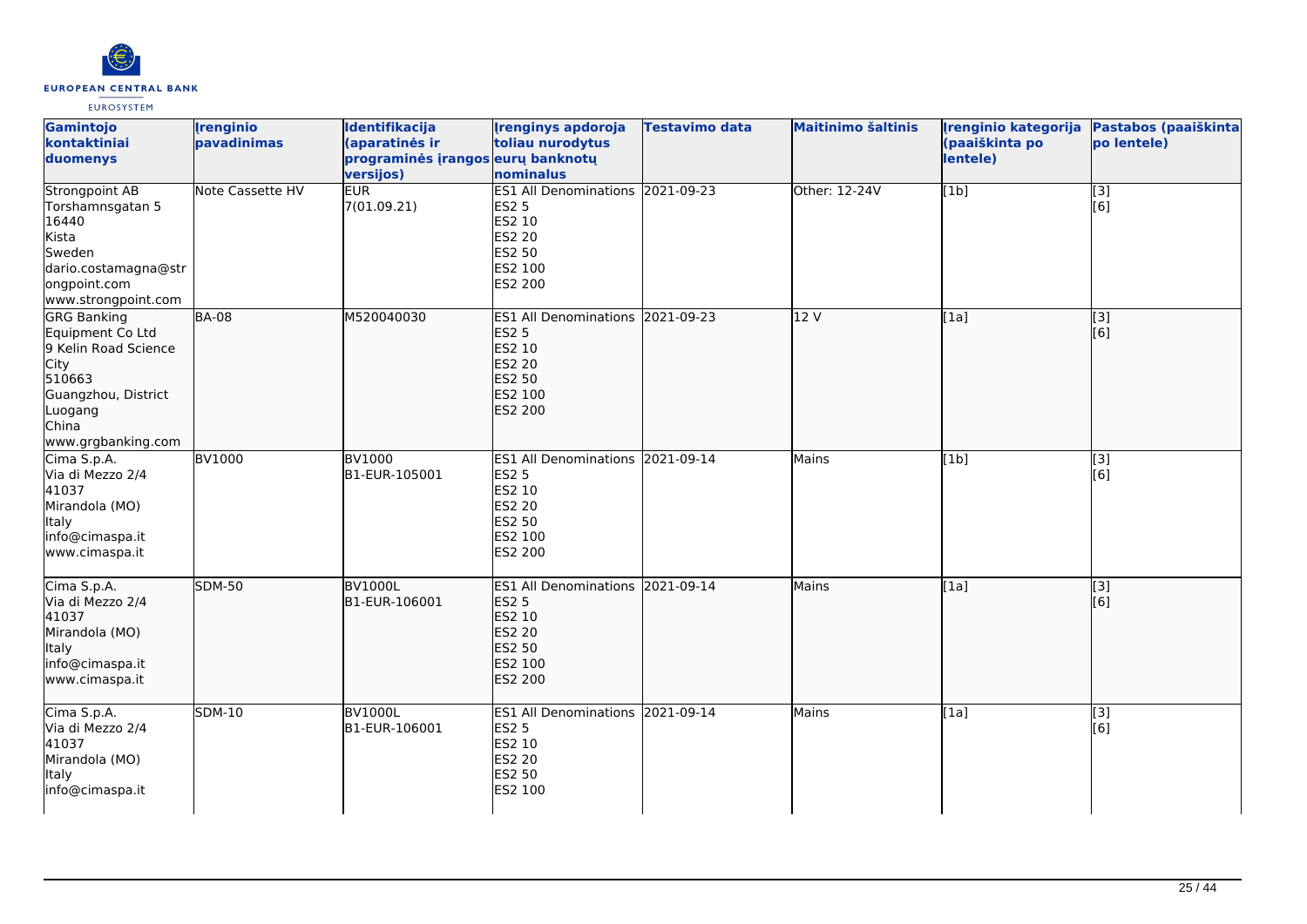

| Gamintojo<br>kontaktiniai<br>duomenys                                                                                                                                                                                      | <i><u><b><u>I</u>renginio</b></u></i><br>pavadinimas | <b>Identifikacija</b><br>(aparatinės ir<br>programinės įrangos eurų banknotų<br>versijos) | <b>Irenginys apdoroja</b><br>toliau nurodytus<br>nominalus                                                                | <b>Testavimo data</b> | <b>Maitinimo šaltinis</b> | Irenginio kategorija<br>(paaiškinta po<br>lentele) | Pastabos (paaiškinta<br>po lentele) |
|----------------------------------------------------------------------------------------------------------------------------------------------------------------------------------------------------------------------------|------------------------------------------------------|-------------------------------------------------------------------------------------------|---------------------------------------------------------------------------------------------------------------------------|-----------------------|---------------------------|----------------------------------------------------|-------------------------------------|
| www.cimaspa.it                                                                                                                                                                                                             |                                                      |                                                                                           | ES2 200                                                                                                                   |                       |                           |                                                    |                                     |
| Cima S.p.A.<br>Via di Mezzo 2/4<br>41037<br>Mirandola (MO)<br><b>Italy</b><br>info@cimaspa.it<br>www.cimaspa.it                                                                                                            | <b>BV1000</b>                                        | <b>BV1000</b><br>B1-EUR-106001                                                            | ES1 All Denominations 2021-09-14<br><b>ES2 5</b><br>ES2 10<br><b>ES2 20</b><br><b>ES2 50</b><br>ES2 100<br><b>ES2 200</b> |                       | Mains                     | [1b]                                               | $\overline{[3]}$<br>[6]             |
| <b>SHENZEN POLYFIT</b><br>TECHNOLOGY Co.Ltd.<br>6/F, Blk Hengtemei,<br>No. 3 Ganli Road,<br>Longgang District<br>518112<br>Shenzhen<br>China<br>info@futuremoneydete<br>ctor.com<br>http://www.futuremone<br>ydetector.com | <b>FMD-520</b>                                       | <b>Banknote Detector</b><br>U15 108                                                       | ES1 All Denominations 2021-09-06<br><b>ES2 5</b><br>ES2 10<br><b>ES2 20</b><br><b>ES2 50</b><br>ES2 100<br>ES2 200        |                       | 100V-240V                 | [1a]                                               | $\overline{[3]}$<br>[6]             |
| Francopost srl<br>Via Prina 15<br>20154<br>Milano<br>Italy<br>www.francopost.it                                                                                                                                            | Flash                                                | <b>FMD-520</b><br>U15 108                                                                 | ES1 All Denominations 2021-09-06<br><b>ES2 5</b><br>ES2 10<br><b>ES2 20</b><br><b>ES2 50</b><br>ES2 100<br>ES2 200        |                       | 100V-240V                 | [[1a]                                              | $\overline{[}$ [3]<br>[6]           |
| Shenzhen Double<br>Power Electronics Co.,<br>Ltd<br>Rm 1281, 12/F,<br>Yunsong Building<br>Tairan 8rh Road<br>District Shenzen<br>Chegongmiao Futian<br>China                                                               | DP-2258                                              | Software type?C22                                                                         | ES1 All Denominations 2021-09-02<br><b>ES2 5</b><br>ES2 10<br><b>ES2 20</b><br><b>ES2 50</b><br>ES2 100<br>ES2 200        |                       | 12V Adapter               | [1a]                                               | $\overline{[3]}$<br>[6]             |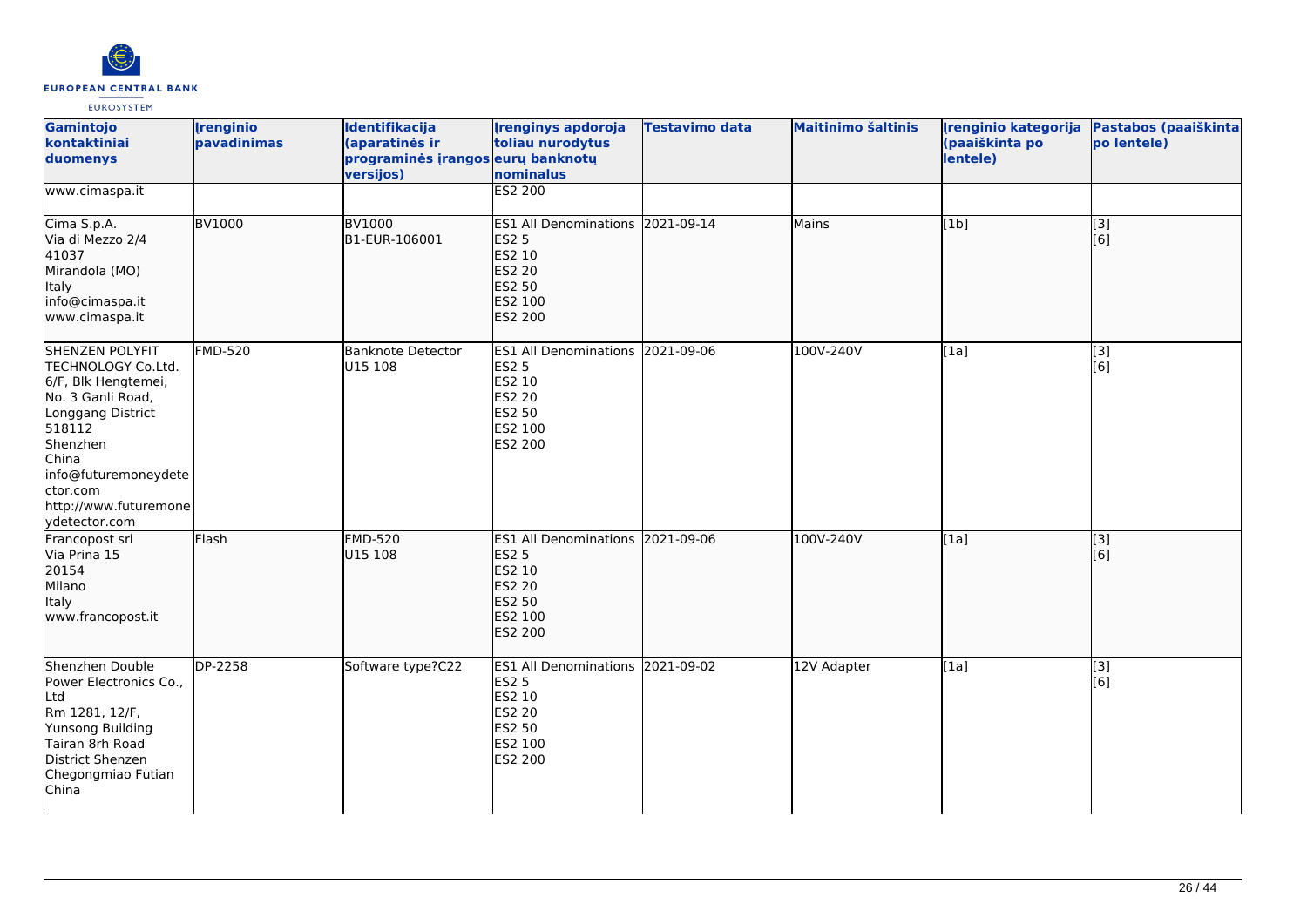

| Gamintojo<br>kontaktiniai<br>duomenys                                                                                                                                            | <i><u><b><u>I</u>renginio</b></u></i><br>pavadinimas | <b>Identifikacija</b><br>(aparatinės ir<br>programinės įrangos eurų banknotų<br>versijos) | <b>Irenginys apdoroja</b><br>toliau nurodytus<br>nominalus                                                                | Testavimo data | <b>Maitinimo šaltinis</b> | Irenginio kategorija<br>(paaiškinta po<br>lentele) | Pastabos (paaiškinta<br>po lentele) |
|----------------------------------------------------------------------------------------------------------------------------------------------------------------------------------|------------------------------------------------------|-------------------------------------------------------------------------------------------|---------------------------------------------------------------------------------------------------------------------------|----------------|---------------------------|----------------------------------------------------|-------------------------------------|
| www.szdpower.com                                                                                                                                                                 |                                                      |                                                                                           |                                                                                                                           |                |                           |                                                    |                                     |
| CCE - Cash Concepts<br>Europe GmbH<br>Kemtener Strasse 99<br>88131<br>Lindau<br>Germany<br>www.cce.gmbh                                                                          | <b>CCE 6000</b>                                      | Software type: C21-1                                                                      | ES1 All Denominations 2021-09-02<br><b>ES2 5</b><br>ES2 10<br><b>ES2 20</b><br><b>ES2 50</b><br>ES2 100<br><b>ES2 200</b> |                | Other: 100-240V           | $\left[2\right]$                                   | $\overline{[}$ [3]<br>[6]           |
| Shenzhen Double<br>Power Electronics Co.,<br>Ltd<br>Rm 1281, 12/F,<br>Yunsong Building<br>Tairan 8rh Road<br>District Shenzen<br>Chegongmiao Futian<br>China<br>www.szdpower.com | DP-2318                                              | Software type: C02                                                                        | ES1 All Denominations 2021-09-02<br><b>ES2 5</b><br>ES2 10<br><b>ES2 20</b><br>ES2 50<br>ES2 100<br>ES2 200               |                | other:12V Adapter         | [1a]                                               | $\overline{[}3]$<br>[6]             |
| Shenzhen Double<br>Power Electronics Co.,<br>Ltd<br>Rm 1281, 12/F,<br>Yunsong Building<br>Tairan 8rh Road<br>District Shenzen<br>Chegongmiao Futian<br>China<br>www.szdpower.com | $\overline{DP}$ -7300Plus                            | $C21-1$                                                                                   | <b>ES1 All Denominations</b><br><b>ES2 5</b><br>ES2 10<br><b>ES2 20</b><br><b>ES2 50</b><br>ES2 100<br>ES2 200            | 2021-08-31     | Other: 100-240V           | $\overline{[2]}$                                   | $\overline{[}$ [3]<br>[[6]          |
| Shenzhen Double<br>Power Electronics Co.,<br>Ltd<br>Rm 1281, 12/F,<br>Yunsong Building<br>Tairan 8rh Road<br>District Shenzen<br>Chegongmiao Futian<br>China<br>www.szdpower.com | DP-2268                                              | C12                                                                                       | ES1 All Denominations 2021-08-31<br><b>ES2 5</b><br>ES2 10<br><b>ES2 20</b><br>ES2 50<br>ES2 100<br>ES2 200               |                | 12V Adapter               | [1a]                                               | [6]<br>[4a]                         |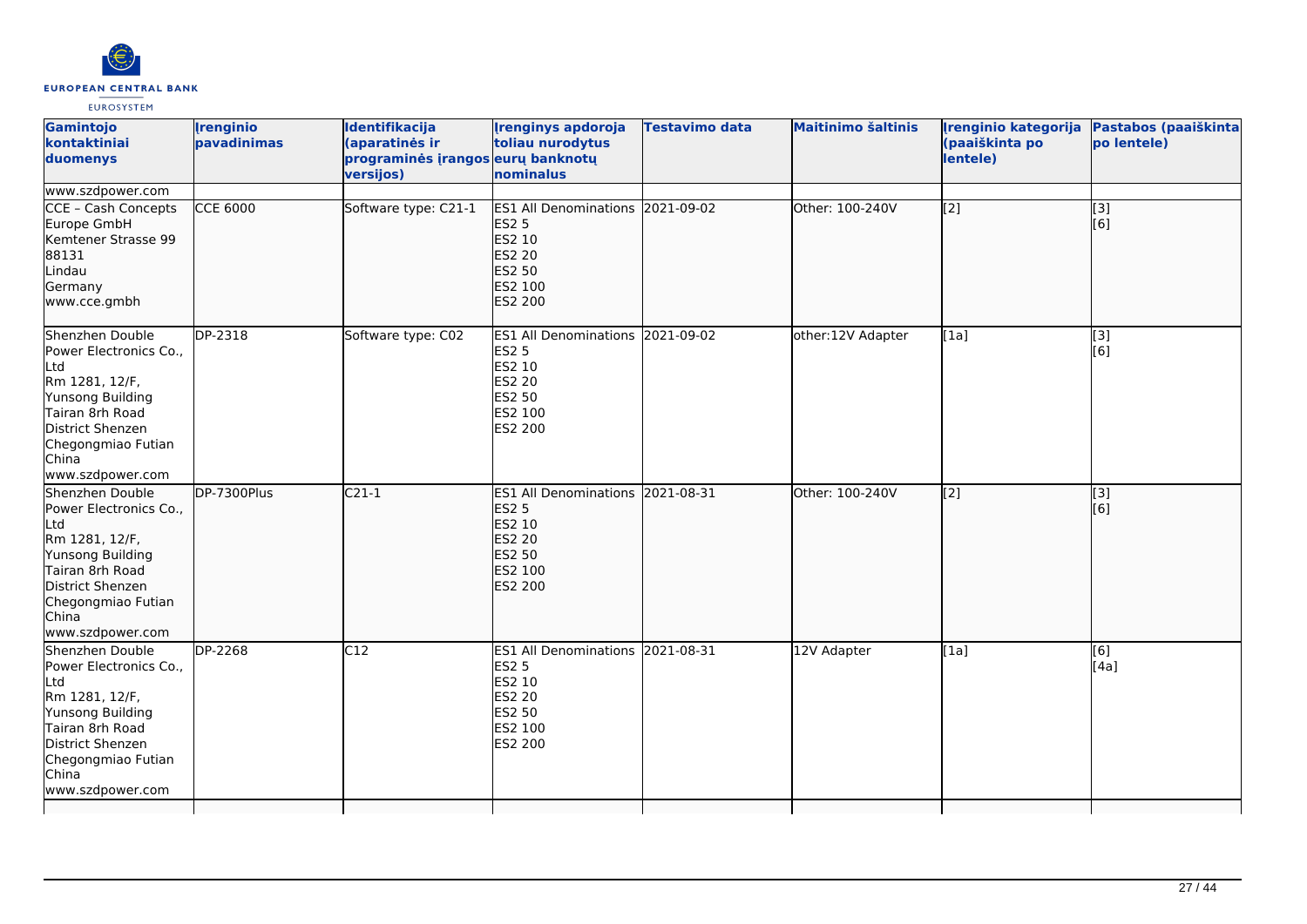

| Gamintojo<br>kontaktiniai<br>duomenys                                                                                    | <i><u><b><u>I</u>renginio</b></u></i><br>pavadinimas | Identifikacija<br>(aparatinės ir<br>programinės įrangos eurų banknotų<br>versijos) | <b>Irenginys apdoroja</b><br>toliau nurodytus<br>nominalus                                                                       | <b>Testavimo data</b> | <b>Maitinimo šaltinis</b> | Irenginio kategorija<br>(paaiškinta po<br>lentele) | Pastabos (paaiškinta<br>po lentele) |
|--------------------------------------------------------------------------------------------------------------------------|------------------------------------------------------|------------------------------------------------------------------------------------|----------------------------------------------------------------------------------------------------------------------------------|-----------------------|---------------------------|----------------------------------------------------|-------------------------------------|
| CCE - Cash Concepts<br>Europe GmbH<br>Kemtener Strasse 99<br>88131<br>Lindau<br>Germany<br>www.cce.gmbh                  | $CCE$ 10                                             | C <sub>01</sub>                                                                    | ES1 All Denominations 2021-08-27<br><b>ES2 5</b><br><b>ES2 10</b><br><b>ES2 20</b><br><b>ES2 50</b><br>ES2 100<br><b>ES2 200</b> |                       | Other: 12V Adapter        | [1a]                                               | $\overline{[}$ [3]<br>[6]           |
| CCE - Cash Concepts<br>Europe GmbH<br>Kemtener Strasse 99<br>88131<br>Lindau<br>Germany<br>www.cce.gmbh                  | CCE <sub>20</sub>                                    | C <sub>01</sub>                                                                    | ES1 All Denominations 2021-08-27<br><b>ES2 5</b><br><b>ES2 10</b><br><b>ES2 20</b><br><b>ES2 50</b><br>ES2 100<br>ES2 200        |                       | Other: 12V Adapter        | [1a]                                               | [3]<br>[6]                          |
| <b>JCM Europe GmbH</b><br>Mündelheimer Weg 60<br>40472<br>Düsseldorf<br>Germany<br>info@jcmglobal.eu<br>www.jcmglobal.eu | <b>UBA Pro Series</b>                                | <b>UBA-500</b><br>V1.49-38                                                         | <b>ES1 All Denominations</b><br><b>ES2 5</b><br>ES2 10<br><b>ES2 20</b><br><b>ES2 50</b><br>ES2 100<br><b>ES2 200</b>            | 2021-08-20            | 12/24V                    | [1b]                                               | $\overline{[}3]$<br>[6]<br>[8]      |
| <b>JCM Europe GmbH</b><br>Mündelheimer Weg 60<br>40472<br>Düsseldorf<br>Germany<br>info@jcmglobal.eu<br>www.jcmglobal.eu | <b>UBA-10</b>                                        | <b>UBA-10</b><br>V3.04-52                                                          | ES1 All Denominations 2021-08-20<br><b>ES2 5</b><br><b>ES2 10</b><br><b>ES2 20</b><br><b>ES2 50</b><br>ES2 100<br>ES2 200        |                       | 12V                       | [1b]                                               | [3]<br>[6]                          |
| JCM Europe GmbH<br>Mündelheimer Weg 60<br>40472<br>Düsseldorf<br>Germany<br>info@jcmglobal.eu<br>www.jcmglobal.eu        | UBA-10-RC                                            | <b>UBA-10</b><br>V2.01-23                                                          | <b>ES1 All Denominations</b><br><b>ES2 5</b><br><b>ES2 10</b><br><b>ES2 20</b><br><b>ES2 50</b><br>ES2 100<br><b>ES2 200</b>     | 2021-08-20            | 24V                       | [1b]                                               | [3]<br>[6]<br>[8]                   |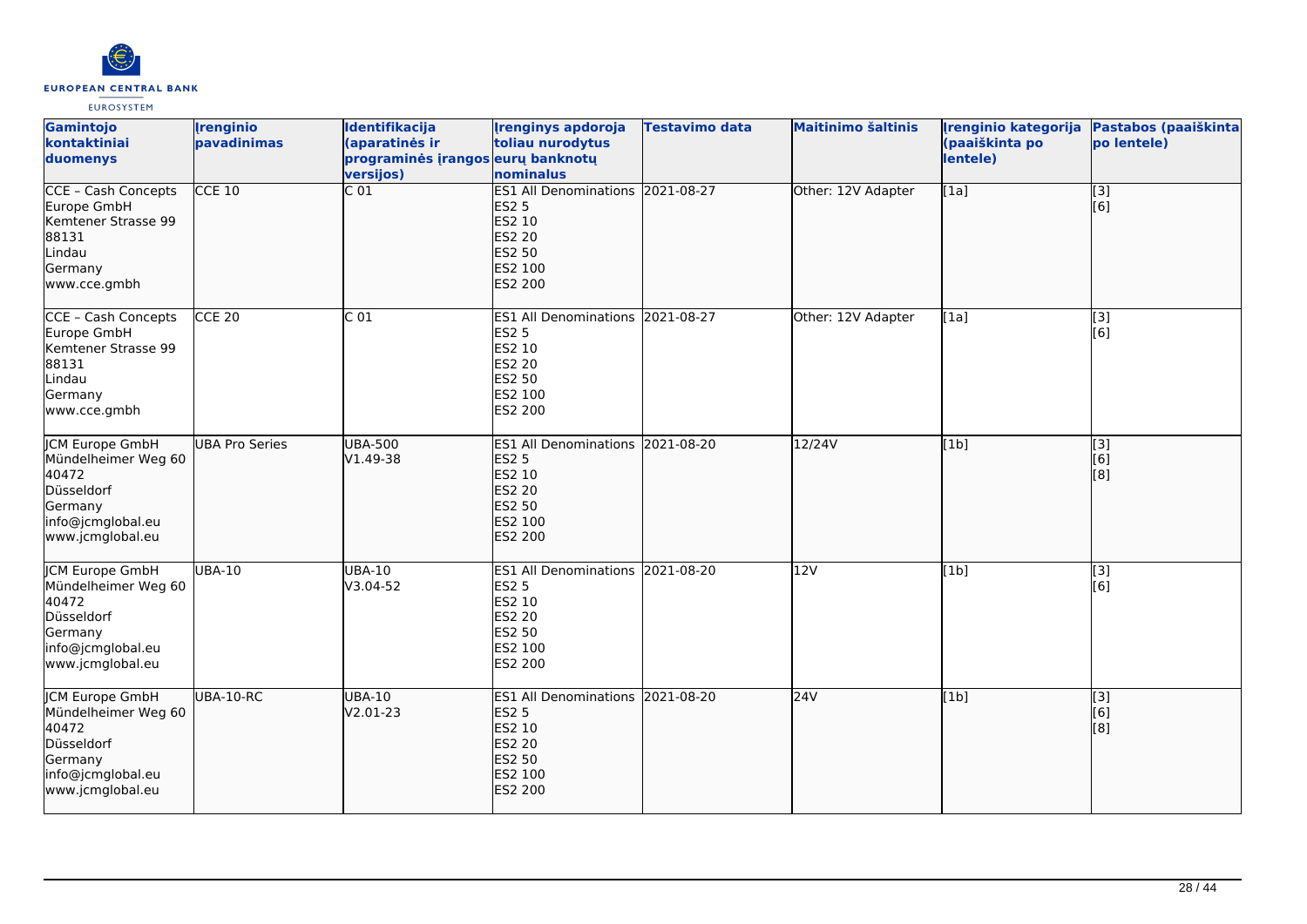

| Gamintojo<br>kontaktiniai<br>duomenys                                                                                    | <b>Irenginio</b><br>pavadinimas | Identifikacija<br>(aparatinės ir<br>programinės įrangos eurų banknotų<br>versijos) | <b>Irenginys apdoroja</b><br>toliau nurodytus<br>nominalus                                                  | <b>Testavimo data</b> | <b>Maitinimo šaltinis</b> | Įrenginio kategorija<br>(paaiškinta po<br>lentele) | Pastabos (paaiškinta<br>po lentele) |
|--------------------------------------------------------------------------------------------------------------------------|---------------------------------|------------------------------------------------------------------------------------|-------------------------------------------------------------------------------------------------------------|-----------------------|---------------------------|----------------------------------------------------|-------------------------------------|
| <b>JCM Europe GmbH</b><br>Mündelheimer Weg 60<br>40472<br>Düsseldorf<br>Germany<br>info@jcmglobal.eu<br>www.jcmglobal.eu | iVizion-100                     | iVIZION-100<br>V2.98-44                                                            | ES1 All Denominations 2021-08-19<br><b>ES2 5</b><br>ES2 10<br>ES2 20<br>ES2 50<br>ES2 100<br>ES2 200        |                       | 12V/24V                   | [1b]                                               | $\overline{[3]}$<br>[6]<br>[8]      |
| JCM Europe GmbH<br>Mündelheimer Weg 60<br>40472<br>Düsseldorf<br>Germany<br>info@jcmglobal.eu<br>www.jcmglobal.eu        | UBA-Pro RC Series               | UBA-500-SH2-RT<br>IQ<br>V1.49-38                                                   | ES1 All Denominations 2021-08-19<br><b>ES2 5</b><br>ES2 10<br><b>ES2 20</b><br>ES2 50<br>ES2 100<br>ES2 200 |                       | 24V                       | [1b]                                               | [[3]<br>[6]<br>[8]                  |
| <b>CM Europe GmbH</b><br>Mündelheimer Weg 60<br>40472<br>Düsseldorf<br>Germany<br>info@jcmglobal.eu<br>www.jcmglobal.eu  | TBV-100 Series                  | TBV-100-FSH<br>V1.28-93                                                            | ES1 All Denominations 2021-08-19<br>ES2 5<br>ES2 10<br><b>ES2 20</b><br>ES2 50<br>ES2 100<br>ES2 200        |                       | 24V                       | $\overline{[2]}$                                   | $\overline{[3]}$<br>[6]<br>[8]      |
| <b>JCM Europe GmbH</b><br>Mündelheimer Weg 60<br>40472<br>Düsseldorf<br>Germany<br>info@jcmglobal.eu<br>www.jcmglobal.eu | iPRO-100 Series                 | $V3.06 - 38$                                                                       | ES1 All Denominations 2021-08-18<br><b>ES2 5</b><br>ES2 10<br><b>ES2 20</b><br>ES2 50<br>ES2 100<br>ES2 200 |                       | 12V                       | [1b]                                               | $\overline{[}$ [3]<br>[6]<br>[8]    |
| Cashtester/Amwit<br>Security B.V.<br>De Corridor 9<br>3621 ZA<br>Breukelen<br>Netherlands<br>mw@cashtester.com           | CT 432 SD                       | CO <sub>2</sub>                                                                    | ES1 All Denominations 2021-08-18<br><b>ES2 5</b><br>ES2 10<br><b>ES2 20</b><br>ES2 50<br>ES2 100<br>ES2 200 |                       | 12V                       | [1a]                                               | [3]<br>[6]                          |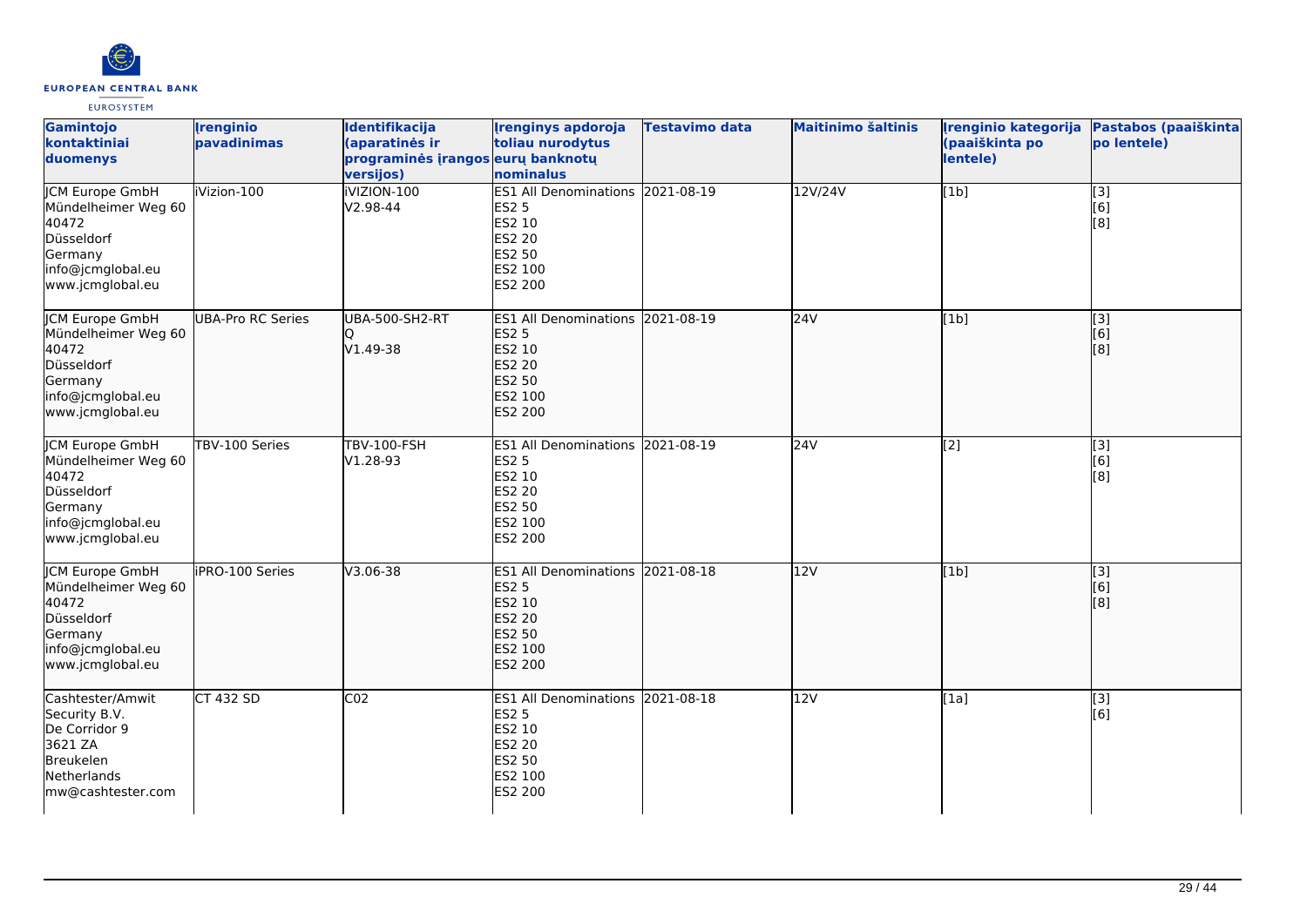

| Gamintojo<br>kontaktiniai<br>duomenys                                                                                                | <b>Irenginio</b><br>pavadinimas | Identifikacija<br>(aparatinės ir<br>programinės įrangos eurų banknotų<br>versijos) | <b>Irenginys apdoroja</b><br>toliau nurodytus<br>nominalus                                                                         | <b>Testavimo data</b> | <b>Maitinimo šaltinis</b> | Irenginio kategorija<br>(paaiškinta po<br>lentele) | Pastabos (paaiškinta<br>po lentele) |
|--------------------------------------------------------------------------------------------------------------------------------------|---------------------------------|------------------------------------------------------------------------------------|------------------------------------------------------------------------------------------------------------------------------------|-----------------------|---------------------------|----------------------------------------------------|-------------------------------------|
| www.cashtester.com                                                                                                                   |                                 |                                                                                    |                                                                                                                                    |                       |                           |                                                    |                                     |
| Cashtester/Amwit<br>Security B.V.<br>De Corridor 9<br>3621 ZA<br>Breukelen<br>Netherlands<br>mw@cashtester.com<br>www.cashtester.com | $CT$ 433 SD                     | CO <sub>2</sub>                                                                    | ES1 All Denominations 2021-08-18<br><b>ES2 5</b><br>ES2 10<br><b>ES2 20</b><br><b>ES2 50</b><br>ES2 100<br>ES2 200                 |                       | 12V                       | [1a]                                               | $\overline{[3]}$<br>[6]             |
| <b>ICM Europe GmbH</b><br>Mündelheimer Weg 60<br>40472<br>Düsseldorf<br>Germany<br>info@jcmglobal.eu<br>www.jcmglobal.eu             | <b>DBV-500</b>                  | <b>DBV-50x</b><br>V1.54-38                                                         | <b>ES15</b><br>ES1 10<br>ES1 20<br><b>ES1 50</b><br><b>ES2 5</b><br>ES2 10<br><b>ES2 20</b><br><b>ES2 50</b><br>ES2 100<br>ES2 200 | 2021-08-18            | 12V/24V                   | [1b]                                               | [2]<br>[3]<br>[6]<br>[8]            |
| <b>JCM Europe GmbH</b><br>Mündelheimer Weg 60<br>40472<br>Düsseldorf<br>Germany<br>info@jcmglobal.eu<br>www.jcmglobal.eu             | <b>IPRO-SH2-RC</b>              | iPRO-100<br>V3.08-38                                                               | <b>ES1 All Denominations</b><br><b>ES2 5</b><br>ES2 10<br><b>ES2 20</b><br>ES2 50<br>ES2 100<br>ES2 200                            | 2021-08-18            | 24V                       | [1b]                                               | $\overline{[}3]$<br>[6]<br>[8]      |
| Giesecke+Devrient<br>Currency Technology<br>GmbH<br>Prinzregentenstraße<br>159<br>81677<br>Munich<br>Germany<br>www.gi-de.com        | ProNote 300                     | <b>EUR V1.010</b>                                                                  | ES1 All Denominations 2021-08-12<br><b>ES2 5</b><br>ES2 10<br>ES2 20<br><b>ES2 50</b><br>ES2 100<br>ES2 200                        |                       | 110V, 220V                | [2]                                                | $[3]$<br>[6]                        |
| GO Europe GmbH<br>Zum Kraftwerk 1                                                                                                    | Olympia NC 355                  | <b>BJ-219</b><br>V11                                                               | <b>ES1 All Denominations</b><br><b>ES2 5</b>                                                                                       | 2021-08-06            | DC12V                     | [1a]                                               | $\overline{[}3]$<br>[6]             |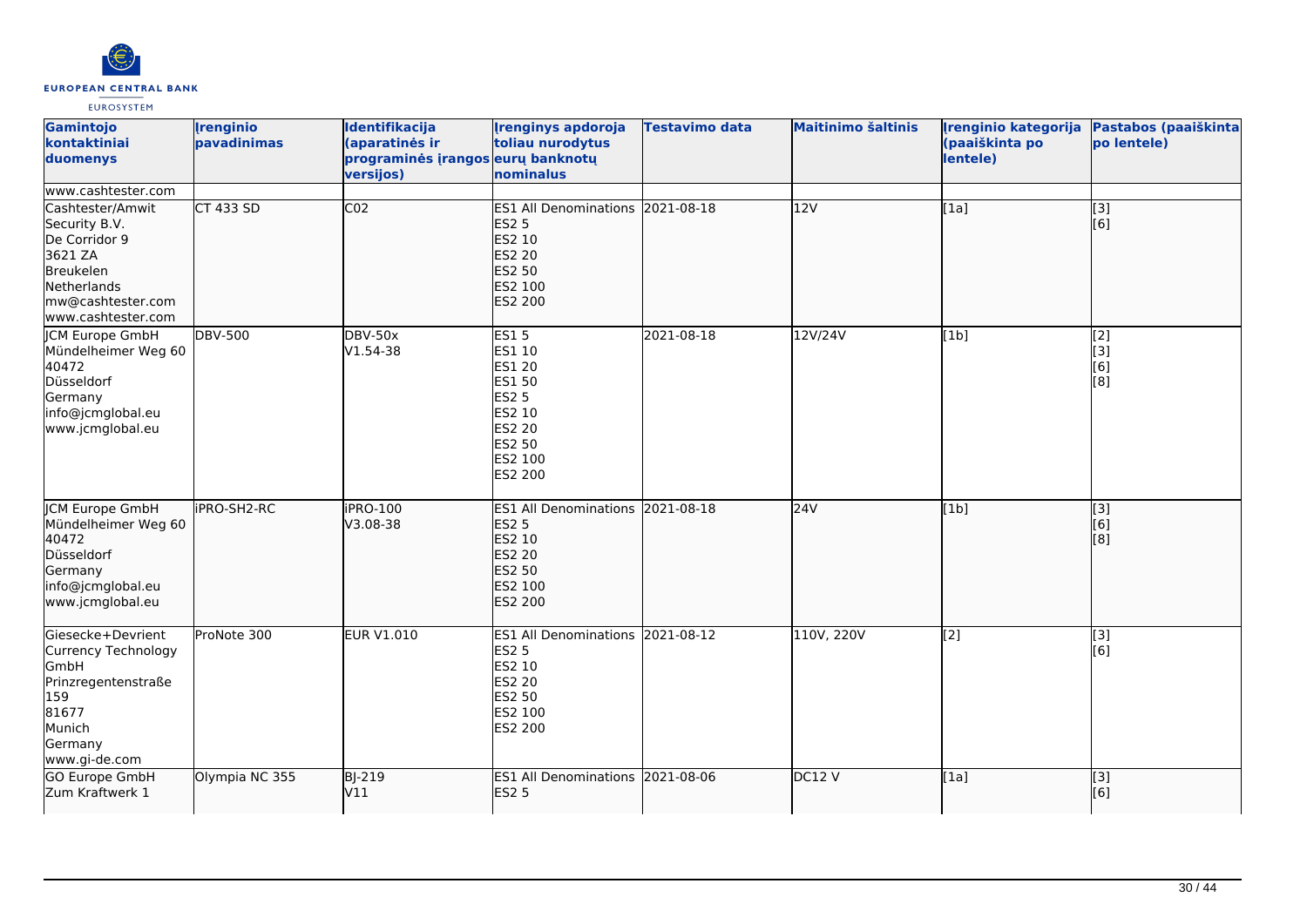

| Gamintojo<br>kontaktiniai<br>duomenys                                                               | <b>Irenginio</b><br>pavadinimas | Identifikacija<br>(aparatinės ir<br>programinės įrangos eurų banknotų<br>versijos) | <b>Irenginys apdoroja</b><br>toliau nurodytus<br>nominalus                                                                                    | <b>Testavimo data</b> | <b>Maitinimo šaltinis</b> | Irenginio kategorija<br>(paaiškinta po<br>lentele) | Pastabos (paaiškinta<br>po lentele)                |
|-----------------------------------------------------------------------------------------------------|---------------------------------|------------------------------------------------------------------------------------|-----------------------------------------------------------------------------------------------------------------------------------------------|-----------------------|---------------------------|----------------------------------------------------|----------------------------------------------------|
| 45527<br>Hattingen<br>Germany<br>Bemd.koenig@go-<br>europe.com<br>www .go-europe.com                |                                 |                                                                                    | <b>ES2 10</b><br><b>ES2 20</b><br><b>ES2 50</b><br>ES2 100<br>ES2 200                                                                         |                       |                           |                                                    |                                                    |
| Arca Technologies srl<br>Via Statale 17<br>10012<br>Bollengo (TO)<br>Italy<br>www.arca.com          | CS1one                          | CS1 Ver 1.1<br><b>EUR 06 00</b>                                                    | <b>ES15</b><br>ES1 10<br>ES1 20<br>ES1 50<br>ES1 200<br><b>ES2 5</b><br>ES2 10<br>ES2 20<br>ES2 50<br>ES2 100<br>ES2 200                      | 2021-07-26            | 110V - 220V               | [1a]                                               | $\overline{[2]}$<br>[3]<br>[6]                     |
| Arca Technologies srl<br>Via Statale 17<br>10012<br>Bollengo (TO)<br>Italy<br>www.arca.com          | CS1oneT                         | $CS1$ Ver $1.1$<br>EUR_06_00                                                       | <b>ES15</b><br><b>ES1 10</b><br><b>ES1 20</b><br>ES1 50<br>ES1 200<br><b>ES2 5</b><br>ES2 10<br><b>ES2 20</b><br>ES2 50<br>ES2 100<br>ES2 200 | 2021-07-26            | 110V - 220V               | [1a]                                               | [3]<br>[6]                                         |
| Ratiotec GmbH & Co<br>KG<br>Max Keith Strasse 66<br>D-45136<br>Essen<br>Germany<br>www.ratio-tec.de | Smart Protect                   | $C-03$                                                                             | ES1 All Denominations 2021-07-26<br><b>ES2 5</b><br>ES2 10<br>ES2 20<br>ES2 50<br>ES2 100<br>ES2 200                                          |                       | 12V                       | [1a]                                               | $\overline{[3]}$<br>[6]<br>[8]                     |
| Ratiotec GmbH & Co                                                                                  | Smart Protect Plus              | 020                                                                                | <b>ES1 All Denominations</b>                                                                                                                  | 2021-07-26            | 12V                       | [1a]                                               | $\left[ \begin{matrix} 1 & 3 \end{matrix} \right]$ |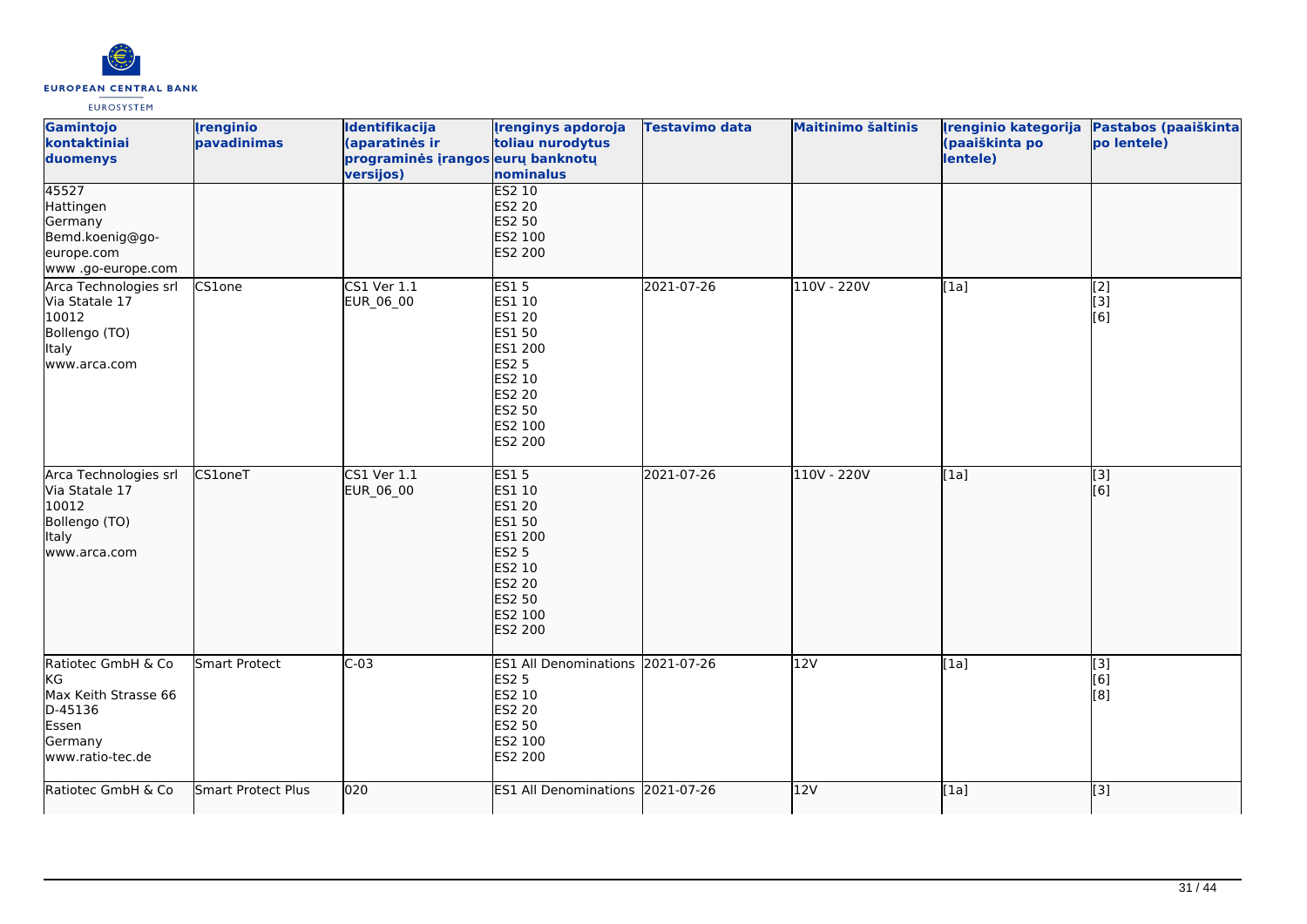

| Gamintojo<br>kontaktiniai<br>duomenys                                                                                                                   | <i><u><b><u>I</u>renginio</b></u></i><br>pavadinimas | Identifikacija<br>(aparatinės ir<br>programinės įrangos eurų banknotų<br>versijos) | <b>Irenginys apdoroja</b><br>toliau nurodytus<br>nominalus                                                                | <b>Testavimo data</b> | <b>Maitinimo šaltinis</b>                            | Irenginio kategorija<br>(paaiškinta po<br>lentele) | Pastabos (paaiškinta<br>po lentele) |
|---------------------------------------------------------------------------------------------------------------------------------------------------------|------------------------------------------------------|------------------------------------------------------------------------------------|---------------------------------------------------------------------------------------------------------------------------|-----------------------|------------------------------------------------------|----------------------------------------------------|-------------------------------------|
| KG<br>Max Keith Strasse 66<br>D-45136<br>Essen<br>Germany<br>www.ratio-tec.de                                                                           |                                                      |                                                                                    | <b>ES2 5</b><br><b>ES2 10</b><br><b>ES2 20</b><br><b>ES2 50</b><br>ES2 100<br><b>ES2 200</b>                              |                       |                                                      |                                                    | $\overline{[6]}$                    |
| Kisan Electronics Co<br>Ltd<br>273-1 Sungsoo-Dong<br>2GA 3 Dong<br>Sungdong-Gu 133, 831<br>Seoul<br>South Korea<br>yshin21@kisane.com<br>www.kisane.com | <b>NEWTON</b> mini                                   | Main: v1.3, Reco: v1.3                                                             | ES1 All Denominations 2021-07-22<br><b>ES2 5</b><br>ES2 10<br><b>ES2 20</b><br><b>ES2 50</b><br>ES2 100<br><b>ES2 200</b> |                       | 110-220V                                             | [2]                                                | $\overline{[3]}$<br>[6]             |
| CI Tech Components<br>AG<br>Oberburgstrasse 10<br>3400<br>Burgdorf<br>Switzerland<br>info@citech.com<br>www.citech.com                                  | CI Note Line Recycle                                 | CI Note Line Recycle<br>13-EU-16                                                   | ES1 All Denominations 2021-07-21<br><b>ES2 5</b><br>ES2 10<br><b>ES2 20</b><br><b>ES2 50</b><br>ES2 100<br><b>ES2 200</b> |                       | other: 24V; 220 V with [1b]<br>external power supply |                                                    | $\overline{[}3]$<br>[[6]            |
| Francopost srl<br>Via Prina 15<br>20154<br>Milano<br>ltaly<br>www.francopost.it                                                                         | 920                                                  | CIS20D5:ALC<br>02021000                                                            | ES1 All Denominations 2021-07-19<br><b>ES2 5</b><br>ES2 10<br><b>ES2 20</b><br><b>ES2 50</b><br>ES2 100<br>ES2 200        |                       | 100V-240V                                            | $\sqrt{2}$                                         | [3]<br>[6]                          |
| <b>SHENZEN POLYFIT</b><br>TECHNOLOGY Co.Ltd.<br>6/F, Blk Hengtemei,<br>No. 3 Ganli Road,<br>Longgang District<br>518112<br>Shenzhen                     | FMD-920CIS                                           | CIS20D5:ALC<br>02021000                                                            | ES1 All Denominations 2021-07-19<br><b>ES2 5</b><br>ES2 10<br><b>ES2 20</b><br><b>ES2 50</b><br>ES2 100<br>ES2 200        |                       | 100-240V                                             | $\overline{[2]}$                                   | [[3]<br>[[6]                        |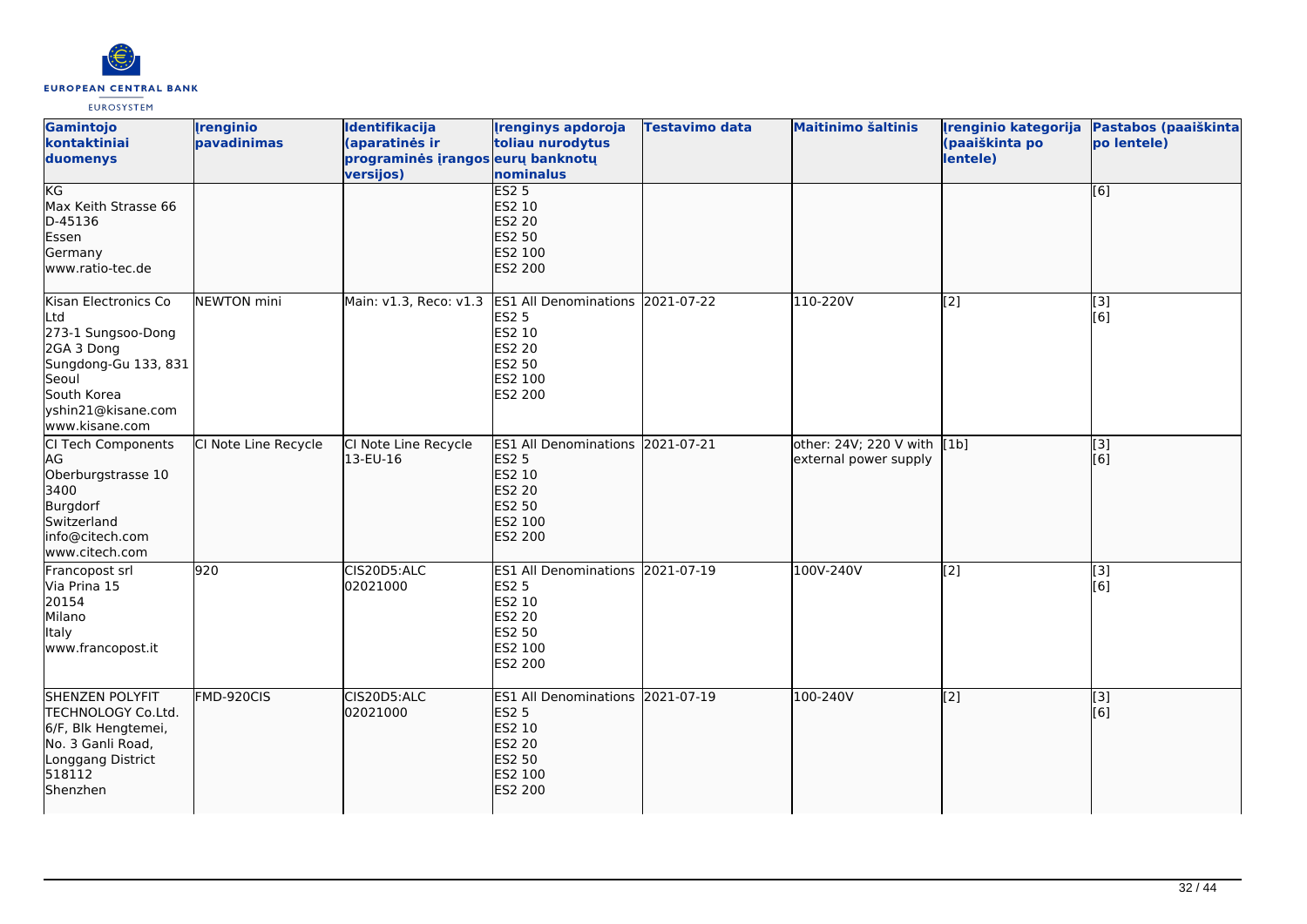

| Gamintojo<br>kontaktiniai<br>duomenys                                                                                    | <i><u><b><u>I</u>renginio</b></u></i><br>pavadinimas | Identifikacija<br>(aparatinės ir<br>programinės įrangos eurų banknotų<br>versijos) | <b>Irenginys apdoroja</b><br>toliau nurodytus<br>nominalus                                                                                                      | Testavimo data | <b>Maitinimo šaltinis</b> | (paaiškinta po<br>lentele) | Įrenginio kategorija Pastabos (paaiškinta<br>po lentele) |
|--------------------------------------------------------------------------------------------------------------------------|------------------------------------------------------|------------------------------------------------------------------------------------|-----------------------------------------------------------------------------------------------------------------------------------------------------------------|----------------|---------------------------|----------------------------|----------------------------------------------------------|
| China<br>info@futuremoneydete<br>ctor.com<br>http://www.futuremone<br>ydetector.com                                      |                                                      |                                                                                    |                                                                                                                                                                 |                |                           |                            |                                                          |
| GO Europe GmbH<br>Zum Kraftwerk 1<br>45527<br>Hattingen<br>Germany<br>Bemd.koenig@go-<br>europe.com<br>www.go-europe.com | Olympia NC 345                                       | BJ-219<br>V11                                                                      | ES1 All Denominations 2021-07-14<br><b>ES2 5</b><br>ES2 10<br><b>ES2 20</b><br><b>ES2 50</b><br>ES2 100<br>ES2 200                                              |                | DC12V                     | [1a]                       | [3]<br>[6]                                               |
| GO Europe GmbH<br>Zum Kraftwerk 1<br>45527<br>Hattingen<br>Germany<br>Bemd.koenig@go-<br>europe.com<br>www.go-europe.com | Olympia NC 365                                       | $BJ-219$<br>V11                                                                    | ES1 All Denominations 2021-07-14<br><b>ES2 5</b><br>ES2 10<br><b>ES2 20</b><br><b>ES2 50</b><br>ES2 100<br>ES2 200                                              |                | DC12V                     | [1a]                       | $\overline{[}3]$<br>[6]                                  |
| Ratiotec GmbH & Co<br>KG<br>Max Keith Strasse 66<br>D-45136<br>Essen<br>Germany<br>www.ratio-tec.de                      | Smart Protect                                        | $C-02$                                                                             | <b>ES15</b><br>ES1 10<br><b>ES1 20</b><br><b>ES1 50</b><br>ES1 100<br>ES1 200<br><b>ES2 5</b><br>ES2 10<br><b>ES2 20</b><br><b>ES2 50</b><br>ES2 100<br>ES2 200 | 2021-07-12     | 12V                       | [1a]                       | [2]<br>[3]<br>[6]<br>[8]                                 |
| Ratiotec GmbH & Co<br>KG<br>Max Keith Strasse 66<br>D-45136<br>Essen                                                     | Rapidcount T 575                                     | 2.001                                                                              | ES1 All Denominations 2021-07-12<br><b>ES2 5</b><br>ES2 10<br><b>ES2 20</b><br><b>ES2 50</b>                                                                    |                | 220V                      | $\vert$ [2]                | [3]<br>[[6]                                              |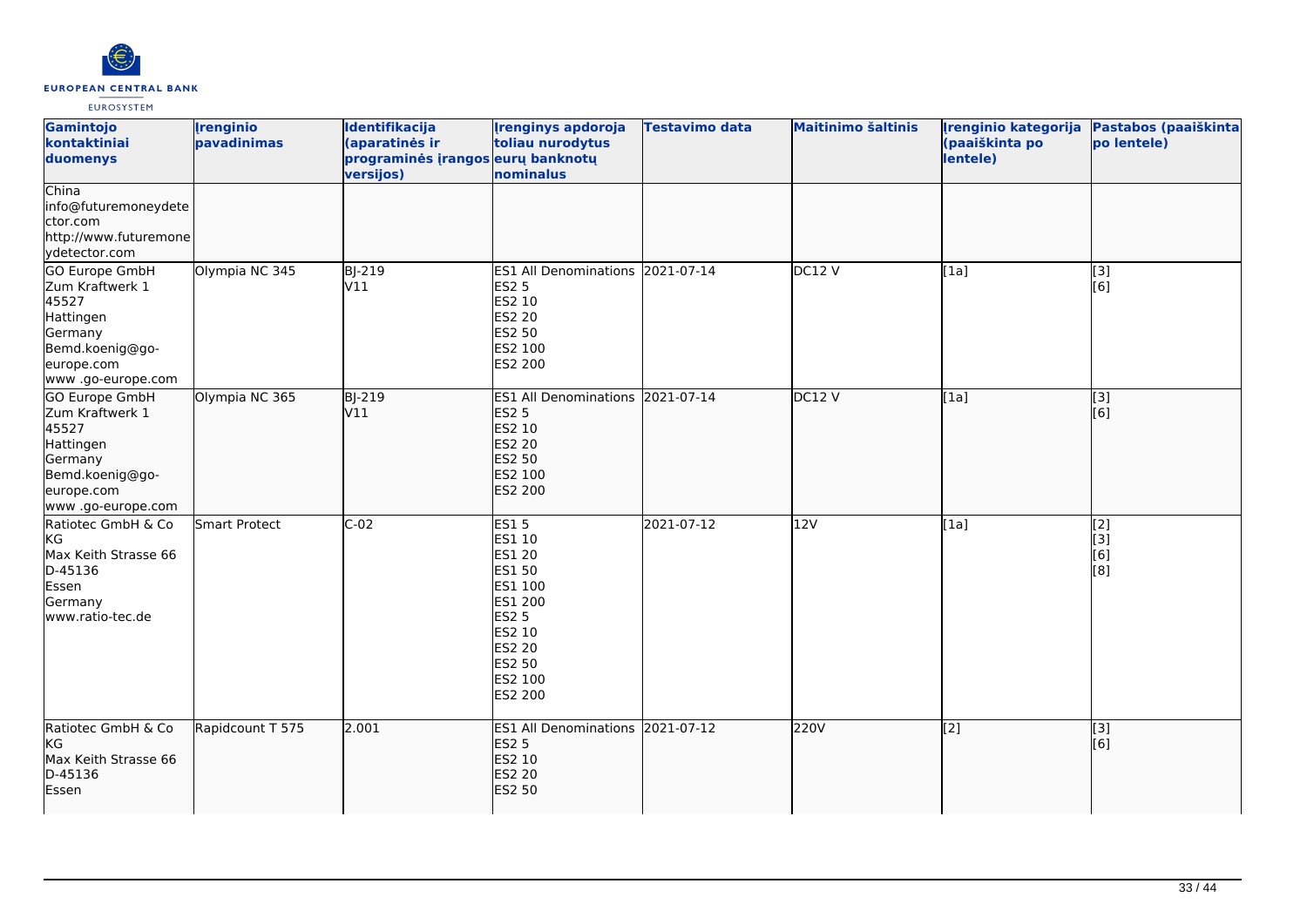

| Gamintojo<br>kontaktiniai<br>duomenys                                                                | <b>Irenginio</b><br>pavadinimas | Identifikacija<br>(aparatinės ir<br>programinės įrangos eurų banknotų<br>versijos) | <b>Irenginys apdoroja</b><br>toliau nurodytus<br>nominalus                                                                                               | <b>Testavimo data</b> | <b>Maitinimo šaltinis</b> | Irenginio kategorija<br>(paaiškinta po<br>lentele) | Pastabos (paaiškinta<br>po lentele) |
|------------------------------------------------------------------------------------------------------|---------------------------------|------------------------------------------------------------------------------------|----------------------------------------------------------------------------------------------------------------------------------------------------------|-----------------------|---------------------------|----------------------------------------------------|-------------------------------------|
| Germany<br>www.ratio-tec.de                                                                          |                                 |                                                                                    | <b>ES2 100</b><br>ES2 200                                                                                                                                |                       |                           |                                                    |                                     |
| Ratiotec GmbH & Co<br>KG<br>Max Keith Strasse 66<br>D-45136<br>Essen<br>Germany<br>www.ratio-tec.de  | Rapidcount X 400                | 1.4.0.4                                                                            | ES1 All Denominations 2021-07-12<br><b>ES2 5</b><br>ES2 10<br>ES2 20<br>ES2 50<br>ES2 100<br>ES2 200                                                     |                       | 220V                      | $\overline{[2]}$                                   | $\overline{[3]}$<br>[6]             |
| Ratiotec GmbH & Co<br>kg<br>Max Keith Strasse 66<br>D-45136<br>Essen<br>Germany<br>lwww.ratio-tec.de | Smart Protect Plus              | 016                                                                                | <b>ES15</b><br>ES1 10<br><b>ES1 20</b><br>ES1 50<br>ES1 100<br>ES1 200<br><b>ES2 5</b><br>ES2 10<br><b>ES2 20</b><br><b>ES2 50</b><br>ES2 100<br>ES2 200 | 2021-07-12            | 12V                       | [1a]                                               | [2]<br>[3]<br>[6]                   |
| Gunnebo Cash<br>Automation AB<br>Stora Åvägen 1<br>SE-436 34<br>Askim<br>Sweden<br>www.gunnebo.com   | NV <sub>4</sub>                 | <b>EUR 3.7</b>                                                                     | ES1 All Denominations 2021-07-08<br><b>ES2 5</b><br>ES2 10<br>ES2 20<br>ES2 50<br>ES2 100<br>ES2 200                                                     |                       | 24VDC                     | [1b]                                               | $[3]$<br>[6]                        |
| Azkoyen S.A.<br>Adva San Silvestre S/N<br>31550<br>Peralta Navarra<br>Spain<br>www.azkoyen.com       | <b>POS 1500 EU</b>              | V <sub>5.7</sub>                                                                   | ES1 All Denominations 2021-06-25<br><b>ES2 5</b><br>ES2 10<br><b>ES2 20</b><br><b>ES2 50</b><br>ES2 100<br>ES2 200                                       |                       | Mains, 220V               | [1a]                                               | $\overline{[}3]$                    |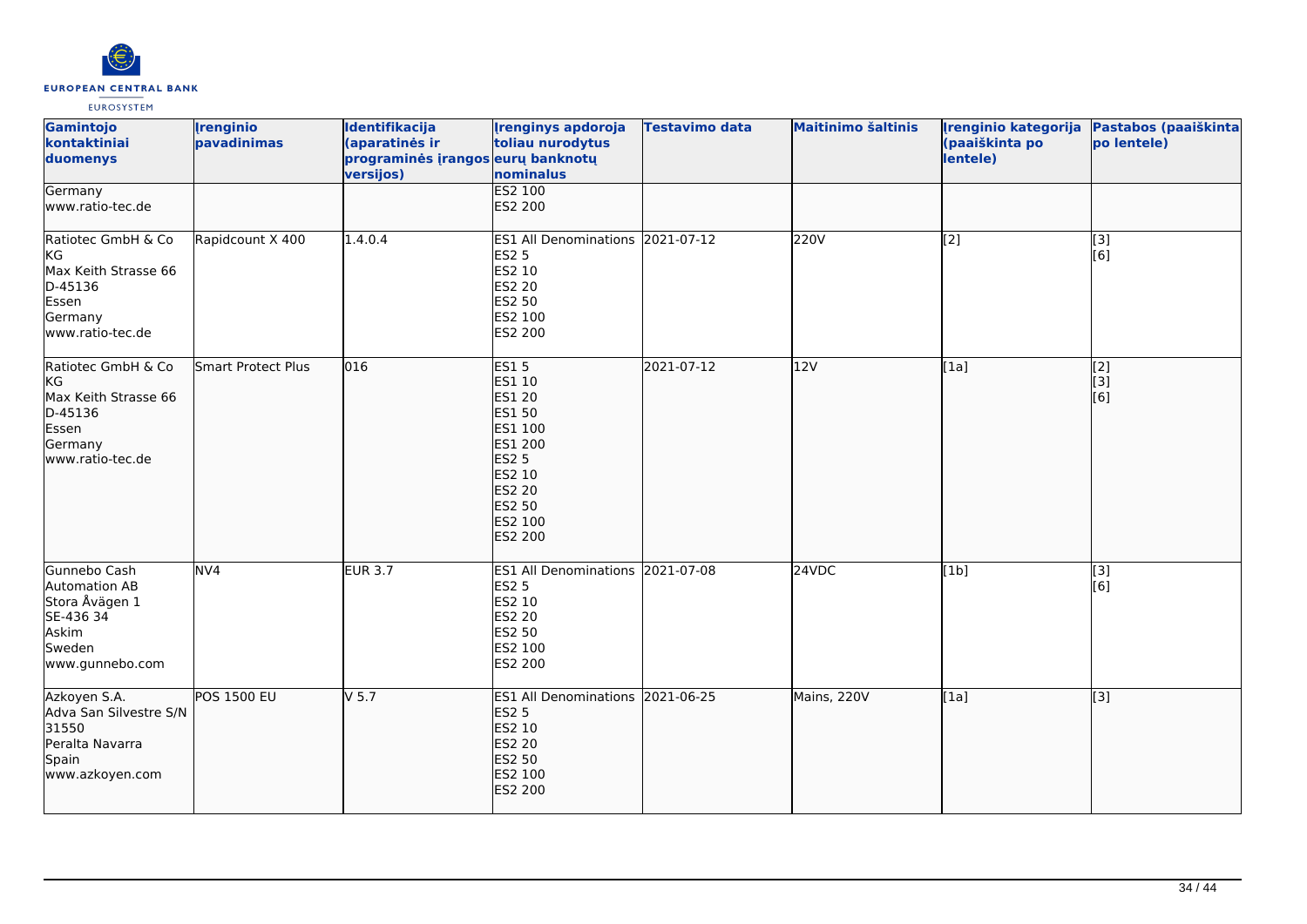

| Gamintojo<br>kontaktiniai<br>duomenys                                                                                       | <b>Irenginio</b><br>pavadinimas | Identifikacija<br>(aparatinės ir<br>programinės įrangos eurų banknotų<br>versijos) | <b>Irenginys apdoroja</b><br>toliau nurodytus<br>nominalus                                                         | <b>Testavimo data</b> | <b>Maitinimo šaltinis</b> | Irenginio kategorija<br>(paaiškinta po<br>lentele) | Pastabos (paaiškinta<br>po lentele) |
|-----------------------------------------------------------------------------------------------------------------------------|---------------------------------|------------------------------------------------------------------------------------|--------------------------------------------------------------------------------------------------------------------|-----------------------|---------------------------|----------------------------------------------------|-------------------------------------|
| Azkoyen S.A.<br>Adva San Silvestre S/N<br>31550<br>Peralta Navarra<br>Spain<br>www.azkoyen.com                              | <b>POS 1000 EU</b>              | $V$ 15.5                                                                           | ES1 All Denominations 2021-06-24<br><b>ES2 5</b><br>ES2 10<br>ES2 20<br>ES2 50<br>ES2 100<br>ES2 200               |                       | Mains, 220V               | $\sqrt{1a}$                                        | $\overline{[}3]$                    |
| Iternet-European<br>Distribution<br>Via S. Merli 64/66<br>29122<br>Piacenza<br>Italy<br>www.iternet-<br>securitysystems.com | HolenBecky HT 2800              | C41                                                                                | ES1 All Denominations 2021-06-10<br><b>ES2 5</b><br>ES2 10<br><b>ES2 20</b><br><b>ES2 50</b><br>ES2 100<br>ES2 200 |                       | Mains - 220V              | $\overline{[2]}$                                   | $\overline{[}$ [3]<br>[6]           |
| Iternet-European<br>Distribution<br>Via S. Merli 64/66<br>29122<br>Piacenza<br>Italy<br>www.iternet-<br>securitysystems.com | Holenburg HT-2320               | C41                                                                                | ES1 All Denominations 2021-06-10<br><b>ES2 5</b><br>ES2 10<br>ES2 20<br>ES2 50<br>ES2 100<br>ES2 200               |                       | Other: 100-240V           | $\overline{[2]}$                                   | $\overline{[3]}$<br>[6]             |
| Iternet-European<br>Distribution<br>Via S. Merli 64/66<br>29122<br>Piacenza<br>Italy<br>www.iternet-<br>securitysystems.com | Holenburg HT-6600               | C41                                                                                | ES1 All Denominations 2021-06-10<br><b>ES2 5</b><br>ES2 10<br><b>ES2 20</b><br>ES2 50<br>ES2 100<br>ES2 200        |                       | 220V                      | $\overline{[2]}$                                   | $\overline{[}3]$<br>[6]             |
| <b>CM Europe GmbH</b><br>Mündelheimer Weg 60<br>40472<br>Düsseldorf<br>Germany<br>info@jcmglobal.eu<br>www.jcmglobal.eu     | <b>EBA-40</b>                   | EBA-4x<br>V1.55-38                                                                 | ES1 All Denominations 2021-05-28<br><b>ES2 5</b><br>ES2 10<br>ES2 20<br>ES2 50<br>ES2 100<br>ES2 200               |                       | Other: 12V/24V            | [1b]                                               | $\overline{[3]}$<br>[6]<br>[8]      |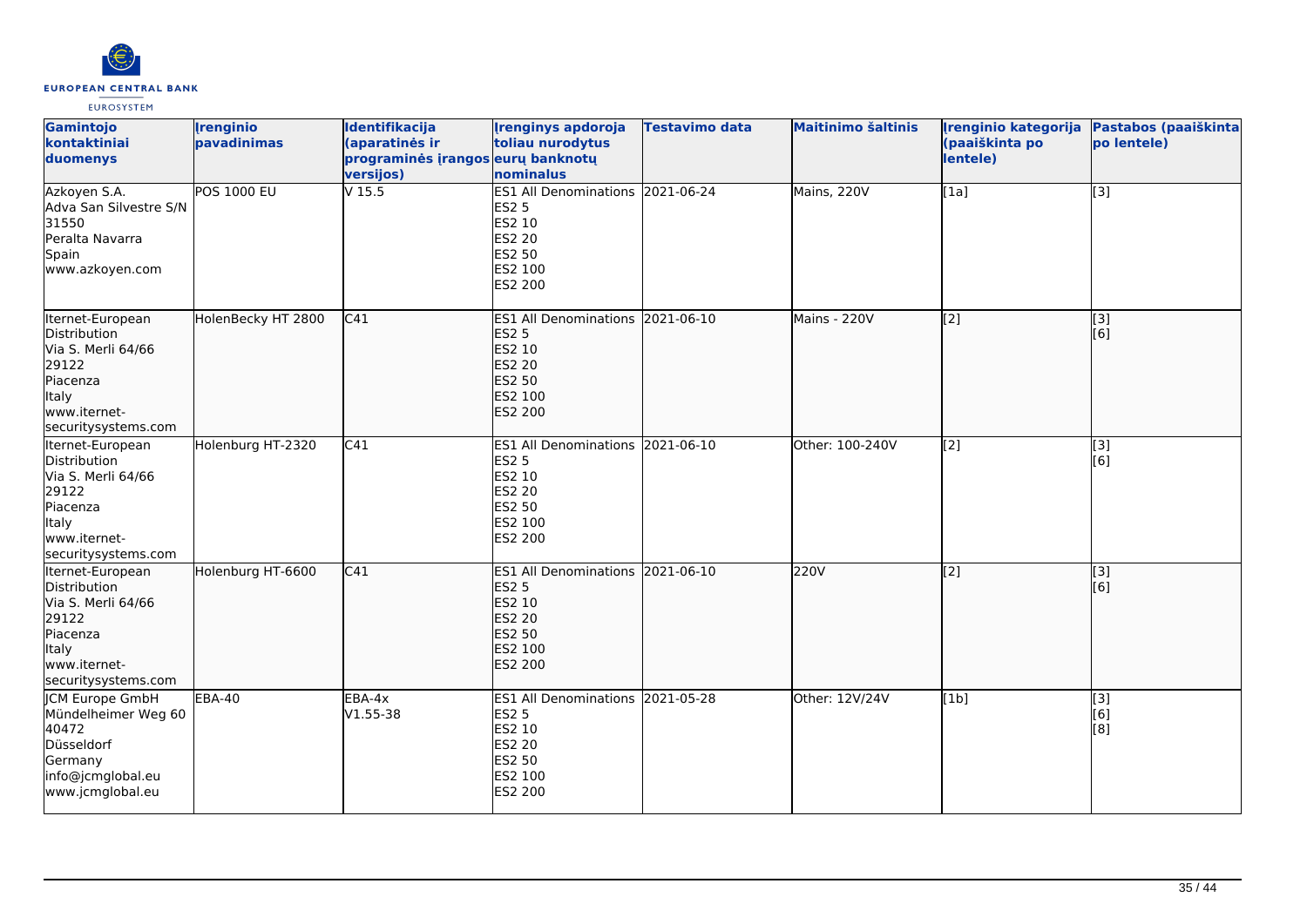

| Gamintojo<br>kontaktiniai<br>duomenys                                                                                                | <b>Irenginio</b><br>pavadinimas | Identifikacija<br>(aparatinės ir<br>programinės įrangos eurų banknotų<br>versijos) | <b>Irenginys apdoroja</b><br>toliau nurodytus<br>nominalus                                                                | <b>Testavimo data</b> | <b>Maitinimo šaltinis</b> | Irenginio kategorija<br>(paaiškinta po<br>lentele) | Pastabos (paaiškinta<br>po lentele) |
|--------------------------------------------------------------------------------------------------------------------------------------|---------------------------------|------------------------------------------------------------------------------------|---------------------------------------------------------------------------------------------------------------------------|-----------------------|---------------------------|----------------------------------------------------|-------------------------------------|
| <b>Buic VIP srl</b><br>Via Marconi 11<br>20080<br>Vermezzo (MI)<br><b>Italy</b><br>info@buicvip.it<br>www.buicvip.it                 | CD330                           | 329                                                                                | ES1 All Denominations 2021-05-20<br><b>ES2 5</b><br>ES2 10<br><b>ES2 20</b><br><b>ES2 50</b><br>ES2 100<br>ES2 200        |                       | Mains - 110V - 220V       | [1a]                                               | [3]<br>[6]                          |
| Buic VIP srl<br>Via Marconi 11<br>20080<br>Vermezzo (MI)<br>Italy<br>info@buicvip.it<br>www.buicvip.it                               | CD350                           | 329                                                                                | ES1 All Denominations 2021-05-20<br><b>ES2 5</b><br>ES2 10<br><b>ES2 20</b><br><b>ES2 50</b><br>ES2 100<br>ES2 200        |                       | Mains - 110V - 220V       | [1a]                                               | [3]<br>[6]                          |
| <b>HBW Cash Solutions</b><br>GmbH<br>Jurastrasse 1<br>73119<br>Zell<br>Germany<br>Info@hbw-cs.de<br>www.hbw-cs.de                    | <b>BT 500</b>                   | 329                                                                                | ES1 All Denominations 2021-05-20<br><b>ES2 5</b><br>ES2 10<br><b>ES2 20</b><br><b>ES2 50</b><br>ES2 100<br><b>ES2 200</b> |                       | 220V                      | [1a]                                               | [[3]<br>lī 61                       |
| <b>HBW Cash Solutions</b><br>GmbH<br>Jurastrasse 1<br>73119<br>Zell<br>Germany<br>Info@hbw-cs.de<br>www.hbw-cs.de                    | <b>BT 600</b>                   | 329                                                                                | ES1 All Denominations 2021-05-20<br><b>ES2 5</b><br>ES2 10<br><b>ES2 20</b><br><b>ES2 50</b><br>ES2 100<br>ES2 200        |                       | 220V                      | [1a]                                               | [3]<br>[6]                          |
| Shenzhen Easycount<br>Technology Co., Ltd.<br>Building A2, YiFang<br>Huigu Technology Park<br>LingNan Road, Tanxia<br>Town<br>523729 | EC330                           | 329                                                                                | ES1 All Denominations 2021-05-20<br><b>ES2 5</b><br>ES2 10<br><b>ES2 20</b><br><b>ES2 50</b><br>ES2 100<br><b>ES2 200</b> |                       | Mains, 110V, 220V         | [1a]                                               | [3]<br>[6]                          |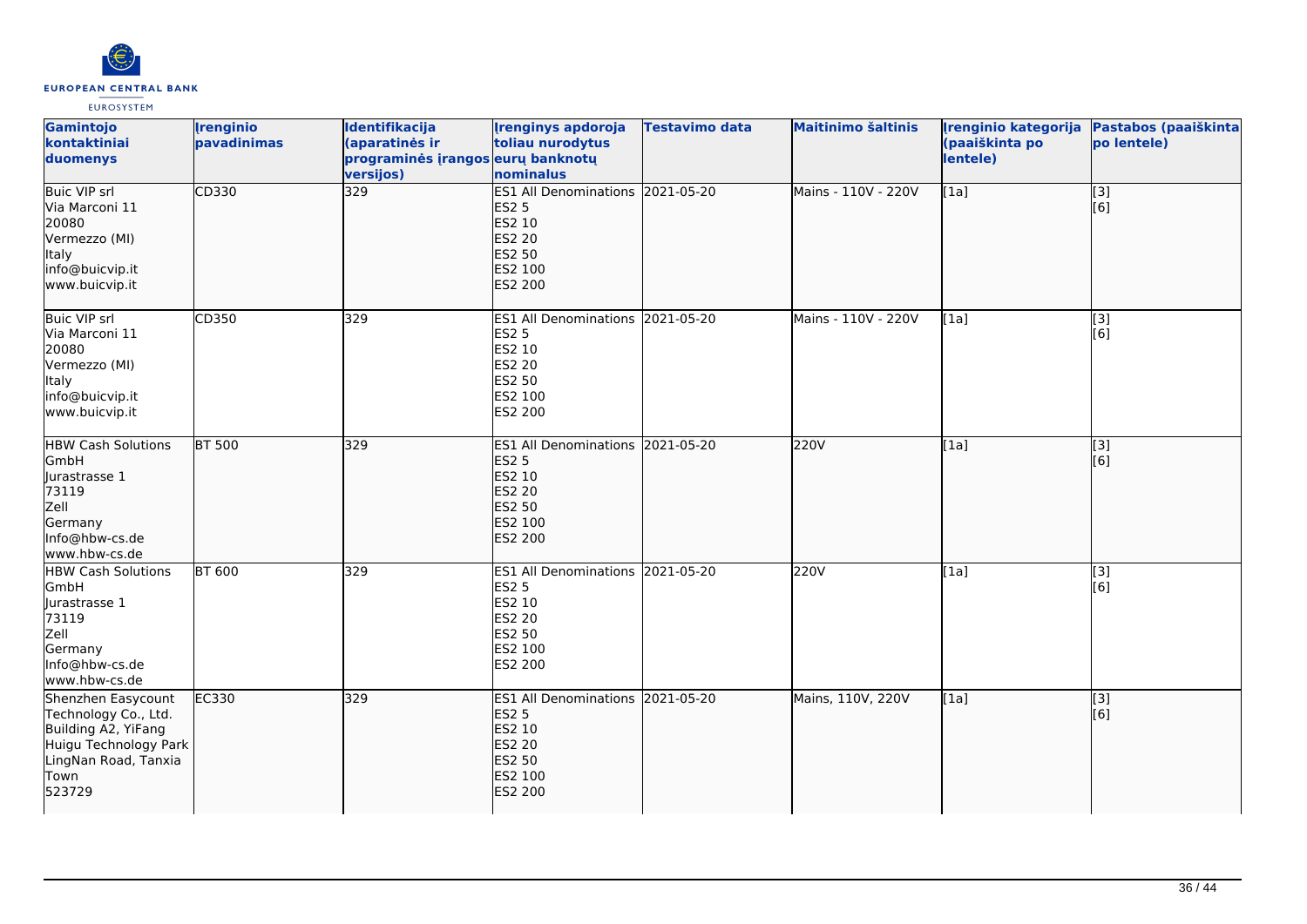

| Gamintojo<br>kontaktiniai<br>duomenys                                                                                                                                                                                  | <i><u><b><u>I</u>renginio</b></u></i><br>pavadinimas | Identifikacija<br>(aparatinės ir<br>programinės įrangos eurų banknotų<br>versijos) | <b>Irenginys apdoroja</b><br>toliau nurodytus<br>nominalus                                                                       | <b>Testavimo data</b> | <b>Maitinimo šaltinis</b>      | Įrenginio kategorija<br>(paaiškinta po<br>lentele) | Pastabos (paaiškinta<br>po lentele) |
|------------------------------------------------------------------------------------------------------------------------------------------------------------------------------------------------------------------------|------------------------------------------------------|------------------------------------------------------------------------------------|----------------------------------------------------------------------------------------------------------------------------------|-----------------------|--------------------------------|----------------------------------------------------|-------------------------------------|
| Dongguan<br>China<br>sales@easycount.com.<br>cn <br>www.easycount.com.c<br>In.                                                                                                                                         |                                                      |                                                                                    |                                                                                                                                  |                       |                                |                                                    |                                     |
| Shenzhen Easycount<br>Technology Co., Ltd.<br>Building A2, YiFang<br>Huigu Technology Park<br>LingNan Road, Tanxia<br>Town<br>523729<br>Dongguan<br>China<br>sales@easycount.com.<br>cn<br>www.easycount.com.c<br>In.  | EC350                                                | 329                                                                                | ES1 All Denominations 2021-05-20<br><b>ES2 5</b><br>ES2 10<br><b>ES2 20</b><br><b>ES2 50</b><br>ES2 100<br>ES2 200               |                       | Mains, 110V, 220V              | [1a]                                               | $\overline{[3]}$<br>[6]             |
| Shenzhen Easycount<br>Technology Co., Ltd.<br>Building A2, YiFang<br>Huigu Technology Park<br>LingNan Road, Tanxia<br>Town<br>523729<br>Dongguan<br>China<br>sales@easycount.com.<br>lcn<br>www.easycount.com.c<br>In. | <b>EC500</b>                                         | 329                                                                                | ES1 All Denominations 2021-05-20<br><b>ES2 5</b><br>ES2 10<br><b>ES2 20</b><br><b>ES2 50</b><br>ES2 100<br><b>ES2 200</b>        |                       | 220V - Rechargeable<br>battery | [1a]                                               | [3]<br>[6]                          |
| Shenzhen Easycount<br>Technology Co., Ltd.<br>Building A2, YiFang<br>Huigu Technology Park<br>LingNan Road, Tanxia<br>Town<br>523729<br>Dongguan                                                                       | <b>EC580</b>                                         | 329                                                                                | ES1 All Denominations 2021-05-20<br><b>ES2 5</b><br><b>ES2 10</b><br><b>ES2 20</b><br><b>ES2 50</b><br>ES2 100<br><b>ES2 200</b> |                       | 220V - Rechargeable<br>battery | [1a]                                               | [3]<br>[6]                          |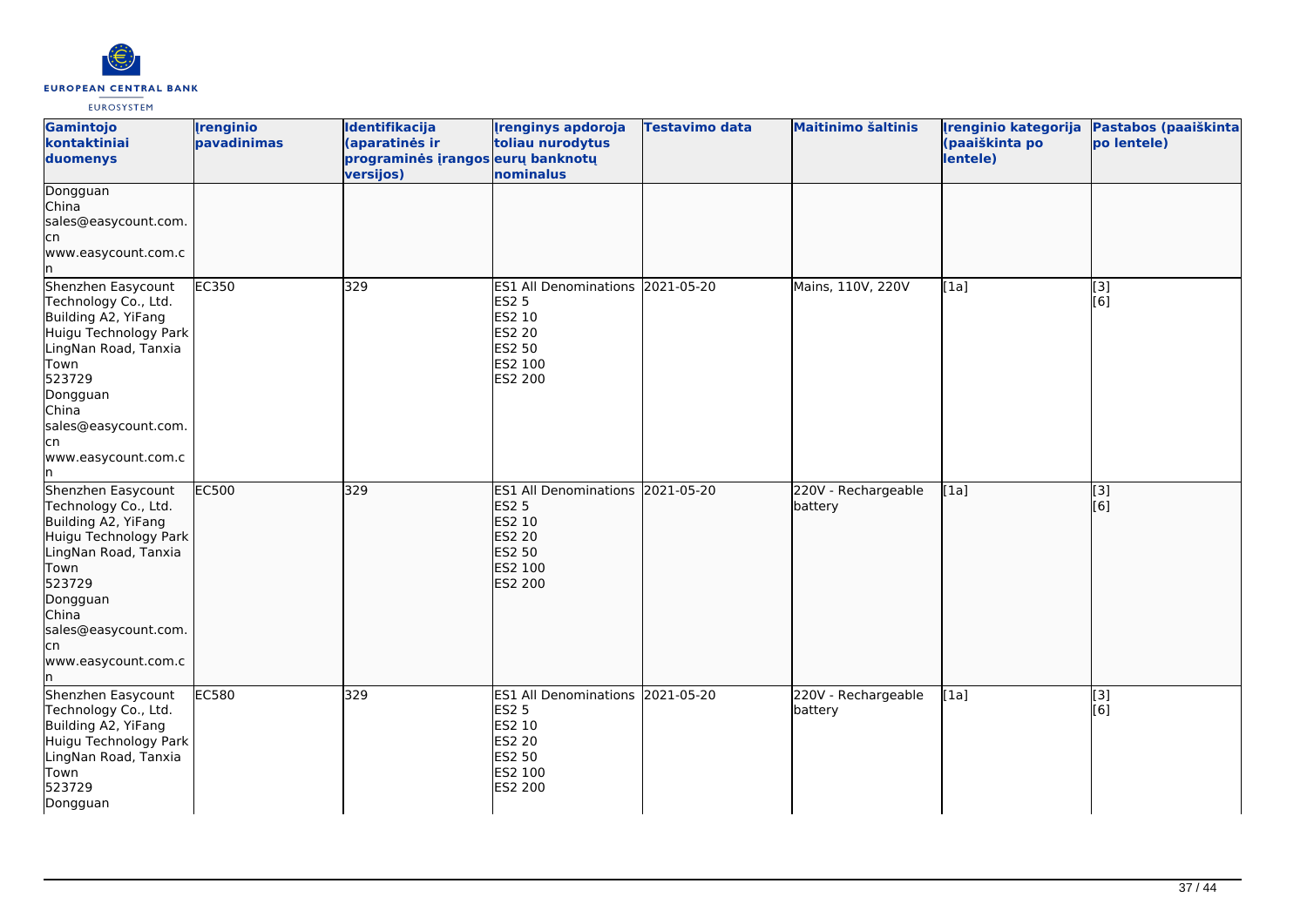

| Gamintojo<br>kontaktiniai<br>duomenys                                                                                                                                                                           | <b>Irenginio</b><br>pavadinimas | Identifikacija<br>(aparatinės ir<br>programinės įrangos eurų banknotų<br>versijos) | <b>Irenginys apdoroja</b><br>toliau nurodytus<br>nominalus                                                  | <b>Testavimo data</b> | <b>Maitinimo šaltinis</b>      | Irenginio kategorija<br>(paaiškinta po<br>lentele) | Pastabos (paaiškinta<br>po lentele) |
|-----------------------------------------------------------------------------------------------------------------------------------------------------------------------------------------------------------------|---------------------------------|------------------------------------------------------------------------------------|-------------------------------------------------------------------------------------------------------------|-----------------------|--------------------------------|----------------------------------------------------|-------------------------------------|
| China<br>sales@easycount.com.<br>cn<br>www.easycount.com.c                                                                                                                                                      |                                 |                                                                                    |                                                                                                             |                       |                                |                                                    |                                     |
| Shenzhen Easycount<br>Technology Co., Ltd.<br>Building A2, YiFang<br>Huigu Technology Park<br>LingNan Road, Tanxia<br>Town<br>523729<br>Dongguan<br>China<br>sales@easycount.com.<br>lcn<br>www.easycount.com.c | EC 1800                         | 1.9                                                                                | ES1 All Denominations 2021-05-20<br><b>ES2 5</b><br>ES2 10<br><b>ES2 20</b><br>ES2 50<br>ES2 100<br>ES2 200 |                       | Mains, 110V, 220V              | $\left[ \begin{matrix} 2 \end{matrix} \right]$     | [3]<br>[6]                          |
| Sourxing Ltd<br>G1, 13/F, World Tech<br>Centre<br>95 How Ming Street<br>Kwun Tong<br>Kowloon<br>Hong Kong<br>China<br>info@sourxing.com<br>www.sourxing.com                                                     | SX530                           | 329                                                                                | ES1 All Denominations 2021-05-20<br>ES2 5<br>ES2 10<br>ES2 20<br>ES2 50<br>ES2 100<br>ES2 200               |                       | 220V - rechargeable<br>battery | [1a]                                               | [3]<br>[6]                          |
| <b>HBW Cash Solutions</b><br>GmbH<br>Jurastrasse 1<br>73119<br>Zell<br>Germany<br>Info@hbw-cs.de<br>www.hbw-cs.de                                                                                               | <b>BT 700</b>                   | 329                                                                                | ES1 All Denominations 2021-05-20<br><b>ES2 5</b><br>ES2 10<br><b>ES2 20</b><br>ES2 50<br>ES2 100<br>ES2 200 |                       | 220V                           | [1a]                                               | $\overline{[3]}$<br>[6]             |
| Sourxing Ltd<br>G1, 13/F, World Tech<br>Centre                                                                                                                                                                  | SX333                           | 329                                                                                | ES1 All Denominations 2021-05-20<br><b>ES2 5</b><br>ES2 10                                                  |                       | Mains - 110V - 220v            | [1a]                                               | $\overline{[3]}$<br>[6]             |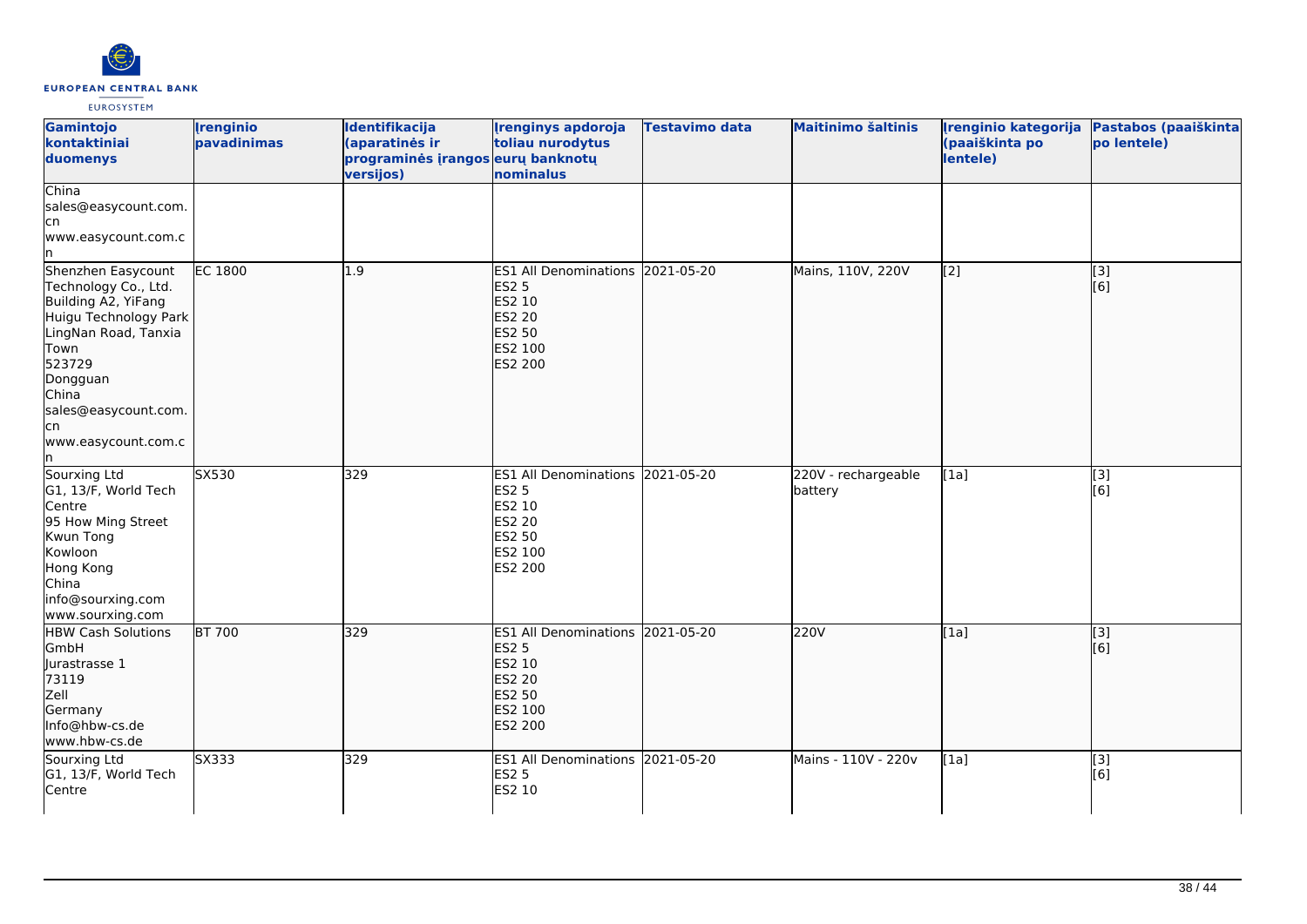

| Gamintojo<br>kontaktiniai<br>duomenys                                                                                                                                                                           | <b>Irenginio</b><br>pavadinimas | Identifikacija<br>(aparatinės ir<br>programinės įrangos eurų banknotų<br>versijos) | <b>Irenginys apdoroja</b><br>toliau nurodytus<br>nominalus                                                         | <b>Testavimo data</b> | <b>Maitinimo šaltinis</b>      | Irenginio kategorija<br>(paaiškinta po<br>lentele) | Pastabos (paaiškinta<br>po lentele) |
|-----------------------------------------------------------------------------------------------------------------------------------------------------------------------------------------------------------------|---------------------------------|------------------------------------------------------------------------------------|--------------------------------------------------------------------------------------------------------------------|-----------------------|--------------------------------|----------------------------------------------------|-------------------------------------|
| 95 How Ming Street<br>Kwun Tong<br>Kowloon<br>Hong Kong<br>China<br>info@sourxing.com<br>www.sourxing.com                                                                                                       |                                 |                                                                                    | <b>ES2 20</b><br>ES2 50<br>ES2 100<br>ES2 200                                                                      |                       |                                |                                                    |                                     |
| Sourxing Ltd<br>G1, 13/F, World Tech<br>Centre<br>95 How Ming Street<br>Kwun Tong<br>Kowloon<br>Hong Kong<br>China<br>info@sourxing.com<br>www.sourxing.com                                                     | SX580                           | 329                                                                                | ES1 All Denominations 2021-05-20<br><b>ES2 5</b><br>ES2 10<br><b>ES2 20</b><br><b>ES2 50</b><br>ES2 100<br>ES2 200 |                       | 220V - rechargeable<br>battery | [1a]                                               | $\overline{[}$ [3]<br>[6]           |
| Shenzhen Easycount<br>Technology Co., Ltd.<br>Building A2, YiFang<br>Huigu Technology Park<br>LingNan Road, Tanxia<br>Town<br>523729<br>Dongguan<br>China<br>sales@easycount.com.<br>lcn<br>www.easycount.com.c | <b>EC600</b>                    | 329                                                                                | ES1 All Denominations 2021-05-20<br>ES2 5<br>ES2 10<br><b>ES2 20</b><br>ES2 50<br>ES2 100<br>ES2 200               |                       | Mains, 110V, 220V              | [1a]                                               | [3]<br>[6]                          |
| POSIFLEX NORESTE SL Mustek D8<br>C/ Entenza, 202<br>08029<br>Barcelona<br>Spain<br>compras@posiflex.es<br>www.posiflex.es                                                                                       |                                 | 329                                                                                | ES1 All Denominations 2021-05-20<br><b>ES2 5</b><br>ES2 10<br><b>ES2 20</b><br><b>ES2 50</b><br>ES2 100<br>ES2 200 |                       | 220V                           | [1a]                                               | $\overline{[}$ [3]<br>[6]           |
| <b>HBW Cash Solutions</b>                                                                                                                                                                                       | VC 4040                         | 1.9                                                                                | ES1 All Denominations 2021-05-20                                                                                   |                       | Mains - 110V - 220V            | [2]                                                | [3]                                 |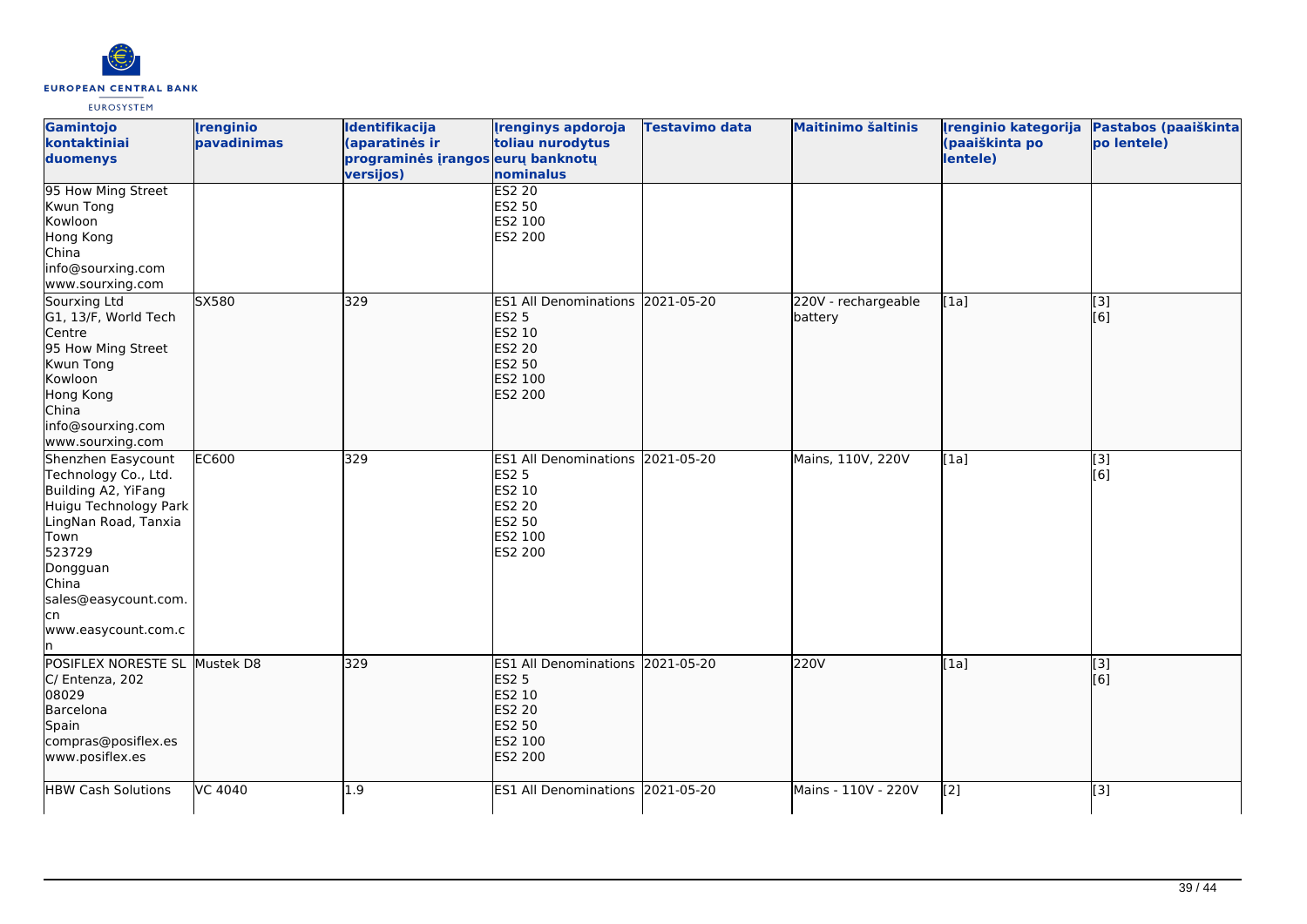

| Gamintojo<br>kontaktiniai<br>duomenys                                                                                        | <i><u><b><u>I</u>renginio</b></u></i><br>pavadinimas | <b>Identifikacija</b><br>(aparatinės ir<br>programinės įrangos eurų banknotų<br>versijos) | <b>Irenginys apdoroja</b><br>toliau nurodytus<br>nominalus                                                                   | Testavimo data | <b>Maitinimo šaltinis</b>      | (paaiškinta po<br>lentele) | Irenginio kategorija Pastabos (paaiškinta<br>po lentele) |
|------------------------------------------------------------------------------------------------------------------------------|------------------------------------------------------|-------------------------------------------------------------------------------------------|------------------------------------------------------------------------------------------------------------------------------|----------------|--------------------------------|----------------------------|----------------------------------------------------------|
| GmbH<br>Jurastrasse 1<br>73119<br>Zell<br>Germany<br>Info@hbw-cs.de<br>www.hbw-cs.de                                         |                                                      |                                                                                           | ES2 <sub>5</sub><br>ES2 10<br>ES2 20<br>ES2 50<br>ES2 100<br>ES2 200                                                         |                |                                |                            | [6]                                                      |
| POSIFLEX NORESTE SL Mustek C1800<br>C/ Entenza, 202<br>08029<br>Barcelona<br>Spain<br>compras@posiflex.es<br>www.posiflex.es |                                                      | 1.9                                                                                       | ES1 All Denominations 2021-05-20<br><b>ES2 5</b><br>ES2 10<br><b>ES2 20</b><br><b>ES2 50</b><br>ES2 100<br><b>ES2 200</b>    |                | Mains-110V-220V                | [2]                        | [3]<br>[6]                                               |
| POSIFLEX NORESTE SL Mustek D9<br>C/ Entenza, 202<br>08029<br>Barcelona<br>Spain<br>compras@posiflex.es<br>www.posiflex.es    |                                                      | 329                                                                                       | ES1 All Denominations 2021-05-20<br><b>ES2 5</b><br>ES2 10<br><b>ES2 20</b><br>ES2 50<br>ES2 100<br>ES2 200                  |                | 220V                           | [1a]                       | [3]<br>[6]                                               |
| Francopost srl<br>Via Prina 15<br>20154<br>Milano<br>Italy<br>www.francopost.it                                              | <b>SPEEDY UV</b>                                     | 329                                                                                       | <b>ES1 All Denominations</b><br><b>ES2 5</b><br><b>ES2 10</b><br><b>ES2 20</b><br><b>ES2 50</b><br>ES2 100<br><b>ES2 200</b> | 2021-05-20     | 220V - Rechargeable<br>battery | [1a]                       | $\overline{[3]}$<br>[6]                                  |
| Francopost srl<br>Via Prina 15<br>20154<br>Milano<br>Italy<br>www.francopost.it                                              | <b>SPEEDY</b>                                        | 329                                                                                       | ES1 All Denominations 2021-05-20<br><b>ES2 5</b><br>ES2 10<br>ES2 20<br>ES2 50<br>ES2 100<br>ES2 200                         |                | 220V - Rechargeable<br>battery | [1a]                       | [3]<br>[6]                                               |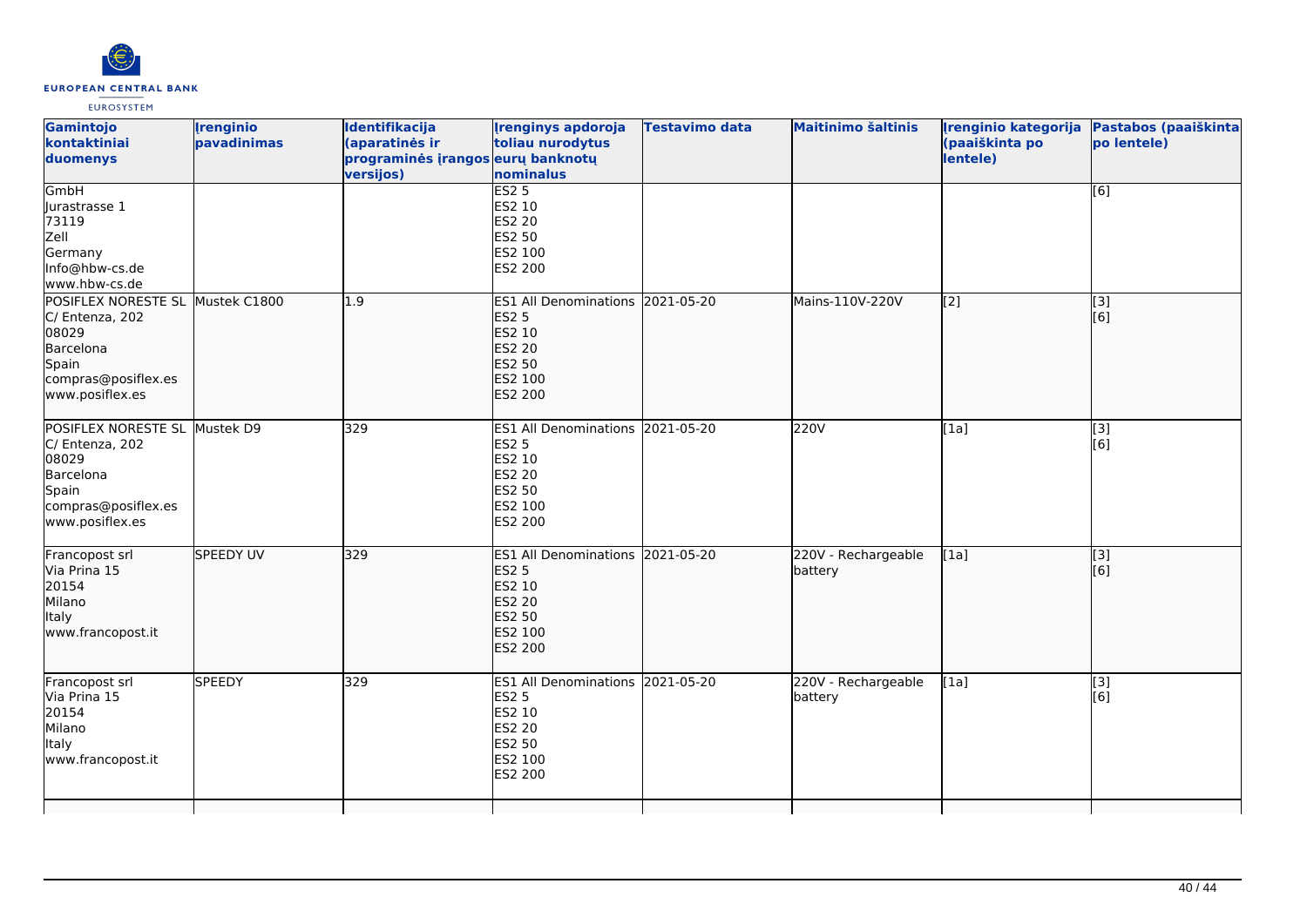

| Gamintojo<br>kontaktiniai<br>duomenys                                                                                                                                                                                 | <i><u><b><u>I</u>renginio</b></u></i><br>pavadinimas | Identifikacija<br>(aparatinės ir<br>programinės įrangos eurų banknotų<br>versijos) | <b>Irenginys apdoroja</b><br>toliau nurodytus<br>nominalus                                                         | Testavimo data | <b>Maitinimo šaltinis</b> | Irenginio kategorija<br>(paaiškinta po<br>lentele) | Pastabos (paaiškinta<br>po lentele) |
|-----------------------------------------------------------------------------------------------------------------------------------------------------------------------------------------------------------------------|------------------------------------------------------|------------------------------------------------------------------------------------|--------------------------------------------------------------------------------------------------------------------|----------------|---------------------------|----------------------------------------------------|-------------------------------------|
| MBS s.r.l.<br>Via Cosenza, 5<br>81030<br>Succivo (CE)<br><b>Italy</b><br>info@mbs-srl.com<br>lwww.mbs-srl.com                                                                                                         | <b>EASYCONTROL NEW</b><br><b>AGE PRO</b>             | 329                                                                                | ES1 All Denominations 2021-05-20<br><b>ES2 5</b><br>ES2 10<br><b>ES2 20</b><br><b>ES2 50</b><br>ES2 100<br>ES2 200 |                | 220v                      | [1a]                                               | $\overline{[3]}$<br>[6]             |
| MBS s.r.l.<br>Via Cosenza, 5<br>81030<br>Succivo (CE)<br><b>Italy</b><br>info@mbs-srl.com<br>www.mbs-srl.com                                                                                                          | <b>MBS 1800N</b>                                     | 1.9                                                                                | ES1 All Denominations 2021-05-20<br><b>ES2 5</b><br>ES2 10<br><b>ES2 20</b><br><b>ES2 50</b><br>ES2 100<br>ES2 200 |                | mains-110v-220v           | $\left[ \begin{matrix} 2 \end{matrix} \right]$     | [3]<br>[6]                          |
| <b>DISTRIBUCIONES</b><br>MYLAR S.A.U.<br>Avda. De la Industria 1,<br>Pol. Ind. Guadalquivir<br>41120<br>Gelves<br>Spain<br>mariaj@mylar.es<br>www.mylar.es                                                            | appBILLDETECTOR                                      | 329                                                                                | ES1 All Denominations 2021-05-20<br><b>ES2 5</b><br>ES2 10<br><b>ES2 20</b><br><b>ES2 50</b><br>ES2 100<br>ES2 200 |                | Mains - 110V - 220V       | [1a]                                               | $\overline{[}3]$<br>[6]             |
| Guangzhou SuperEyes<br><b>Electronics Technology</b><br>Co. Ltd<br>3/F, No. 5, East Eleven<br>Heng Road, Xingye<br>Avenue, Chenchong Vil<br>511400<br>Guangzhou<br>China<br>info@super-eyes.com<br>www.super-eyes.com | SE330                                                | 329                                                                                | ES1 All Denominations 2021-05-20<br>ES2 5<br>ES2 10<br><b>ES2 20</b><br><b>ES2 50</b><br>ES2 100<br>ES2 200        |                | Mains - 110V - 220V       | [1a]                                               | [3]<br>[6]                          |
| Guangzhou SuperEyes<br>Electronics Technology<br>Co. Ltd                                                                                                                                                              | <b>SE350</b>                                         | 329                                                                                | ES1 All Denominations 2021-05-20<br><b>ES2 5</b><br><b>ES2 10</b>                                                  |                | Mains - 110V - 220V       | [1a]                                               | [3]<br>[6]                          |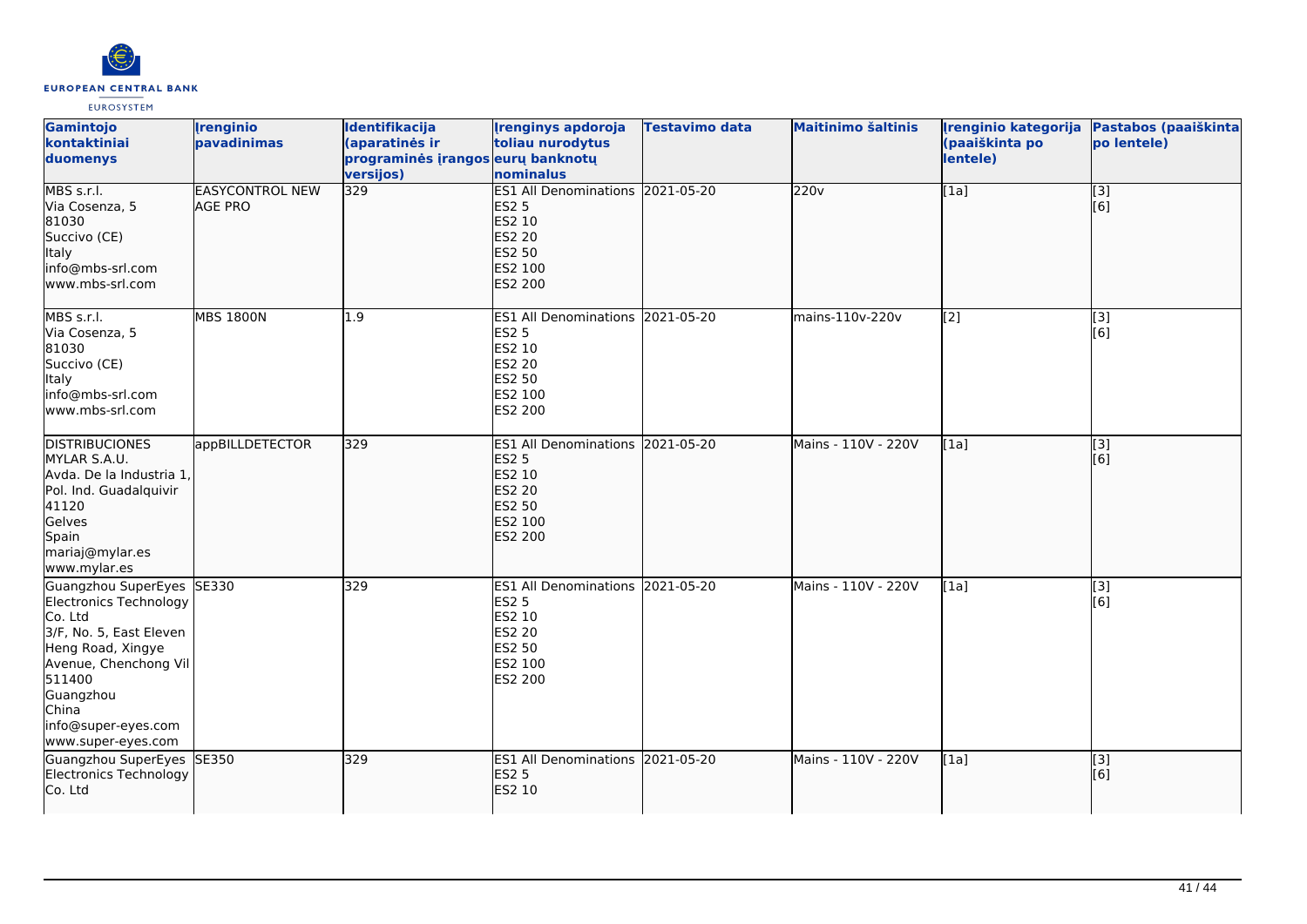

| Gamintojo<br>kontaktiniai<br>duomenys                                                                                                                                                                                 | <b>Irenginio</b><br>pavadinimas | Identifikacija<br>(aparatinės ir<br>programinės įrangos eurų banknotų<br>versijos) | <b>Irenginys apdoroja</b><br>toliau nurodytus<br>nominalus                                                         | <b>Testavimo data</b> | <b>Maitinimo šaltinis</b> | Irenginio kategorija<br>(paaiškinta po<br>lentele) | Pastabos (paaiškinta<br>po lentele) |
|-----------------------------------------------------------------------------------------------------------------------------------------------------------------------------------------------------------------------|---------------------------------|------------------------------------------------------------------------------------|--------------------------------------------------------------------------------------------------------------------|-----------------------|---------------------------|----------------------------------------------------|-------------------------------------|
| 3/F, No. 5, East Eleven<br>Heng Road, Xingye<br>Avenue, Chenchong Vil<br>511400<br>Guangzhou<br>China<br>info@super-eyes.com<br>www.super-eyes.com                                                                    |                                 |                                                                                    | <b>ES2 20</b><br><b>ES2 50</b><br>ES2 100<br>ES2 200                                                               |                       |                           |                                                    |                                     |
| Guangzhou SuperEyes<br><b>Electronics Technology</b><br>Co. Ltd<br>3/F, No. 5, East Eleven<br>Heng Road, Xingye<br>Avenue, Chenchong Vil<br>511400<br>Guangzhou<br>China<br>info@super-eyes.com<br>www.super-eyes.com | SE500                           | 329                                                                                | ES1 All Denominations 2021-05-20<br><b>ES2 5</b><br>ES2 10<br>ES2 20<br>ES2 50<br>ES2 100<br>ES2 200               |                       | Mains - 110V - 220V       | [1a]                                               | [3]<br>[6]                          |
| Guangzhou SuperEyes SE580<br>Electronics Technology<br>Co. Ltd<br>3/F, No. 5, East Eleven<br>Heng Road, Xingye<br>Avenue, Chenchong Vil<br>511400<br>Guangzhou<br>China<br>info@super-eyes.com<br>www.super-eyes.com  |                                 | 329                                                                                | ES1 All Denominations 2021-05-20<br><b>ES2 5</b><br>ES2 10<br><b>ES2 20</b><br><b>ES2 50</b><br>ES2 100<br>ES2 200 |                       | Mains - 110V - 220V       | [1a]                                               | [[3]<br>[6]                         |
| Guangzhou SuperEyes<br><b>Electronics Technology</b><br>Co. Ltd<br>3/F, No. 5, East Eleven<br>Heng Road, Xingye<br>Avenue, Chenchong Vil<br>511400<br>Guangzhou<br>China<br>info@super-eyes.com                       | SE600                           | 329                                                                                | ES1 All Denominations 2021-05-20<br><b>ES2 5</b><br>ES2 10<br>ES2 20<br>ES2 50<br>ES2 100<br>ES2 200               |                       | Mains - 110V - 220V       | [1a]                                               | [3]<br>[6]                          |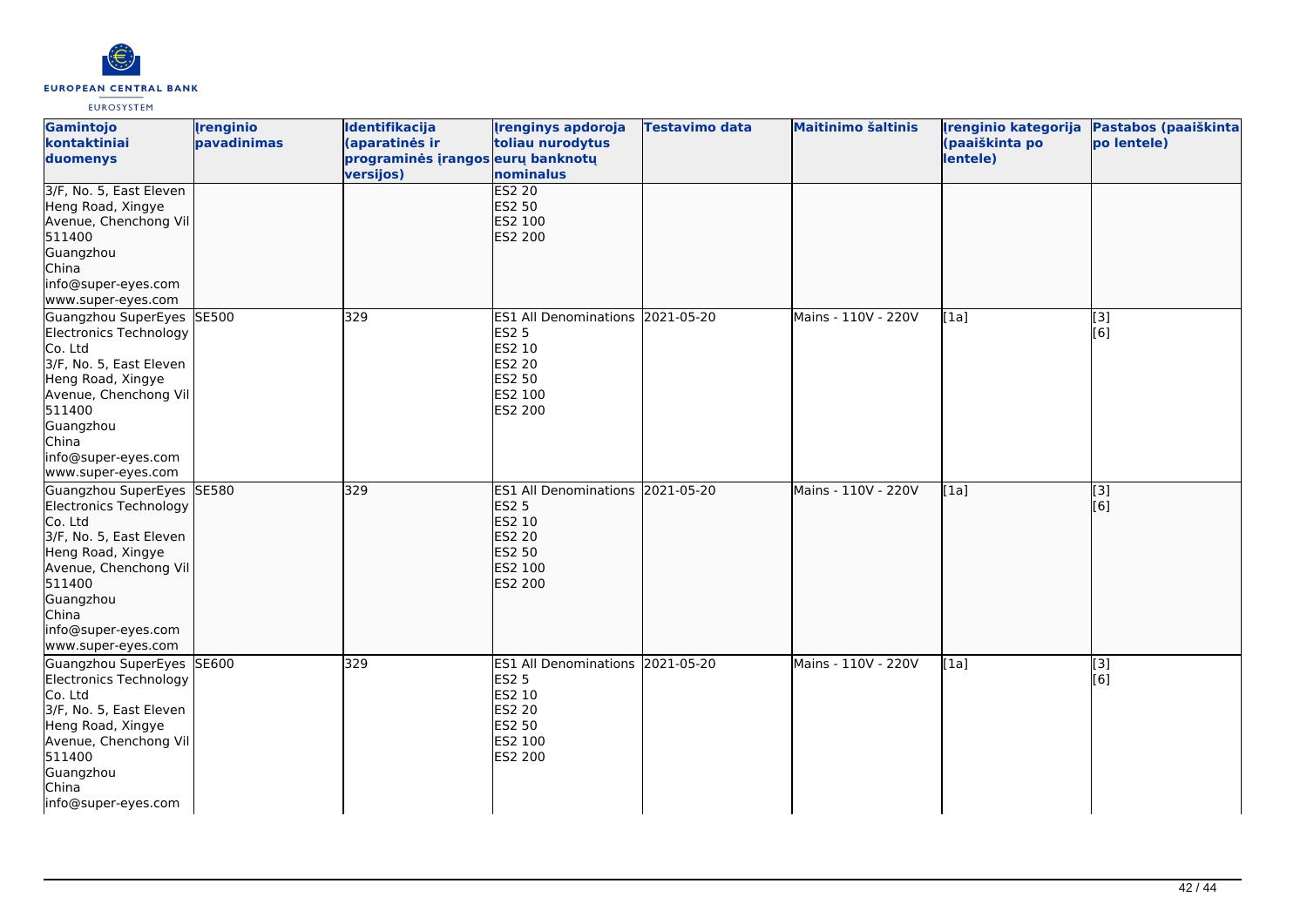

| Gamintojo<br>kontaktiniai<br>duomenys                                                                                                                                                                                  | <b>Irenginio</b><br>pavadinimas | Identifikacija<br>(aparatinės ir<br>programinės įrangos eurų banknotų<br>versijos) | <b>Irenginys apdoroja</b><br>toliau nurodytus<br>nominalus                                                         | <b>Testavimo data</b> | <b>Maitinimo šaltinis</b> | Irenginio kategorija<br>(paaiškinta po<br>lentele) | Pastabos (paaiškinta<br>po lentele) |
|------------------------------------------------------------------------------------------------------------------------------------------------------------------------------------------------------------------------|---------------------------------|------------------------------------------------------------------------------------|--------------------------------------------------------------------------------------------------------------------|-----------------------|---------------------------|----------------------------------------------------|-------------------------------------|
| www.super-eyes.com                                                                                                                                                                                                     |                                 |                                                                                    |                                                                                                                    |                       |                           |                                                    |                                     |
| Guangzhou SuperEyes SE3020<br>Electronics Technology<br>Co. Ltd<br>3/F, No. 5, East Eleven<br>Heng Road, Xingye<br>Avenue, Chenchong Vil<br>511400<br>Guangzhou<br>China<br>info@super-eyes.com<br>www.super-eyes.com  |                                 | .9                                                                                 | ES1 All Denominations 2021-05-20<br><b>ES2 5</b><br><b>ES2 10</b><br>ES2 20<br><b>ES2 50</b><br>ES2 100<br>ES2 200 |                       | Mains - 110V - 220V       | [2]                                                | [3]<br>[6]                          |
| Hyundai MIB<br>International Co. Ltd.<br>3301, A Bld, 17, Gosan-<br>ro 148beon-gil<br>15850<br>Gunpo-si, Gyeonggi-do,<br>15850, Gunpo City<br>KOREA (Republic)<br>sjpark5423@hyundaim<br>lib.com<br>www.hyundaimib.com | MIB-1S                          | Main: 5.5; Image: 3.0                                                              | <b>ES1 All Denominations</b><br><b>ES2 5</b><br>ES2 10<br><b>ES2 20</b><br><b>ES2 50</b><br>ES2 100<br>ES2 200     | 2021-05-17            | Mains                     | [2]                                                | [3]<br>[6]                          |

# **Įrenginio kategorija**

- [1a] 1a. Automatinis autentiškumo tikrinimo įrenginys, į kurį banknotai dedami po vieną.
- [1b] 1b. Banknotų priėmimo modulis, į kurį banknotai dedami po vieną.
- [2] 2. Banknotų paketus apdorojantis įrenginys.

# **Pastabos**

- [1] Nėra aišku, ar įrenginys atitinka nacionalinius ar Europos Sąjungos sveikatos ir saugos teisės aktus.
- [2] Įrenginys nepriima visų nominalų. Dėl informacijos apie priimamus banknotų nominalus prašome kreiptis į tiekėją.
- [3] Banknotą į įrenginį galima įdėti visomis kryptimis ir pusėmis.
- [4] Banknotą į įrenginį galima įdėti tik viena kryptimi ir puse.
	- [4.1] Teisinga kryptis ir pusė aiškiai nurodyta ant įrenginio.
	- [4.2] Teisinga kryptis ir pusė nėra (aiškiai) nurodyta ant įrenginio.
- [5] Bendrovė nepaaiškino, kuriuos autentiškumo požymius tikrina įrenginys.